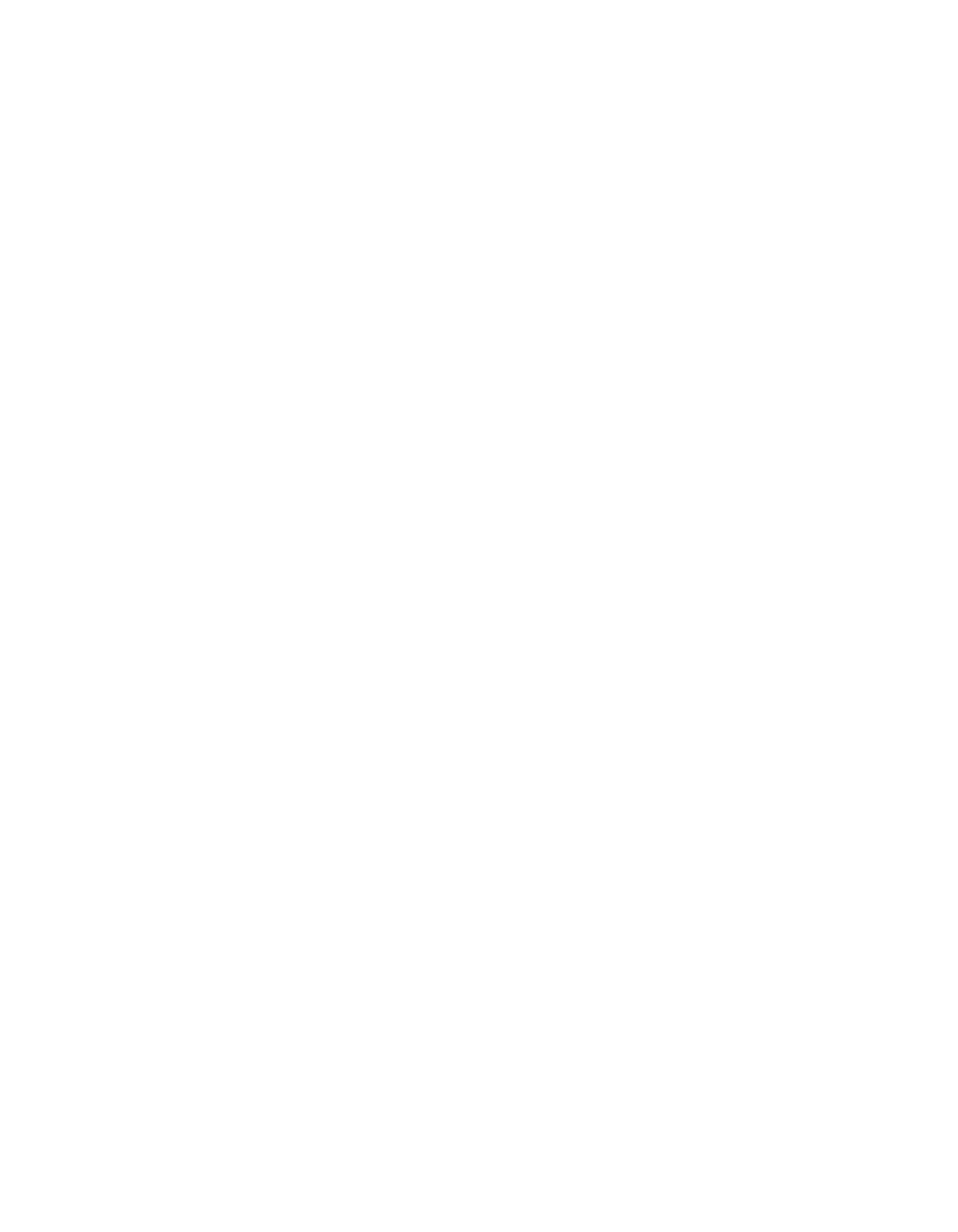# **GRAHAM HOLDINGS COMPANY**

# **Notice of Annual Meeting of Shareholders — May 8, 2014**

The 2014 Annual Meeting of Shareholders of Graham Holdings Company will be held in the Auditorium, the Graham Holdings Headquarters Building, 1150 15th Street, NW, Washington, DC 20071, on Thursday, May 8, 2014, at 9:00 a.m., Eastern Daylight Saving Time, for the following purposes:

- 1. To elect Directors for the ensuing year, as more fully described in the accompanying Proxy Statement.
- 2. For the Class A Shareholders, on an advisory basis, to vote on whether to approve the compensation paid to the named executive officers of the Company for 2013.
- 3. To transact such other business as may properly come before the Meeting or any adjournment thereof.

The Board of Directors of the Company (the "Board") has fixed the close of business on March 12, 2014, as the record date for the determination of shareholders entitled to notice of and to vote at the Meeting.

It is important that your shares be represented and voted at the Meeting. Please sign and return your Proxy at your earliest convenience. You may also vote your shares by telephone or on the Internet. If you choose to vote your shares by telephone or on the Internet, please follow the instructions in the enclosed Proxy. You may revoke your Proxy at any time before it has been voted at the Meeting. You may vote in person at the Meeting even if you returned a Proxy, provided that you first revoke your previously voted Proxy.

By Order of the Board of Directors,

VERONICA DILLON, Secretary

March 26, 2014 Washington, DC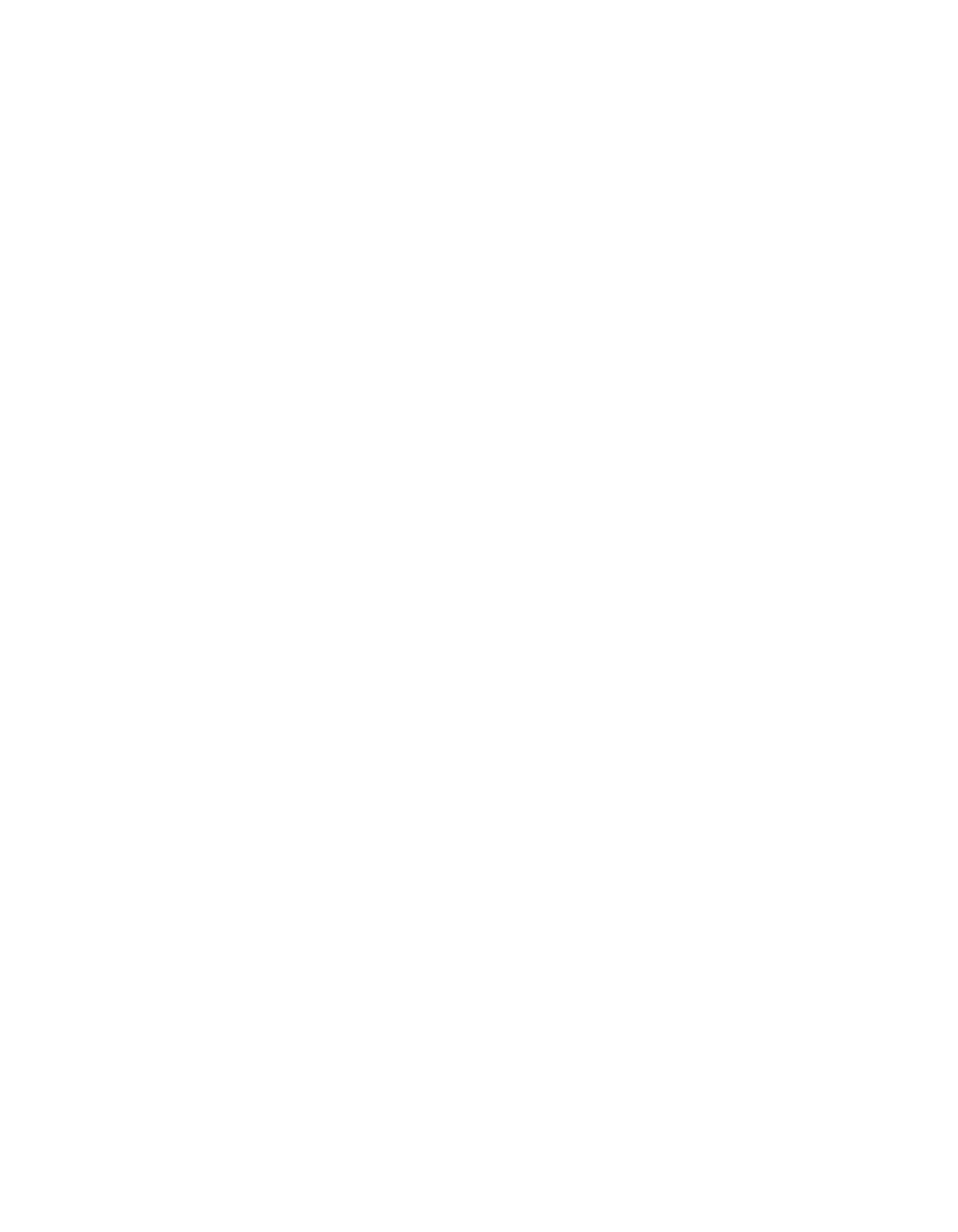# **GRAHAM HOLDINGS COMPANY 1150 15th Street, NW, Washington, DC 20071**

This Proxy Statement contains information relating to the 2014 Annual Meeting of Shareholders of Graham Holdings Company to be held at the Company's headquarters, 1150 15th Street, NW, Washington, DC 20071, on Thursday, May 8, 2014, at 9:00 a.m., Eastern Daylight Saving Time, or any adjournments thereof, for the purposes set forth in the accompanying Notice of the 2014 Annual Meeting of Shareholders. This Proxy Statement and the accompanying forms of Proxy and voting instructions are being delivered to shareholders on or about March 26, 2014. The Board of Directors of the Company is making this Proxy solicitation.

### **Important notice regarding the availability of Proxy materials for the Annual Meeting of Shareholders to be held on May 8, 2014. This Proxy Statement and the Annual Report to Shareholders are available at www.ghco.com.**

# **QUESTIONS AND ANSWERS**

# **Q: What am I voting on?**

A: You are voting on the election of Directors for a term of one year. A Board of 11 Directors is to be elected, 7 by the holders of Class A Common Stock, voting separately as a class, and 4 by the holders of Class B Common Stock, voting separately as a class. All Directors will hold office until the next Annual Meeting or until their respective successors shall have been elected and shall have qualified or as otherwise provided in the bylaws of the Company.

In the event that any nominee withdraws or for any reason is not able to serve as a Director, Donald E. Graham, Hal S. Jones, Veronica Dillon and Gerald M. Rosberg, acting as your proxies, may vote for such other person as the Board of Directors may nominate.

In addition, if you are a holder of Class A Stock, you are voting on whether to approve the compensation paid to the Company's named executive officers for 2013. In accordance with rules of the U.S. Securities and Exchange Commission (the "SEC"), these votes are advisory in nature and non-binding.

Each of your shares entitles you to one vote with respect to each matter on which you may vote.

# **Q: What are the voting recommendations of the Board?**

A: The Board recommends voting for each of the nominated Directors listed on the Proxy card. The Board knows of no reason that would cause any nominee to be unable to act or to refuse to accept nomination or election.

The Board recommends voting for the approval of the compensation paid to the Company's named executive officers for 2013.

# **Q: Will any other matters be voted on?**

A: We are not aware of any matters to be voted on other than the election of Directors and the Class A Shareholder advisory vote on compensation paid to the Company's named executive officers for 2013. If any other matter is properly brought before the Meeting, Donald E. Graham, Hal S. Jones, Veronica Dillon and Gerald M. Rosberg, acting as your proxies, will vote for you at their discretion.

### **Q: How do I vote?**

- A: There are four ways to vote:
	- By Internet at www.investorvote.com. We encourage you to vote this way;
	- By toll-free telephone at 1-800-652-8683;
	- By completing and mailing your Proxy card; or
	- By written ballot at the Meeting.

If you vote by Internet or telephone, your vote must be received by 5:00 p.m., Eastern Daylight Saving Time, on the day before the Meeting. Your shares will be voted as you indicate. If you are a Class B Shareholder and do not indicate your voting preferences, Donald E. Graham, Hal S. Jones, Veronica Dillon and Gerald M. Rosberg, acting as your proxies, will vote your shares in favor of the applicable nominated Directors.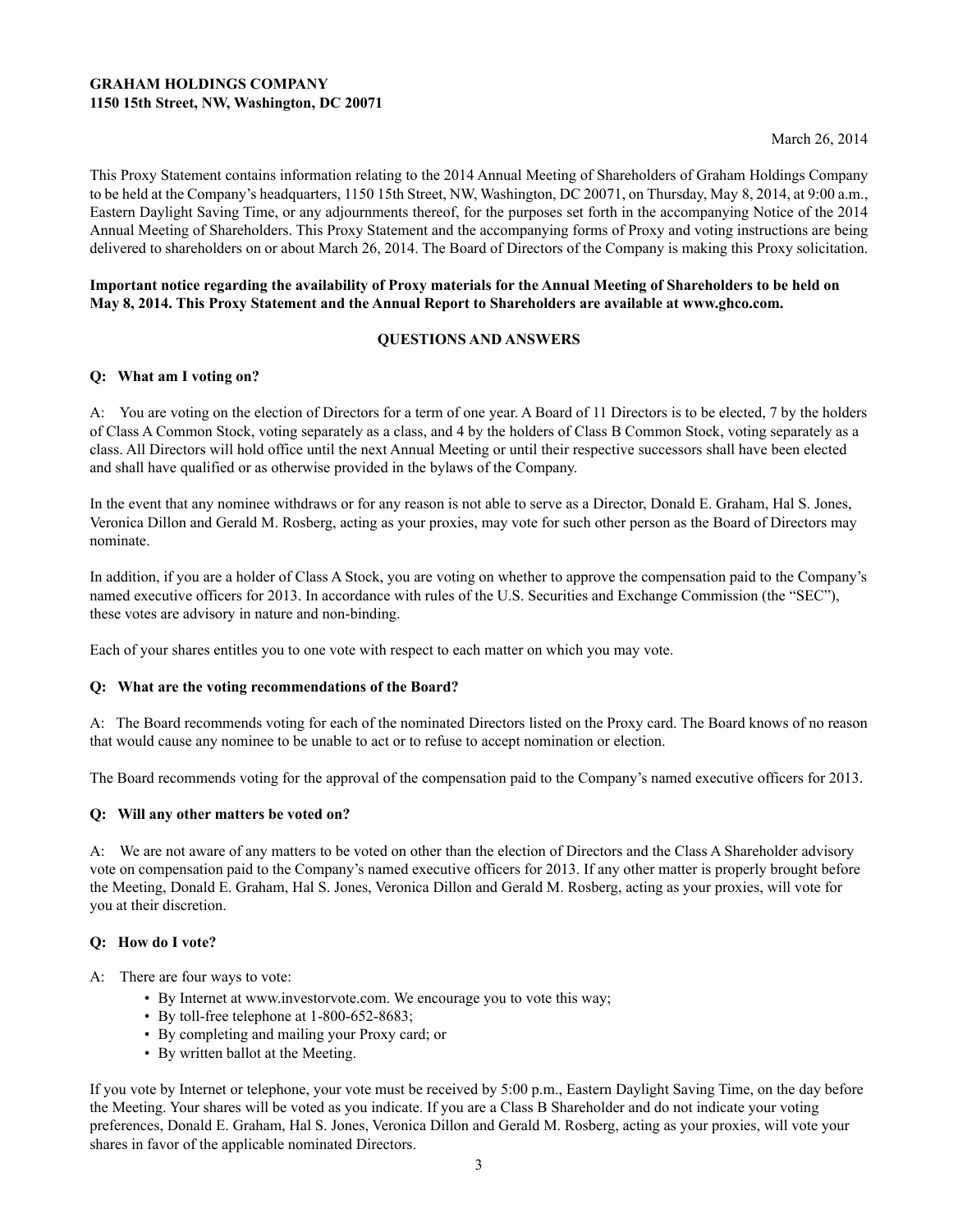If you are a Class A Shareholder and do not indicate your voting preferences, the foregoing persons, acting as your proxies, will vote your shares in favor of the applicable nominated Directors and for approval of the compensation paid to the Company's named executive officers for 2013.

# **Q: Who can vote?**

A: You can vote if you were a shareholder of record as of the close of business on March 12, 2014 (the "Record Date"). If you hold shares in street name, your broker, bank or other nominee will instruct you as to how your shares may be voted by proxy, including whether telephonic or Internet voting options are available. You may not vote shares held in street name in person at the Meeting unless you have a Proxy executed in your favor by your broker, bank or other nominee.

In accordance with the Company's constitutive documents and under Delaware corporate law, only Class A Shareholders are entitled to vote on Proposal 2: Approval of 2013 Compensation Awarded to Named Executive Officers. If you are a Class B Shareholder, you are entitled to vote on Proposal 1: Election of Directors.

# **Q: Can I change my vote?**

A: Yes. You can change your vote or revoke your Proxy at any time before the Meeting:

- By entering a new vote by Internet or telephone;
- By returning a later-dated Proxy card; or
- By voting in person at the Meeting, provided you first revoke your previously voted Proxy.

# **Q: What vote is required to approve a proposal?**

A: Directors will be elected by a plurality of the votes cast at the Meeting. This means that the 7 Class A Shareholder nominees receiving the highest number of votes cast and the four Class B Shareholder nominees receiving the highest number of votes cast shall be elected. You do not have the right to cumulate votes in the election of Directors. A properly executed Proxy marked "WITHHELD" with respect to the election of one or more Directors will not be voted with respect to the Director or Directors indicated, although it will be counted for purposes of determining whether a quorum is present at the Meeting.

While the proposal to approve the 2013 compensation awarded to the Company's named executive officers is non-binding and advisory in nature, it will be approved only on the favorable vote of a majority of the Class A Shareholders present or represented at the Meeting.

Broker non-votes will have no impact on the voting results for any of the proposals presented at the Meeting, and abstentions will have the effect of a vote against the proposal to approve the 2013 compensation awarded to the Company's named executive officers. Broker non-votes and abstentions will be counted for purposes of determining whether a quorum is present.

# **Q: Who will count the vote?**

A: Computershare, the Company's transfer agent and registrar, will count the vote. One of its representatives will be included among the persons authorized to certify the vote.

# **Q: Who can attend the Meeting?**

A: All shareholders of record as of the close of business on March 12, 2014, can attend.

# **Q: What do I need to do to attend the Meeting?**

A: To attend the Meeting, please follow these instructions:

- If you vote by using the enclosed Proxy card, check the appropriate box on the card.
- If you vote by Internet or telephone, follow the instructions provided for attendance.
- If a broker or other nominee holds your shares, bring proof of your ownership with you to the Meeting.

Seating at the Meeting will be on a first-come, first-served basis upon arrival at the Meeting.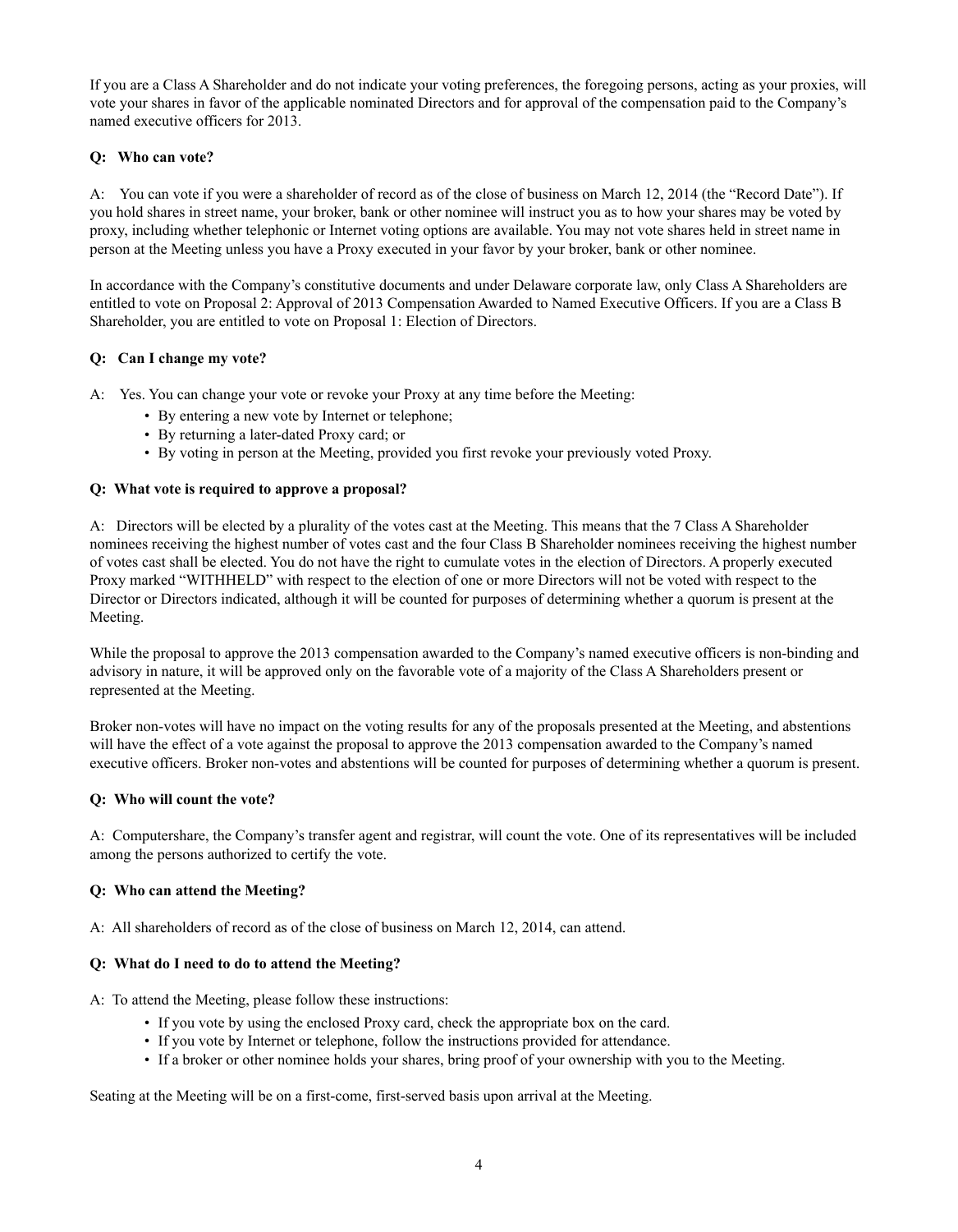# **Q: Can I bring a guest?**

A: No. The Meeting is for shareholders only.

# **Q: What is the quorum requirement of the Meeting?**

A: A majority of the outstanding shares on March 12, 2014, constitutes a quorum for voting at the Annual Meeting, except that (i) for purposes of the election of seven Directors by the holders of Class A Common Stock (Proposal 1) and the advisory vote on whether to approve the compensation paid to the named executive officers of the Company in 2013 (Proposal 2), a quorum requires a majority of the outstanding shares of Class A Common Stock on March 12, 2014, and (ii) for purposes of the election of four Directors by the holders of Class B Common Stock (Proposal 1), a quorum requires a majority of the outstanding shares of Class B Common Stock on March 12, 2014. If you vote, your shares will be part of the quorum. Abstentions and broker nonvotes will be counted in determining the quorum. On March 12, 2014, there were 1,169,073 shares of Class A Common Stock and 6,232,926 shares of Class B Common Stock outstanding and entitled to vote.

# **Q: Who is soliciting Proxies?**

A: Solicitation of Proxies is being made by the Company's management through the mail, in person, on the Internet or by telephone, without any additional compensation being paid to such members of the Company's management. The cost of such solicitation will be borne by the Company. In addition, the Company has requested brokers and other custodians, nominees and fiduciaries to forward Proxy cards and Proxy soliciting material to shareholders, and the Company will pay their fees and reimburse them for their expenses in so doing.

# **Q: When are the shareholder proposals due for the Company's 2015 Annual Meeting of Shareholders?**

A: Shareholder proposals submitted by shareholders entitled to vote on such matters, meeting the requirements of the SEC's proxy rules, must be in writing, received by November 26, 2014, and addressed to the Secretary of the Company at 1150 15th Street, NW, Washington, D.C.

Holders of Class B Stock are entitled to vote for the election of 30% of the members of the Board of Directors (and, if required by the rules of the New York Stock Exchange, on management proposals to reserve shares for stock options or to acquire the stock or assets of other companies under certain circumstances). In accordance with the rules of the Securities and Exchange Commission, proposals submitted on other matters by holders of Class B Stock have not been, and will not be, included in the Company's Proxy materials for the Meeting.

# **Q: What other information about Graham Holdings Company is available?**

A: The following information is available:

- The Company maintains on its website, www.ghco.com, copies of the Annual Report on Form 10-K, the Annual Report to Shareholders, the Company's Corporate Governance Guidelines, Statement of Ethical Principles, the Code of Business Conduct, the Audit Committee Charter, the Compensation Committee Charter and other information about the Company.
- In addition, printed copies of the Annual Report on Form 10-K and the Annual Report to Shareholders, the Company's Corporate Governance Guidelines, Statement of Ethical Principles, the Code of Business Conduct, the Audit Committee Charter and the Compensation Committee Charter will be furnished without charge (except exhibits) to any shareholder upon written request addressed to the Treasurer of the Company at 1150 15th Street, NW, Washington, DC 20071.

# **Q: Can I receive materials relating to the Meeting electronically?**

A: To assist the Company in reducing costs related to the Annual Meeting, shareholders who vote via the Internet may consent to electronic delivery of mailings related to future annual shareholder meetings. The Company also makes its Proxy Statements and Annual Reports available online and may eliminate mailing hard copies of these documents to those shareholders who consent in advance to electronic distribution. If you hold shares in your own name and you are voting via the Internet, you may consent online when you vote. If you hold shares through an intermediary, such as a bank or broker, please refer to the information provided by the intermediary for instructions on how to consent to electronic distribution.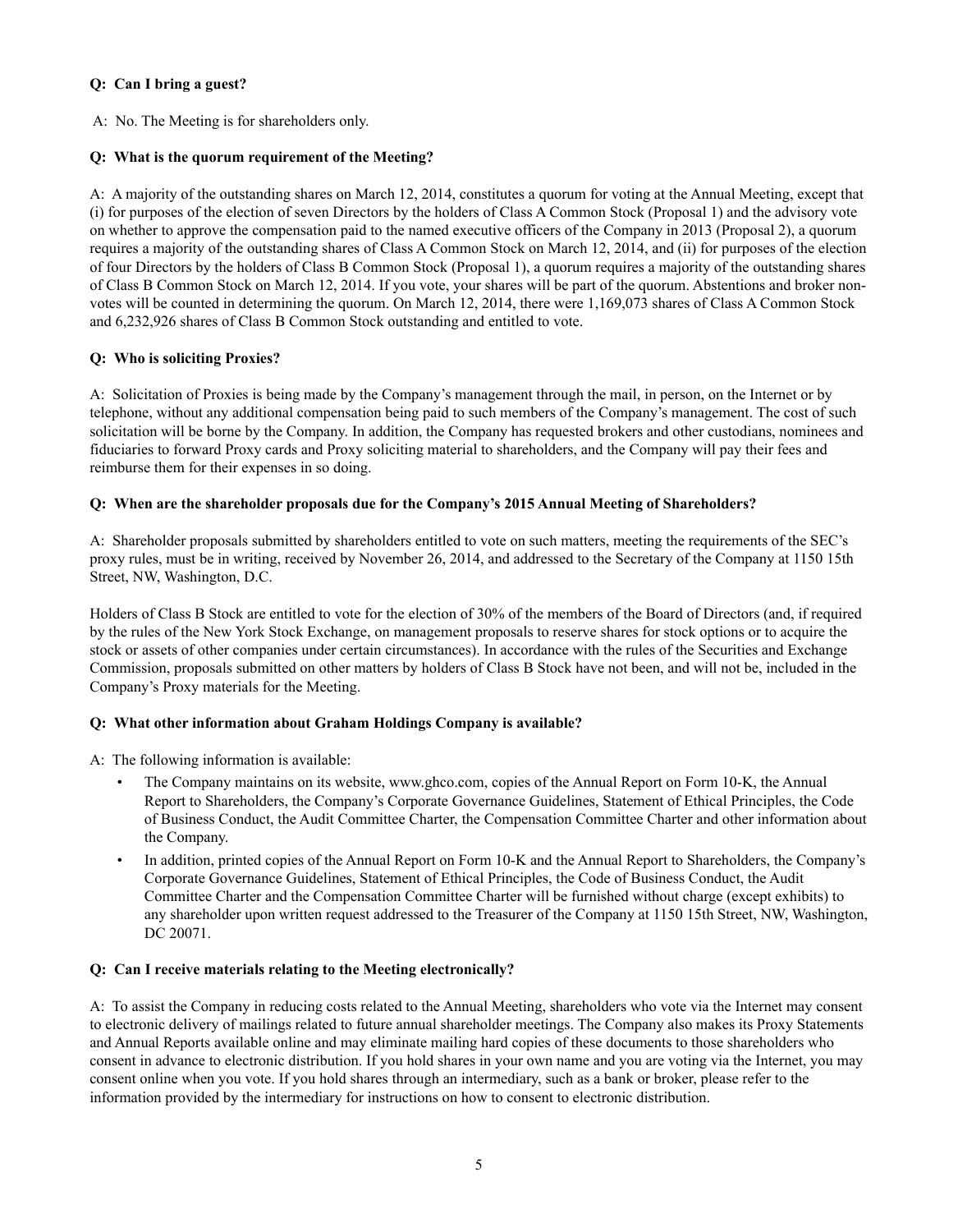### **PROPOSAL 1: ELECTION OF DIRECTORS**

### **NOMINEES FOR BOARD OF DIRECTORS**

The Company seeks Directors of the highest personal and professional ethics, integrity and business acumen who are committed to representing the long-term interests of the Company's shareholders. In considering its composition, the Board considers the skills and experience of prospective nominees in the context of the needs of the Board and seeks Directors who are "independent" under applicable law and listing standards, despite being exempt from such requirement as a "controlled company." The Company's Corporate Governance Guidelines do not prescribe specific standards regarding the diversity of the Board, but the Board considers as a matter of practice the diversity of prospective nominees (including incumbent Directors), both culturally and in terms of the range of perspectives that the Board as a whole brings to its work. The following nominees for Director have established records of accomplishment in areas relevant to the Company's strategy and operations and share characteristics identified in the Company's Corporate Governance Guidelines and Statement of Ethical Principles as essential to a well-functioning deliberative body: honesty, integrity, independence, competence, diligence and commitment to the interests of all shareholders to build long-term shareholder value.

The Company is a diversified education and media company serving customers in a rapidly evolving, highly regulated, competitive and technological environment. The Directors' expertise and experience encompass the areas of education, media, technology, marketing, international business and finance, journalism, law and public policy. All of the Directors have held senior positions as leaders of complex organizations (both for-profit and non-profit) and gained expertise in core management skills, such as strategy and business development, innovation, line operations, brand management, finance, compensation and leadership development, compliance and risk management. They have significant experience in corporate governance and oversight through their positions as senior executives and as Directors (or Trustees) of public companies and other institutions, and many have served as members of audit, compensation and governance committees at such companies or institutions, as well as at the Company. These skills and experience are pertinent to the Company's current and evolving business strategies, as well as to the Board's oversight role, and enable the Company's Directors to provide diverse perspectives about the complex issues facing the Company.

The following biographies highlight specific qualifications, skills and experience of each of the Director nominees.

### **NOMINEES FOR ELECTION BY CLASS A SHAREHOLDERS**

### **Lee C. Bollinger**

Mr. Bollinger, age 67, has served as the 19th President of Columbia University since June 2002. Prior to becoming President of Columbia University, where he also serves as a member of the Law School faculty, Mr. Bollinger served as President of the University of Michigan for five years and as Dean of the University of Michigan Law School for seven years. He is a Trustee of the Kresge Foundation and was Chairman of the Board of the Federal Reserve Bank of New York until December 2012. Mr. Bollinger is the recipient of numerous honorary degrees and awards, most notably for his national leadership in defending affirmative action, for his service in higher education and for his scholarship and leadership in defense of freedom of speech and the press. He has served as a Director of the Company since May 2007 and is a member of the Compensation Committee of the Board. Mr. Bollinger's experience in higher education and at a variety of educational institutions facing differing challenges and opportunities is of particular relevance to the Company's higher education business segment and other education-related initiatives, but also reflects his commitment to principles. In his former role as a Director of the Federal Reserve Bank of New York, Mr. Bollinger gained experience in financial matters, particularly those affecting national economies and financial and market systems.

### **Barry Diller**

Mr. Diller, age 72, has served as Chairman and Senior Executive of IAC/InterActiveCorp, an interactive commerce company, since December 2010; Chairman and Senior Executive of Expedia, Inc., an online travel company, since August 2005; and Chairman and Senior Executive of TripAdvisor, Inc., an online travel site, from December 2011 through December 2012. He has served as a Director of the Company since September 2000 and is a member of the Finance, Executive and Compensation Committees of the Board. Prior to his service at IAC/InterActiveCorp (and its predecessor companies), which commenced in August 1995, Mr. Diller was Chairman of the Board and Chief Executive Officer of QVC, Inc. from December 1992 through December 1994. From October 1984 to April 1992, Mr. Diller served as Chairman of the Board and Chief Executive Officer of Fox, Inc. and was responsible for the creation of Fox Broadcasting Company, in addition to Fox's motion picture operations. Prior to joining Fox, Inc., he served for ten years as Chairman of the Board and Chief Executive Officer of Paramount Pictures Corporation. Mr. Diller previously served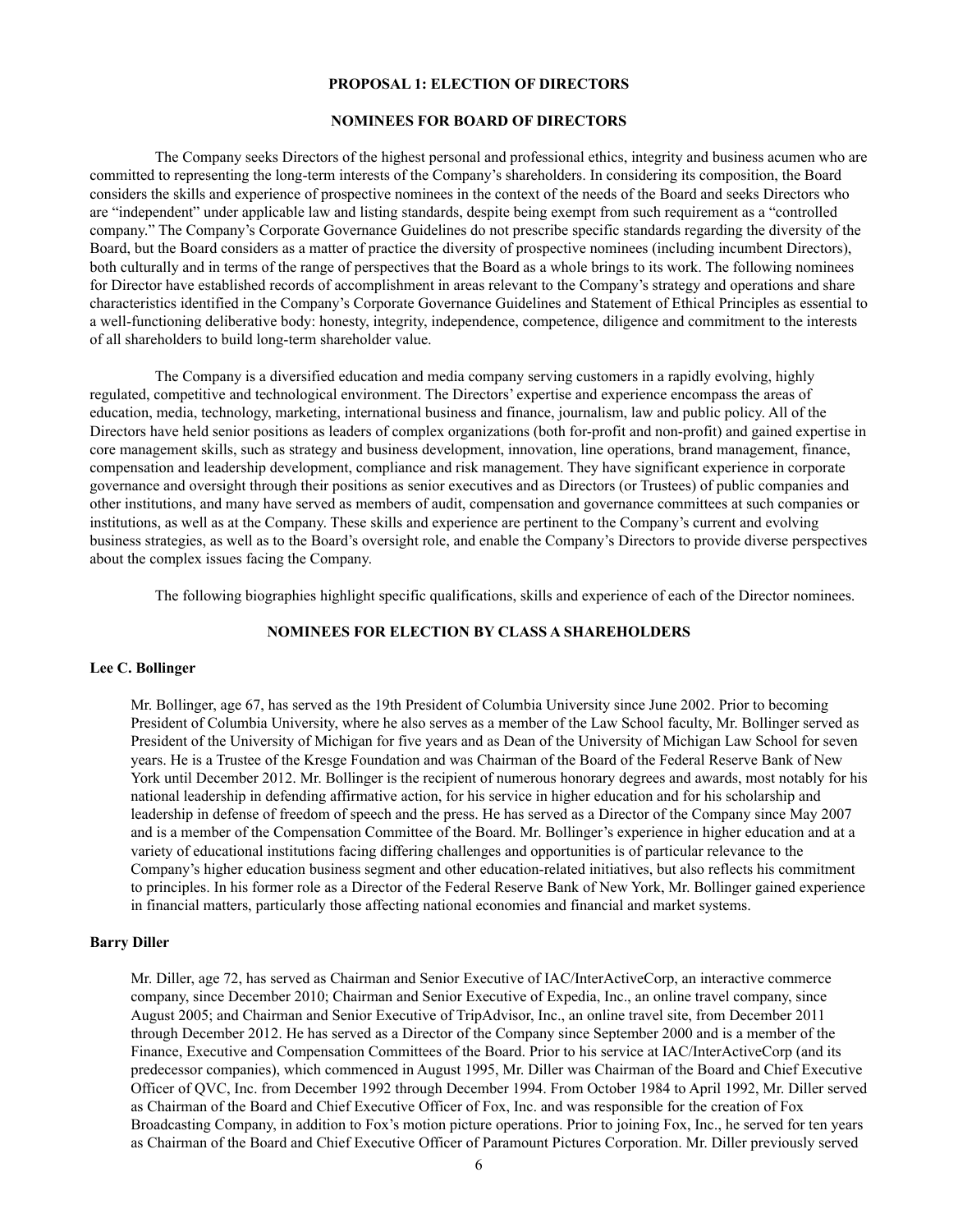as Chairman and Chief Executive Officer of IAC/InterActiveCorp (and its predecessor companies) from August 1995 through December 1, 2010. Mr. Diller also previously served as the non-executive Chairman of the Board of Ticketmaster Entertainment, Inc. from August 2008 through January 2010 and as non-executive Chairman of the Board of Live Nation Entertainment from January 2010 through October 2010 and remained a member of the Board of Live Nation Entertainment through January 2011. He is President and a Director of The Diller-von Furstenberg Family Foundation and a Director of The Coca-Cola Company and The Daily Beast Company LLC. He also is a member of the Board of Trustees of New York University, a member of the Board of Councilors of the University of Southern California's School of Cinema-Television and a member of the Council on Foreign Relations. Mr. Diller's experience and leadership roles in the media and Internet sectors, including his experience with the challenges and opportunities associated with the digital transformation of the media industry, are of particular relevance to the Company's business strategy. Mr. Diller's significant experience across a variety of media and in the design, execution and oversight of newmedia initiatives, as well as the distribution and monetization of Internet traffic across multiple advertising models, brings a vital perspective to the Board's deliberations about the Company's outlook and plans. Based on his service as a Director of other public companies, Mr. Diller also has experience in governance matters affecting organizations of comparable size and scope as the Company.

### **David Goldberg**

Mr. Goldberg, age 46, has served as Chief Executive Officer of SurveyMonkey, an online survey company, since April 2009. He was elected a Director of the Company in September 2012 and is a member of the Finance Committee. Mr. Goldberg founded LAUNCH Media, Inc. in 1994, a company dedicated to delivering music and music-related content online, and he led the company through its acquisition by Yahoo! in 2001. Following the sale, Mr. Goldberg served as Vice President and General Manager of Yahoo! Music until 2007. From 2007 until he joined SurveyMonkey in 2009, Mr. Goldberg served as an Entrepreneur in Residence with Benchmark Capital, where he evaluated investment opportunities for the firm and advised portfolio companies. Earlier in his career, Mr. Goldberg was Director of Marketing Strategy and New Business Development at Capitol Records. He currently serves on the boards of directors of several private companies, including The Farm Media and Dashbox. Mr. Goldberg is also a Trustee of the New Schools Venture Fund, an Oakland, CA, non-profit helping to build high-quality education organizations. Mr. Goldberg's significant experience and leadership roles in the media and Internet sectors, including his experience with the challenges and opportunities associated with the digital evolution of the music industry, are of particular relevance to the Company's business strategy. Mr. Goldberg's experience in the technology sector, his role as a Director for a non-profit education organization, as well as his years spent in entrepreneurial roles bring a vital perspective to the Board's deliberations about the Company's outlook and plans.

### **Donald E. Graham**

Mr. Graham, age 68, has served as Chairman of the Board of the Company since September 1993 and as Chief Executive Officer of the Company since May 1991. Mr. Graham served as President of the Company between May 1991 and September 1993. He also was Publisher of The Washington Post newspaper, for 21 years, a position he held between 1979 and 2000. Mr. Graham has been a Director of the Company since 1974 and is Chairman of the Executive Committee and a member of the Finance Committee of the Board. By virtue of his ownership of 62.7% of the outstanding Class A Stock of the Company and his right to control the vote as a trustee of certain family trusts of an additional 27.7% of such stock, Mr. Graham effectively votes a total of 90.4% of the Class A shares. Mr. Graham has been a Director of Facebook, Inc. since December 2008, where he is Chairman of the Governance Committee and serves on the Compensation Committee. Mr. Graham is a Trustee of the Federal City Council, the College Success Foundation, the Philip L. Graham Fund, the Summit Fund of Washington and KIPP-DC. He serves as Chairman of the Board and as a Director of the DC College Access Program and is a Co-Founder of TheDream.US. As a result of his substantial and long-standing shareholdings in the Company and his tenure in various executive roles at the Company, Mr. Graham provides a unique perspective to the Board about the strategic and operational opportunities and challenges, economic and industry trends, and competitive and financial positioning of the Company and its businesses. Mr. Graham is an uncle of Katharine Weymouth, who also serves as a member of the Board.

### **Ronald L. Olson**

Mr. Olson, age 72, has been a partner since 1970 in the law firm of Munger, Tolles & Olson LLP, which is one of several law firms that were retained by a subsidiary of the Company in 2013 and which may again be retained in 2014. He has served as a Director of the Company since September 2003 and serves on the Executive Committee. Mr. Olson is a Director of Berkshire Hathaway Inc., Edison International and City National Corporation and is a Trustee of Western Asset Funds. He is a Director and serves on the Audit Committee of the non-profit RAND Corporation and is a Director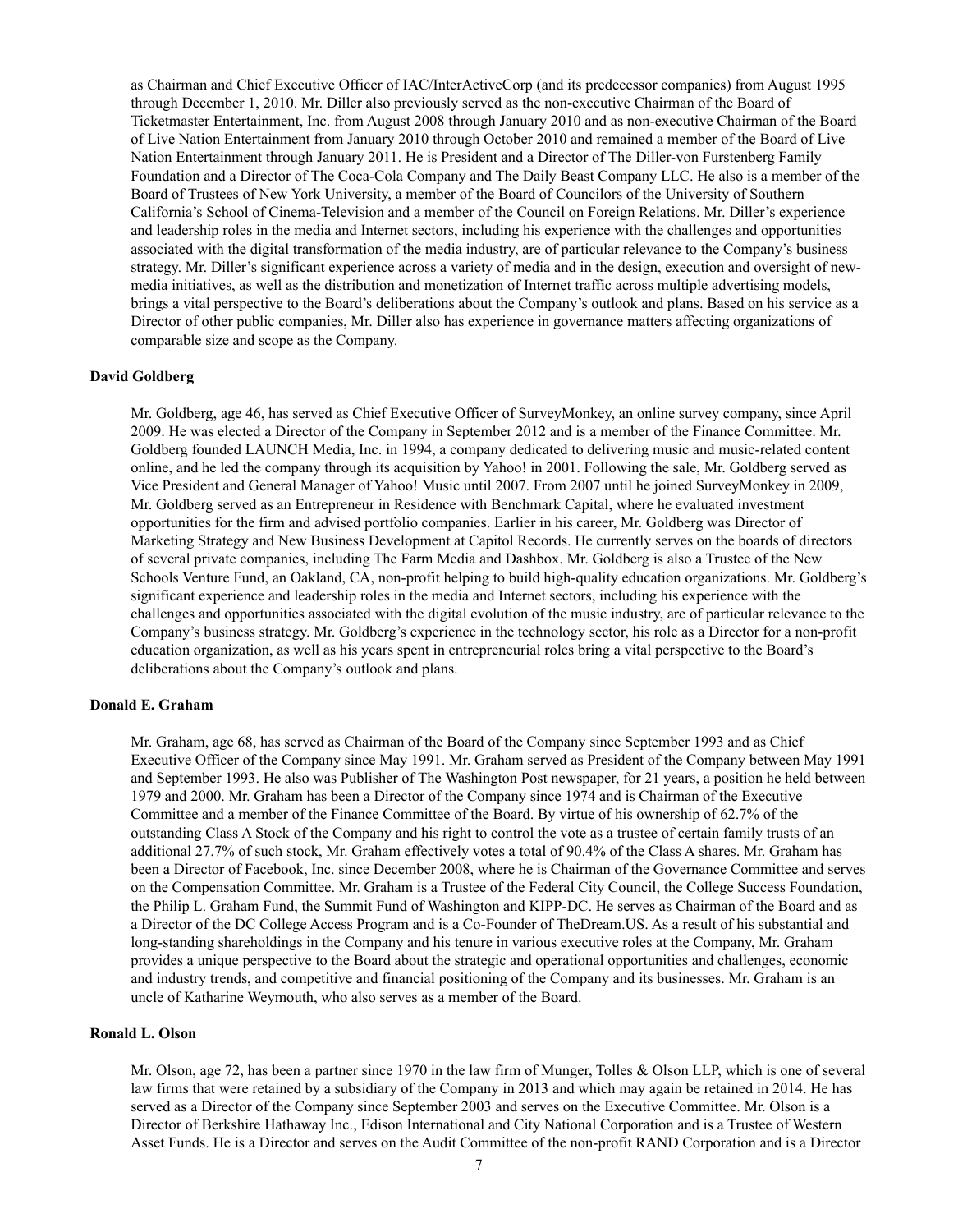of a number of other non-profit organizations, including the California Institute of Technology, the Mayo Clinic and ProPublica. As a partner of a major law firm specializing in corporate and financial matters, Mr. Olson has significant experience in financial, transactional, litigation and compliance matters involving public companies in the United States, as well as public policy challenges facing companies with global operations. As a Director of other public companies and as an advisor to public company boards of directors, Mr. Olson also has experience in governance matters affecting organizations of comparable size and scope as the Company.

### **G. Richard Wagoner, Jr.**

Mr. Wagoner, age 61, retired from General Motors Corporation ("GM") in August 2009 after a 32-year career. He has served as a Director of the Company since June 2010 and is a member of the Audit Committee. Mr. Wagoner served as Chairman and Chief Executive Officer of GM from May 2003 through March 2009 and had been President and Chief Executive Officer since June 2000. Other positions he held at GM include Executive Vice President and President of North American Operations, Executive Vice President, Chief Financial Officer and Head of Worldwide Purchasing, and President and Managing Director of General Motors do Brasil. On June 1, 2009, GM and its affiliates filed voluntary petitions in the United States Bankruptcy Court for the Southern District of New York, seeking relief under Chapter 11 of the U.S. Bankruptcy Code. Mr. Wagoner was not an Executive Officer or Director of GM at the time of that filing. Mr. Wagoner is a member of the Board of Directors of Invesco and several privately held companies. In addition, he advises several investment and finance firms, startup's and early-stage ventures. Mr. Wagoner is former Chair of the Board of Trustees of Duke University, and a member of Duke's Fuqua School of Business Advisory Board and a member of the Board of Visitors of Virginia Commonwealth University. He is also a member of the Mayor of Shanghai, China's International Business Leaders Advisory Council. Through his leadership roles at GM and other activities, Mr. Wagoner has significant experience in general management, global business, marketing and advertising, finance, technology, procurement and management development, as well as with public company financial reporting obligations and corporate governance matters affecting organizations of comparable size and scope as the Company.

### **Katharine Weymouth**

Ms. Weymouth, age 47, is Publisher of The Washington Post and Chief Executive Officer of The Washington Post and its affiliated publishing businesses: Express Publications, The Gazette Newspapers, Comprint Military Publications, Southern Maryland Newspapers, Fairfax County Times, Greater Washington Publishing, El Tiempo Latino and Robinson Terminal Warehouse. She was named CEO and Publisher in February 2008. Ms. Weymouth became a Director of the Company in September 2010 and she currently serves on the Finance Committee of the Board. She joined The Washington Post in 1996 as Assistant General Counsel and has held various positions within that organization over the past 18 years. Ms. Weymouth has held several positions within the Post's advertising department, including Director of the department's jobs unit, Director of Advertising Sales and Vice President of Advertising. She also served as Associate Counsel of Washingtonpost.Newsweek Interactive, then the online publishing subsidiary of The Washington Post Company. She serves as a Director of The Associated Press. Ms. Weymouth is a niece of the Chairman of the Board and Chief Executive Officer of the Company, Mr. Graham.

### **NOMINEES FOR ELECTION BY CLASS B SHAREHOLDERS**

### **Christopher C. Davis**

Mr. Davis, age 48, has served as Chairman of Davis Selected Advisers, Inc., an investment counseling firm, since 1998. He has served as a Director of the Company since January 2006 and is a member of the Audit, Finance and Executive Committees of the Board. Mr. Davis became lead Director in May 2011. Mr. Davis is also a Director and officer of a number of mutual funds advised by Davis Selected Advisers, L.P., as well as other entities controlled by Davis Selected Advisers, L.P. Mr. Davis is a Director of the Hudson Highland Land Trust and a Trustee of the American Museum of Natural History and the Shelby Cullom Davis Charitable Fund. Mr. Davis brings financial and investment experience to the work of the Board, including particular experience in evaluating strategic opportunities, transactions and investments. Mr. Davis also has experience in public company financial reporting, accounting and compliance matters, as well as significant leadership and institutional organizational experience from his service on the boards of several non-profit organizations.

### **Thomas S. Gayner**

Mr. Gayner, age 52, has served as President and Chief Investment Officer of Markel Corporation, a publicly traded financial holding company headquartered in Glen Allen, VA, since May 2010. Mr. Gayner has served as a Director of the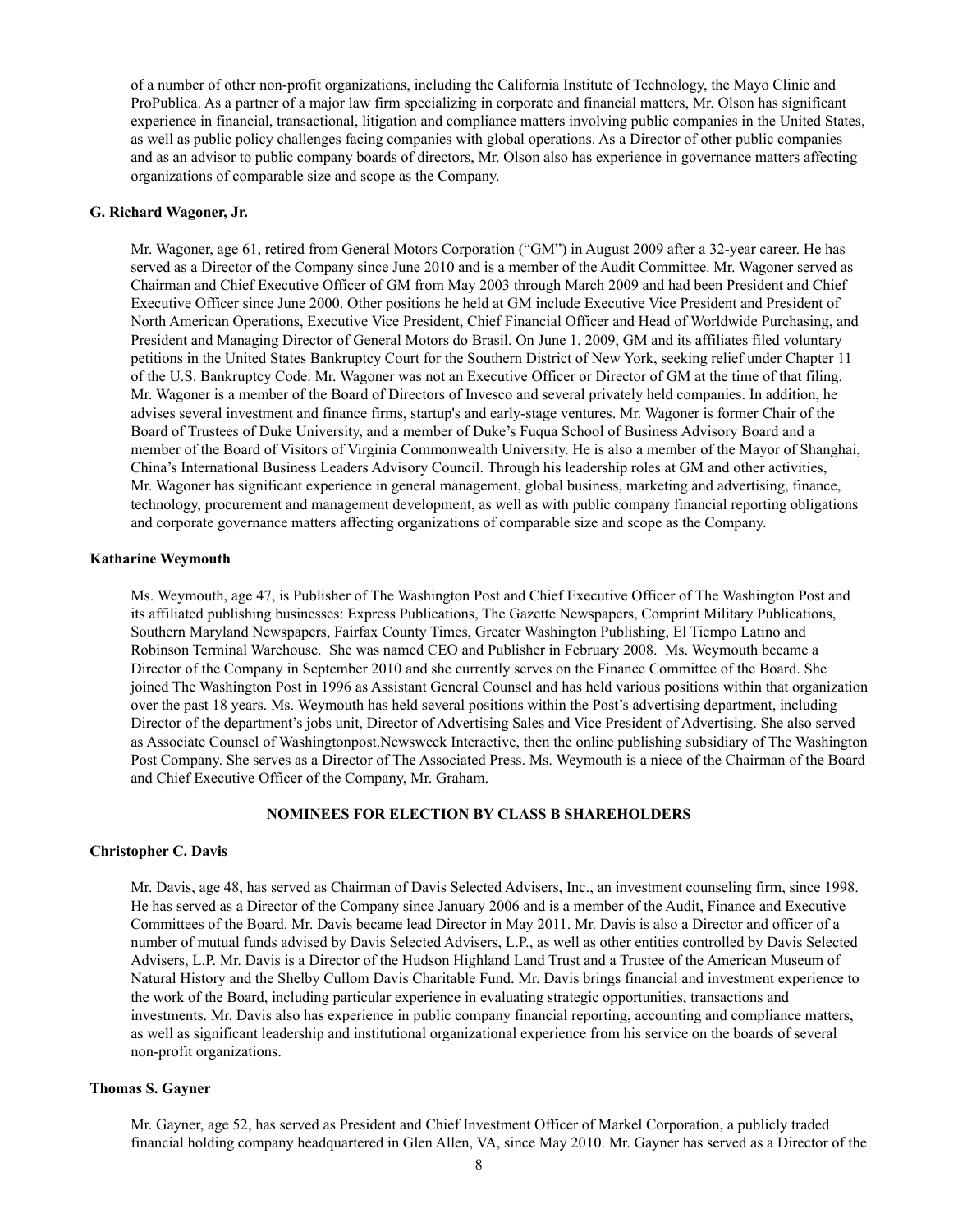Company since January 2007, is Chairman of the Audit Committee and a member of the Finance Committee. Since 1990, he has served as President of Markel Gayner Asset Management; he served as a Director of Markel Corporation from 1998 to 2003. Previously, he was a certified public accountant at PricewaterhouseCoopers LLP and a Vice President of Davenport & Company of Virginia. Mr. Gayner serves on the Board of Directors of Colfax Corporation, The Davis Series Mutual Funds and the Community Foundation of Richmond. Mr. Gayner brings to the Board the leadership, management oversight and financial skills gained in his role as a senior manager and Director of Markel Corporation. Through his educational background and experience as a senior officer of an asset management firm, Mr. Gayner has significant experience in public company financial reporting, accounting and financial control matters, as well as experience in the analysis of strategic investment opportunities.

### **Anne M. Mulcahy**

Mrs. Mulcahy, age 61, served as Chairman of the Board of Xerox Corporation from 2002 until 2010 and served as Chief Executive Officer from 2001 through June 2009. From May 2000 through July 2001, she was President and Chief Operating Officer of Xerox. Mrs. Mulcahy has served as a Director of the Company since January 2008. She is Chairman of the Compensation Committee and also serves on the Executive Committee. Mrs. Mulcahy began her Xerox career as a field sales representative and assumed positions with increasing responsibility in sales and senior management. She was Vice President for Human Resources before becoming Chief Staff Officer and later Corporate Senior Vice President. She is a Director of Target Corporation, Johnson & Johnson, LPL Financial and the non-profit organization Save the Children, where she serves as Board Chairman. Mrs. Mulcahy was a Director of Citigroup, Inc. until May 2010. As a result of the various leadership roles in which she has served at Xerox Corporation, Mrs. Mulcahy has experience in the core management skills relevant to a global branded organization, including matters relating to strategic oversight and execution. Her experience in compensation, benefits, human resource strategy and management development provides an important perspective to the Board's deliberations about those matters, particularly given the significant size of the Company's workforce. As a Director of other public companies, Mrs. Mulcahy also has experience in governance matters affecting organizations of comparable size and scope as the Company.

### **Larry D. Thompson**

Mr. Thompson, age 68, has served as Executive Vice President, Government Affairs, General Counsel and Corporate Secretary of PepsiCo, Inc., a global food and beverage company, since June 2012. From October 2004 to May 2011, when he retired from the position, Mr. Thompson served as a Senior Vice President, Government Affairs, General Counsel and Corporate Secretary of PepsiCo, Inc. Mr. Thompson has served as a Director of the Company since June 2011 and is a member of the Compensation Committee. Mr. Thompson serves as a Trustee of The Brookings Institution and as a Director of the National Center for State Courts and various Franklin, Templeton and Mutual Series Funds and is Honorary Chairman of the Georgia Justice Project. His government career included serving in the U.S. Department of Justice as Deputy Attorney General and leading the Department's National Security Coordination Council. In 2002, President George W. Bush named Mr. Thompson to head the Corporate Fraud Task Force. Previously, Mr. Thompson had been a partner in the Atlanta law firm of King & Spalding, where he practiced in the antitrust and litigation departments. He served as the U.S. Attorney for the Northern District of Georgia and was later appointed Independent Counsel for the Department of Housing and Urban Development Investigation by the Special Panel of the U.S. Circuit Court Judges appointed by the U.S. Supreme Court. He is an elected Fellow of the American Board of Criminal Lawyers. Mr. Thompson is a recipient of the Edmund Jennings Randolph Award for outstanding contributions to the accomplishment of the Department of Justice's mission, the Outstanding Litigator Award by the Federal Bar Association and the A. T. Walden Award for outstanding accomplishments to the legal profession by the Gate City Bar Association in Atlanta. Through his previous roles in the U.S. Department of Justice and at PepsiCo, Mr. Thompson brings to the Board extensive legal experience in both a governmental and corporate setting. As a Director of other public companies, he also has significant experience with corporate governance matters and reporting obligations.

### **THE BOARD OF DIRECTORS RECOMMENDS A VOTE "FOR" THE ELECTION OF EACH OF THE NOMINATED DIRECTORS.**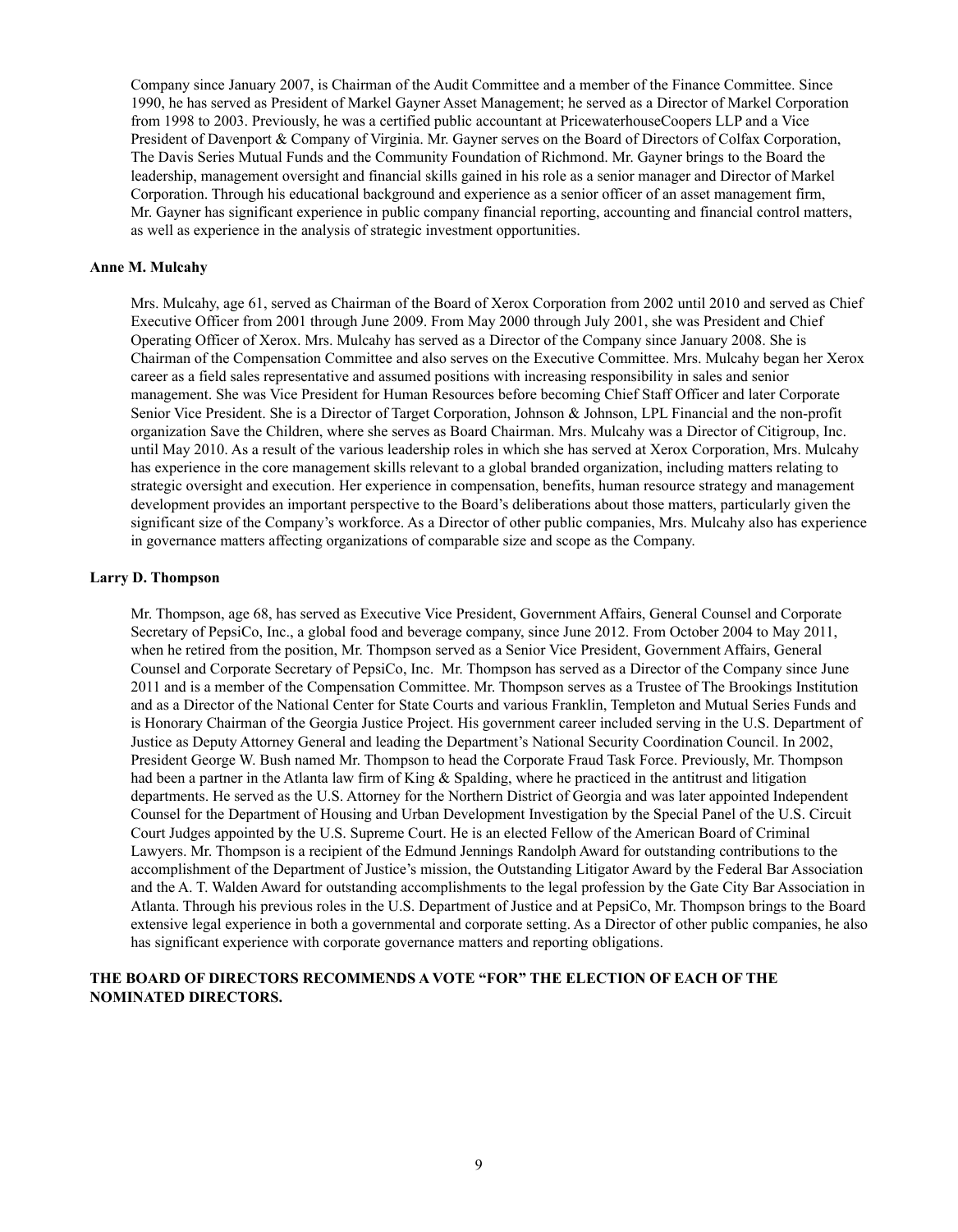### **Board Committees**

The standing committees of the Board include the Audit Committee, Compensation Committee, Finance Committee and Executive Committee.

Given the ownership structure of the Company and its status as a "controlled company" (see page 12), the Board does not have a nominating committee. Decisions on nominees to the Board are made through consultation among the Chairman of the Board and the other members of the Board. The Company has not utilized the services of any third party to assist in identifying and evaluating nominees.

### *Audit Committee*

The functions of the Audit Committee include overseeing (i) management's conduct of the Company's financial reporting process (including the development and maintenance of systems of internal accounting and financial controls); (ii) the integrity of the Company's financial statements; (iii) the Company's compliance with legal and regulatory requirements; (iv) the qualifications and independence of the Company's outside auditor; (v) the performance of the Company's internal audit function; (vi) the outside auditor's annual audit of the Company's financial statements; and (vii) the preparation of certain reports required by the rules and regulations of the Securities and Exchange Commission. A current copy of the Audit Committee's Charter is available on the Company's website, www.ghco.com; a copy of such Charter will be furnished without charge to any shareholder upon written request addressed to the Treasurer, Graham Holdings Company at 1150 15th Street, NW, Washington, DC 20071.

Christopher C. Davis, Thomas S. Gayner (Chairman) and G. Richard Wagoner, Jr. served on the Audit Committee in 2013. The Board of Directors has determined that all members of the Audit Committee are non-employee, "financially literate," "independent" Directors within the meaning of the New York Stock Exchange listing standards. None of the members of the Audit Committee has accepted, other than in his capacity as a Committee or Board member, any consulting, advisory or other compensatory fee from the Company or its affiliates, and none of the members of the Audit Committee has a material relationship with the Company.

The Board has determined that Thomas S. Gayner has the requisite background and experience to be (and is) designated an "audit committee financial expert" within the meaning of Item  $407(d)(5)(ii)$  of Regulation S-K due to his extensive experience, as discussed under "Proposal 1: Election of Directors." In addition, the Board has determined that all of the members of the Audit Committee are well grounded in financial matters and are familiar with generally accepted accounting principles. All of the members of the Audit Committee have a general understanding of internal controls and procedures for financial reporting, as well as an understanding of audit committee functions. To the extent that matters come before the Audit Committee that involve accounting issues, the members of the Audit Committee consult with and rely on management, in addition to external experts, such as the Company's independent registered public accountants, PricewaterhouseCoopers LLP. In addition, the Audit Committee has authority to obtain advice from internal or external legal or other advisors.

The Audit Committee held six meetings in 2013.

### *Compensation Committee*

The functions of the Compensation Committee include (i) reviewing the compensation of the Company's Chief Executive Officer; (ii) consulting with the Chief Executive Officer with respect to the compensation of the Company's other executives (including, specifically, approving all salaries of \$300,000 or more per year; all incentive compensation awards and all other bonuses, other than sales bonuses, of \$75,000 or more for employees of all business units, including Corporate; and awards of restricted stock and stock options); (iii) overseeing the administration and determination of awards under the Company's compensation plans; and (iv) preparing any report on executive compensation required by the rules and regulations of the SEC. A current copy of the Compensation Committee's Charter is available on the Company's website, www.ghco.com; a copy of such Charter will be furnished without charge to any shareholder upon written request addressed to the Treasurer, Graham Holdings Company at 1150 15th Street, NW, Washington, DC 20071.

Lee C. Bollinger, Barry Diller, Anne M. Mulcahy (Chairman) and Larry D. Thompson served on the Compensation Committee in 2013. All members of the Compensation Committee are non-employee, "independent" Directors within the meaning of the listing requirements of the New York Stock Exchange.

The Compensation Committee held seven meetings in 2013.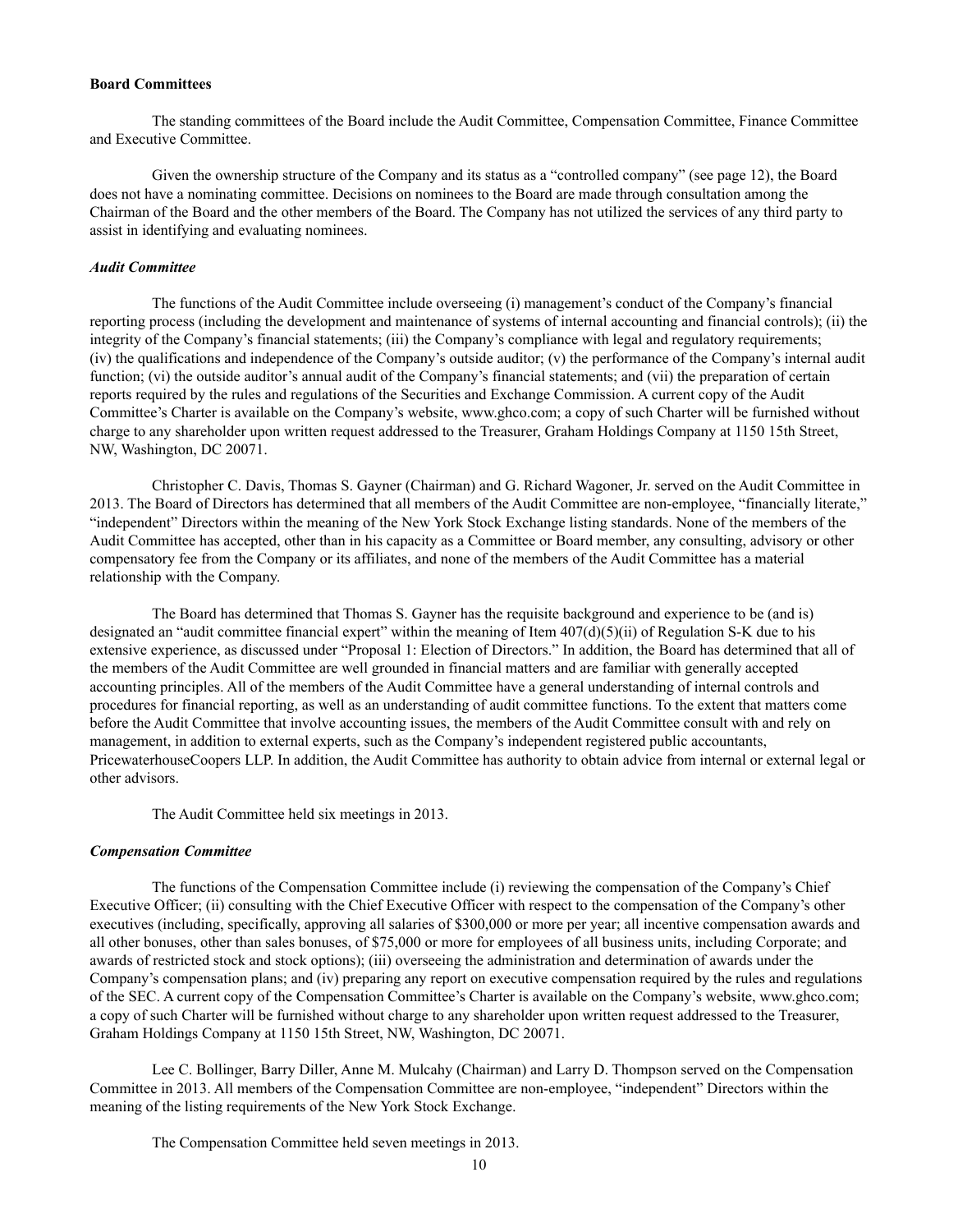### *Finance Committee*

The functions of the Finance Committee include (i) reviewing with management the capital needs of the Company and (ii) considering and making recommendations to the Board related to dividend policy, major acquisitions and dispositions of businesses, incurrence of indebtedness, selection of managers of defined benefit plan assets, stock repurchase programs and certain other financial matters.

Christopher C. Davis (Chairman), Barry Diller, Thomas S. Gayner, David Goldberg, Donald E. Graham and Katharine Weymouth served on the Finance Committee in 2013.

The Finance Committee held one meeting in 2013.

### *Executive Committee*

The Executive Committee has and may exercise all of the powers of the Board that may be delegated by law in the management of the business and affairs of the Company and exercises the authority of the Board between meetings.

Christopher C. Davis, Barry Diller, Donald E. Graham (Chairman), Anne M. Mulcahy and Ronald L. Olson serve on the Executive Committee.

The Executive Committee held two meetings in 2013.

### **Meeting Attendance**

The Board held a total of five regular meetings and one special meeting in 2013. Each Director attended at least 75% of the meetings of the Board and the committees of the Board on which the Director served.

The Board does not have a policy of requiring Directors to attend annual meetings of shareholders and leaves it at the discretion of each Director as to whether he or she will attend the meeting. In addition to the Chairman, two Directors attended the 2013 Annual Meeting of Shareholders.

### **Director Compensation**

During 2013, non-employee Directors received the following annual payments:

- \$80,000 as a cash retainer; and
- reimbursement of out-of-pocket expenses for the meetings they attended.

Each non-employee Chair of a committee of the Board received an additional \$10,000. Members of the Audit Committee received an additional \$12,000 annually for their service on that committee. Employee Directors received no compensation for serving on the Board.

The Company regularly evaluates the level of its non-employee Director compensation and occasionally makes recommendations to the Board to better align its non-employee Director compensation with the market. In 2014, the Company recommended and the Board approved increasing the annual cash retainer to \$150,000; the compensation payable for service as a Chair of a committee of the Board, to \$20,000; and the compensation payable for service as a member of the Audit Committee, to \$20,000. These amounts are paid only to non-employee Directors. Employee Directors do not receive additional compensation for serving on the Board.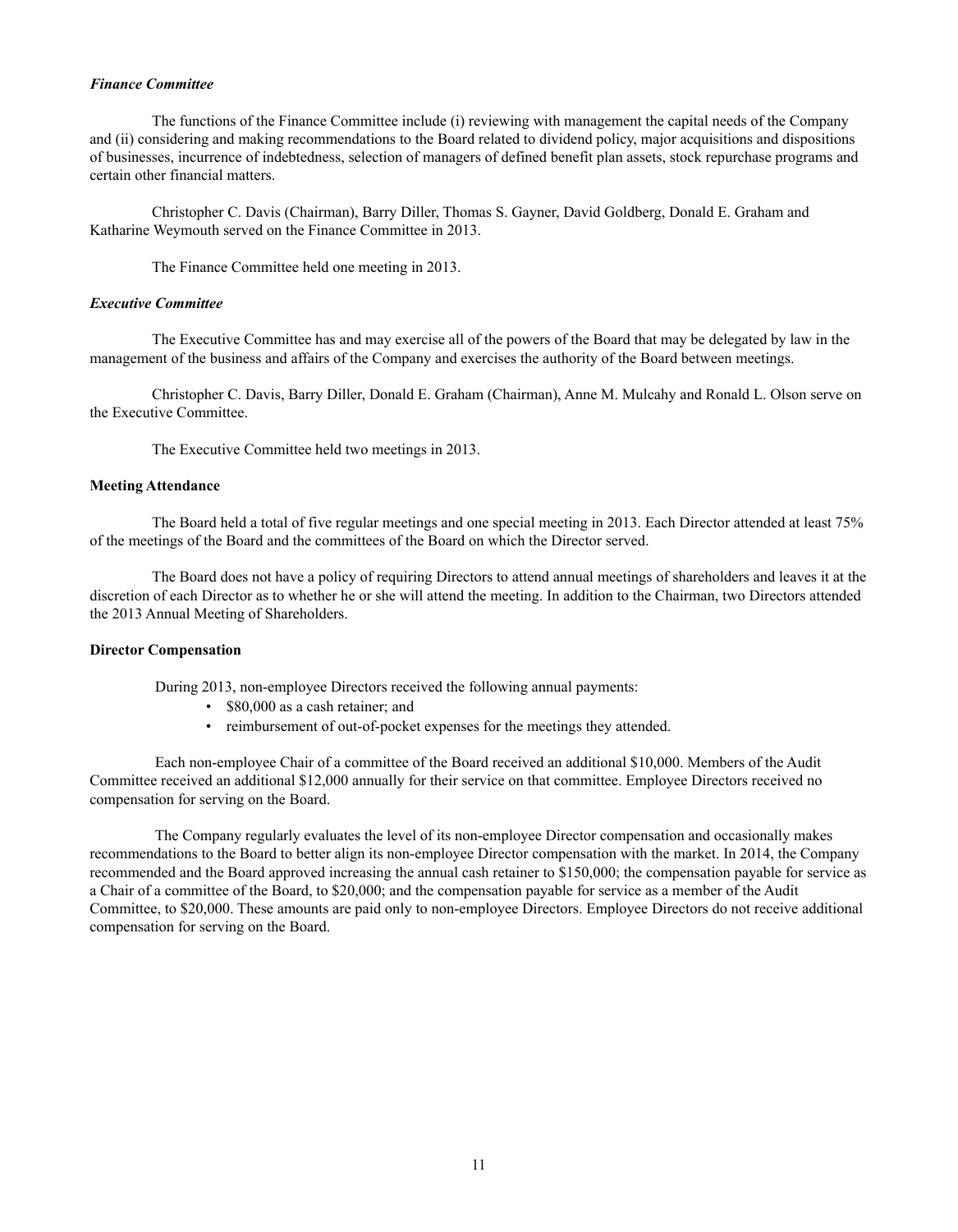| Name<br>(a)             | <b>Fees Earned or</b><br>Paid in Cash (\$)<br>(b) | <b>Change in Pension Value</b><br>and Nonqualified Deferred<br><b>Compensation Earnings (\$)</b><br>(f) | All Other<br><b>Compensation (S)</b><br>(g) | Total (\$)<br>(h) |
|-------------------------|---------------------------------------------------|---------------------------------------------------------------------------------------------------------|---------------------------------------------|-------------------|
| Lee C. Bollinger        | \$80,000                                          |                                                                                                         |                                             | \$80,000          |
| Christopher C. Davis    | 102,000                                           |                                                                                                         |                                             | 102,000           |
| <b>Barry Diller</b>     | 80,000                                            |                                                                                                         |                                             | 80.000            |
| Thomas S. Gayner        | 102,000                                           |                                                                                                         |                                             | 102,000           |
| David Goldberg          | 80,000                                            |                                                                                                         |                                             | 80,000            |
| Anne M. Mulcahy         | 90,000                                            |                                                                                                         |                                             | 90.000            |
| Ronald L. Olson         | 80.000                                            |                                                                                                         |                                             | 80.000            |
| Larry D. Thompson       | 80.000                                            |                                                                                                         |                                             | 80.000            |
| G. Richard Wagoner, Jr. | 92,000                                            |                                                                                                         | 4,000(2)                                    | 96,000            |
| Katharine Weymouth      | 20,000(1)                                         |                                                                                                         |                                             | 20.000            |

# **DIRECTOR COMPENSATION**

(1) Ms. Weymouth became a non-employee Director in October 2013. Represents prorated fees after such date.

(2) Charitable contribution made pursuant to the Company's matching gift program.

The Company has in place a voluntary Deferred Compensation Plan for Directors of the Company. Amounts deferred pursuant to the Plan are reflected in the "Fees Earned or Paid in Cash" column in the table above. The Plan provides an opportunity for participants to elect to defer the receipt of either all or a portion of the fees received for service as a Director. Elections to defer must be filed in advance of earning such fees. Deferred amounts will earn investment credits in accordance with participant elections from a choice of investment funds (based on the funds available under the Company's 401(k) plan). None of the deferred amounts was credited with above-market interest. Deferred amounts are payable upon separation of service or such other future date as specified by the participant at the time of election. The Company does not provide stock awards, option awards or other non-equity compensation to Directors.

### **"Controlled Company"**

The descendants of Katharine Graham (including the Company's Chief Executive Officer and Chairman of the Board) and trusts for the benefit of those descendants own the majority of the shares of Class A Common Stock and have the right to vote for 70% of the Board of Directors; thus the Company is a "controlled company" for purposes of Section 303A.00 of the New York Stock Exchange Listed Company Manual. As a "controlled company," the Company is exempt from certain governance requirements, including the requirement that it have a nominating/corporate governance committee, and the Company does not deem it necessary to have such a committee. The Company does not have a procedure by which shareholders may recommend nominees to the Board, given the Company's ownership structure. Notwithstanding the fact that as a "controlled company," the Company is not required to have a Board of Directors that comprises a majority of "independent" directors, the Board has determined that current members Lee C. Bollinger, Christopher C. Davis, Barry Diller, Thomas S. Gayner, Anne M. Mulcahy, Ronald L. Olson, Larry D. Thompson and G. Richard Wagoner, Jr. (who, together, constitute a majority of the Board) are "independent" within the meaning of Section 303A.02 of the New York Stock Exchange Listed Company Manual. In reaching this conclusion, the Board considered commercial relationships with companies at which Directors or their family members served as outside directors or executive officers. These relationships involved the Company's purchases of services in the ordinary course of business that were made on arm's-length terms under circumstances and in amounts that did not affect the relevant Directors' independence.

### **Meetings of the Non-Management Directors**

The listing requirements of the New York Stock Exchange call for the non-management Directors of the Company to meet regularly in executive session without management. The Board has appointed Christopher C. Davis as lead Director and has authorized him to preside at the executive sessions. The non-management Directors met in executive session in November 2013 and expect to meet in executive session in 2014 as appropriate.

### **Compensation Committee Interlocks and Insider Participation**

Lee C. Bollinger, Barry Diller, Anne M. Mulcahy and Larry D. Thompson served as members of the Compensation Committee in 2013. No member of the Compensation Committee has ever been an employee of the Company. No executive officer of the Company serves on the compensation committee of any other entity that has, or has had, one or more of its executive officers serving on the Company's Board of Directors.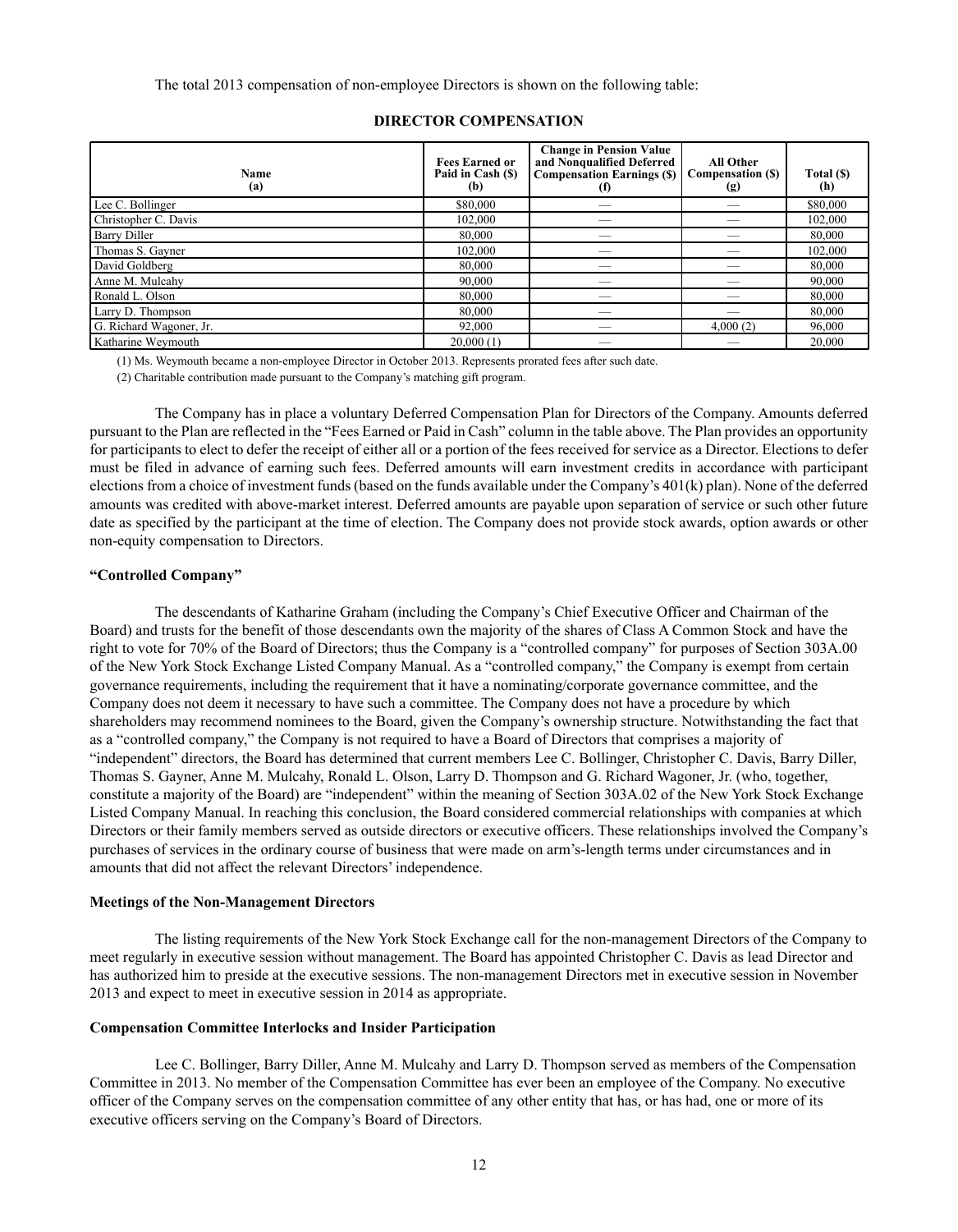### **Board Leadership Structure and Role in Risk Oversight**

Donald E. Graham serves as Chairman of the Board of the Company, as well as Chief Executive Officer of the Company. The Board of Directors believes that Mr. Graham's service as both Chairman of the Board and Chief Executive Officer is in the best interests of the Company. This structure is appropriate, given the significant shareholdings in the Company of Mr. Graham and the Graham family, and also serves other purposes. Mr. Graham possesses in-depth strategic and operational knowledge of the opportunities and challenges facing the Company and is best positioned to develop agendas that focus on matters that merit Board attention. At his request, Mr. Graham has not received a raise in his annual salary nor received an annual bonus in 23 years in his current non-Board roles. Because his shareholdings represent his main financial interest in the Company, the Board believes that Mr. Graham's interests are well aligned with those of shareholders and that his dual role promotes decisive leadership, accountability and clarity in the overall direction of the Company's business strategy. The Board also believes that this approach facilitates clear and consistent communication of the Company's strategy to all stakeholders.

While as a "controlled company," the Company is not legally required to have a majority of independent Directors, the majority of the Board, in fact, comprises independent Directors who act as an effective counterbalance to Mr. Graham in his dual role. The Board also appoints a lead independent Director. Christopher C. Davis serves in this capacity. The lead independent Director typically chairs executive sessions of Board meetings and consults with Mr. Graham and senior management regarding issues to be included in Board meeting agendas. The lead independent Director is also expected to collaborate with Mr. Graham in reviewing key operational and other matters and to act as a liaison between Mr. Graham and the independent Directors.

The Board as a whole actively considers strategic decisions proposed by management, including matters affecting the business strategy and competitive and financial positions of the Company, and monitors the Company's risk profile. Board meetings are focused on strategic matters affecting major areas of the Company's business, including operational, execution and competitive risks and risk management initiatives. The Board fulfills certain risk oversight functions through its standing committees. For example, the Finance Committee reviews and makes recommendations to the Board related to major acquisitions or dispositions, including with respect to attendant risks, and the Compensation Committee addresses the risk profile of the Company's compensation program and arrangements. The Audit Committee also plays a key role in risk oversight, particularly with respect to financial reporting, accounting and compliance matters.

Risk oversight activities are supported by internal reporting structures that aim to surface directly to the Board key matters that can affect the Company's risk exposures. For example, the head of the Company's internal audit function reports directly to the Audit Committee. The Company has also established a management-level compliance committee that reports periodically to the Audit Committee about regulatory risks affecting the Company's education businesses, as well as a Disclosure Controls Committee, chaired by the General Counsel, that reports directly to the Audit Committee on certain matters relating to the Company's public disclosures.

### **Communicating With Directors**

Interested parties may communicate concerns to the lead Director or to the other Directors of the Company through Global Compliance Services, the Company's third-party-managed hotline, via telephone at 1-866-687-8972 or online at https:// www.compliance-helpline.com/GHCO.jsp.

### **STOCK HOLDINGS OF CERTAIN BENEFICIAL OWNERS AND MANAGEMENT**

The information in the following two tables relates to each person who, on February 3, 2014, was a "beneficial owner" (as defined under the proxy rules of the Securities and Exchange Commission) of more than 5% of the Company's Class A or Class B Stock and to the stock holdings of Directors and officers. Under the proxy rules, a person is deemed to be the "beneficial owner" of stock if such person has (or shares) either investment power or voting power over such stock or has (or shares) the right to acquire such stock within 60 days by any of a number of means, including the conversion of another security that is convertible into such stock. A substantial number of shares of the Company's Class A and Class B Common Stock are held in trusts or subject to other agreements that provide for the sharing of investment power, voting power or both among several persons, each of whom is deemed by the Securities and Exchange Commission to be a "beneficial owner" of the shares so held. Furthermore, in many cases, such persons do not include the beneficiary of the trust who, although not deemed to be a "beneficial owner" in the absence of voting or investment power over the shares, is nevertheless shown below as a "beneficial owner" because of the beneficiary's economic interest in the shares. In addition, since all of the shares of Class A Stock are convertible at the option of the holder into Class B Stock on a share-for-share basis, each "beneficial owner" of shares of Class A Stock is deemed by the Securities and Exchange Commission to be a "beneficial owner" of the same number of shares of Class B Stock. In indicating below a person's "beneficial ownership" of shares of Class B Stock, it has been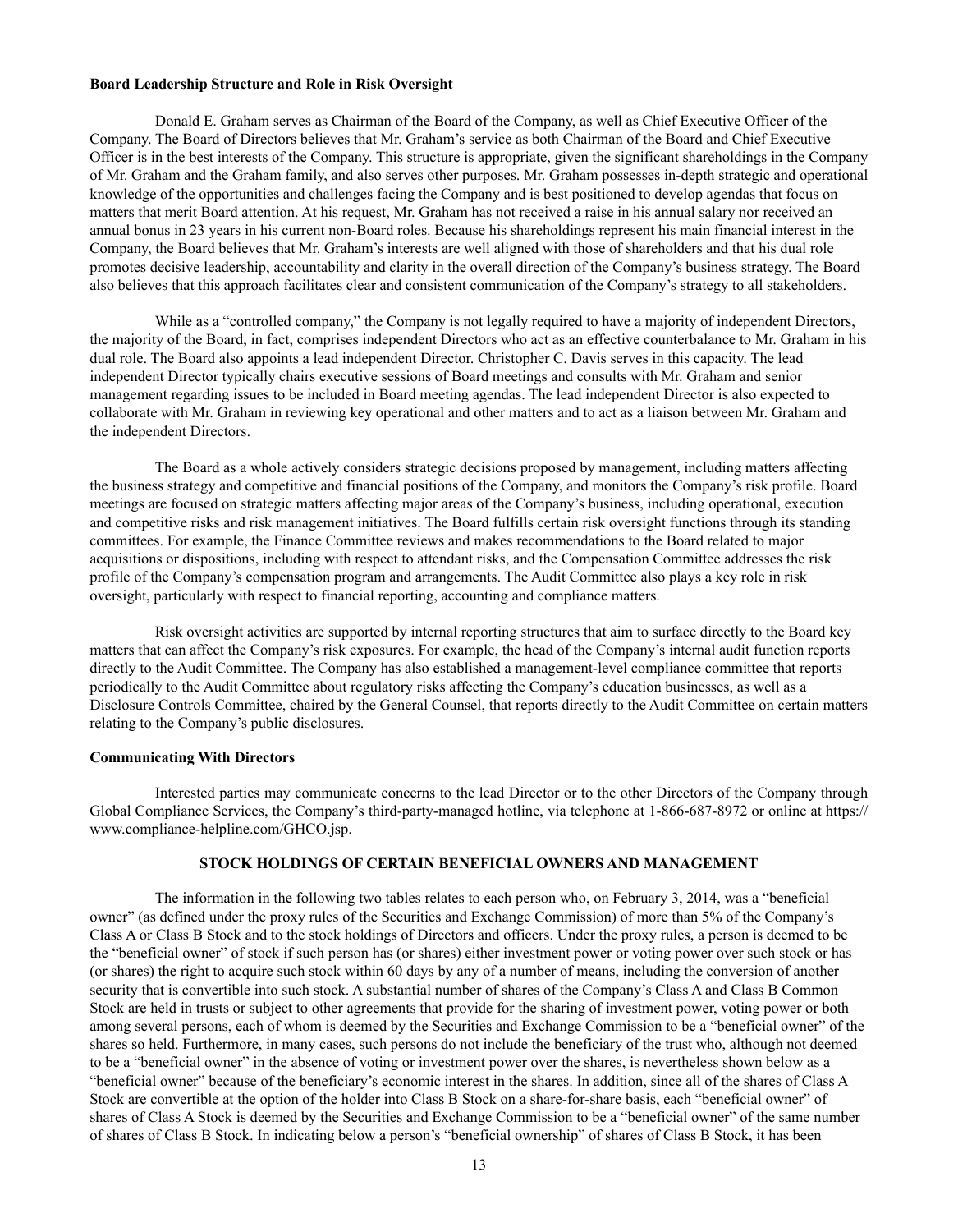assumed that such person has converted into Class B Stock all shares of Class A Stock of which such person is a "beneficial owner." For these reasons, there is very substantial duplication in the numbers of shares and percentages shown in the following table.

### **Principal Holders of Stock**

|                                        | Shares (%)           |                   |  |  |  |  |
|----------------------------------------|----------------------|-------------------|--|--|--|--|
| Name and Address of Beneficial Owner   | <b>Class A Stock</b> | Class B Stock*    |  |  |  |  |
| Donald E. Graham (a)                   | 1,139,453 (97.5%)    | 2,897,198 (39.2%) |  |  |  |  |
| 1150 15th Street, NW                   |                      |                   |  |  |  |  |
| Washington, DC                         |                      |                   |  |  |  |  |
| William W. Graham (b)                  | 230,569 (19.7%)      | $***$             |  |  |  |  |
| 11661 San Vicente Boulevard, Suite 401 |                      |                   |  |  |  |  |
| Los Angeles, CA                        |                      |                   |  |  |  |  |
| Stephen M. Graham (c)                  | 72,146 (6.2%)        | $***$             |  |  |  |  |
| 18 East 78th Street                    |                      |                   |  |  |  |  |
| New York, NY                           |                      |                   |  |  |  |  |
| Elizabeth G. Weymouth (d)              | 306,044 (26.2%)      | $***$             |  |  |  |  |
| 1150 15th Street, NW                   |                      |                   |  |  |  |  |
| Washington, DC                         |                      |                   |  |  |  |  |
| George J. Gillespie III (e)            | 184,200 (15.8%)      | $***$             |  |  |  |  |
| 825 Eighth Avenue                      |                      |                   |  |  |  |  |
| New York, NY                           |                      |                   |  |  |  |  |
| Daniel L. Mosley (f)                   | 841,177 (72.0%)      | 869,723 (11.8%)   |  |  |  |  |
| 825 Eighth Avenue                      |                      |                   |  |  |  |  |
| New York, NY                           |                      |                   |  |  |  |  |
| Berkshire Hathaway Inc. (g)            |                      | 1,727,765 (23.4%) |  |  |  |  |
| 1440 Kiewit Plaza                      |                      |                   |  |  |  |  |
| Omaha, NE                              |                      |                   |  |  |  |  |
| Southeastern Asset Management (h)      |                      | 543, 210 (8.7%)   |  |  |  |  |
| 6410 Poplar Avenue, Suite 900          |                      |                   |  |  |  |  |
| Memphis, TN                            |                      |                   |  |  |  |  |

 $\overline{\text{A}}$  The calculations set forth in this table relating to percentage ownership of Class B Stock include 1,169,073 shares of Class B Stock issuable upon conversion of shares of Class A Stock beneficially owned, with the exception of Southeastern Asset Management and International Value Advisers. The percentage calculation for Southeastern Asset Management and International Value Advisers does not include the conversion of Class A shares to Class B shares.

\*\* Less than 5%.

(a) According to information as of February 1, 2014, and available to the Company, Mr. Donald Graham has voting and investment power with respect to shares of Class A Stock as follows: sole voting and investment power, 140,996 (12.1%); and shared voting and investment power, 998,457 (85.4%) shares.

Mr. Graham also has voting and investment power with respect to shares of Class B Stock as follows: sole voting and investment power, 3,600  $\ll$  1%) shares; shared voting and investment power 26,380 (<1%) shares; and 1,139,453 (15.4%) shares issuable upon conversion of shares of Class A Stock deemed to be beneficially owned by Mr. Graham.

The holdings of Class B Stock recorded for Mr. Graham also include shares of Class B Stock owned by subsidiaries of Berkshire Hathaway Inc. ("Berkshire"), which have the sole investment power of the shares; sole voting power is held by Mr. Donald Graham under an agreement dated February 25, 1977, and amended and extended on September 13, 1985, May 15, 1996, and July 6, 2006, which has a termination date (which may be extended) of February 24, 2017.

The Company reached an agreement in principle with Berkshire to enter into a transaction to acquire approximately 1.6 million shares of the Company's stock from Berkshire in exchange for a wholly-owned subsidiary of the Company together with other consideration. For additional details relating to the potential transaction, see the Company's current report on Form 8-K, filed March 13, 2014 and Schedule 13D/A, filed March 12, 2014.

- (b) According to information as of February 1, 2014, and available to the Company, Mr. William Graham has voting and investment power with respect to shares of Class A Stock as follows: shared voting and investment power, 134,569 (11.5%) shares. In addition, Mr. William Graham, as the beneficiary of trusts (even though he has no voting or investment power with respect thereto) is deemed to be the beneficial owner of 96,000 (8.2%) shares of Class A Stock. The holdings of Class B Stock recorded for Mr. William Graham, including shares issuable upon conversion of shares of Class A Stock deemed to be beneficially owned by Mr. Graham, are less than 5%.
- (c) According to information as of February 1, 2014, and available to the Company, Mr. Stephen Graham has voting and investment power with respect to shares of Class A Stock as follows: shared voting and investment power, 42,783 (3.7%) shares. In addition, Mr. Stephen Graham, as the beneficiary of trusts (even though he has no voting or investment power with respect thereto) is deemed to be the beneficial owner of 64,975 (5.6%) shares of Class A Stock. The holdings of Class B Stock recorded for Mr. Stephen Graham, including shares issuable upon conversion of shares of Class A Stock deemed to be beneficially owned by Mr. Graham, are less than 5%.
- (d) According to information as of February 1, 2014, and available to the Company, Mrs. Elizabeth Weymouth has voting and investment power with respect to shares of Class A Stock as follows: shared voting and investment power, 201,022 (17.2%) shares. In addition, Mrs. Weymouth, as the beneficiary of a trust (even though she has no voting or investment power with respect thereto) is deemed to be the beneficial owner of 69,625 (6.0%) shares of Class A Stock. The holdings of Class B Stock recorded for Mrs. Weymouth, including shares issuable upon conversion of shares of Class A Stock deemed to be beneficially owned by Mrs. Weymouth, are less than 5%.
- (e) According to information as of February 1, 2014, and available to the Company, Mr. George J. Gillespie III, as a Trustee of various trusts, has voting and investment power with respect to shares of Class A Stock as follows: shared voting and investment power, 184,200 (15.8%) shares. In addition, Mr. Gillespie has voting and investment power with respect to shares of Class B Stock as follows: shared voting and investment power, 35,142 (<1%) shares. The holdings of Class B Stock recorded for Mr. Gillespie, including shares issuable upon conversion of shares of Class A Stock deemed to be beneficially owned by Mr. Gillespie, are less than 5%.
- (f) According to information as of February 1, 2014, and available to the Company, Mr. Daniel Mosley, as a Trustee of various trusts, has voting and investment power with respect to shares of Class A Stock as follows: shared voting and investment power, 841,177 (72.0%) shares. In addition, Mr. Mosley has voting and investment power with respect to shares of Class B Stock as follows: shared voting and investment power, 24,052 (<1%) shares. The holdings of Class B Stock recorded for Mr. Mosley include 841,177 (11.4%) shares issuable upon conversion of shares of Class A Stock deemed to be beneficially owned by Mr. Mosley as a Trustee of various trusts.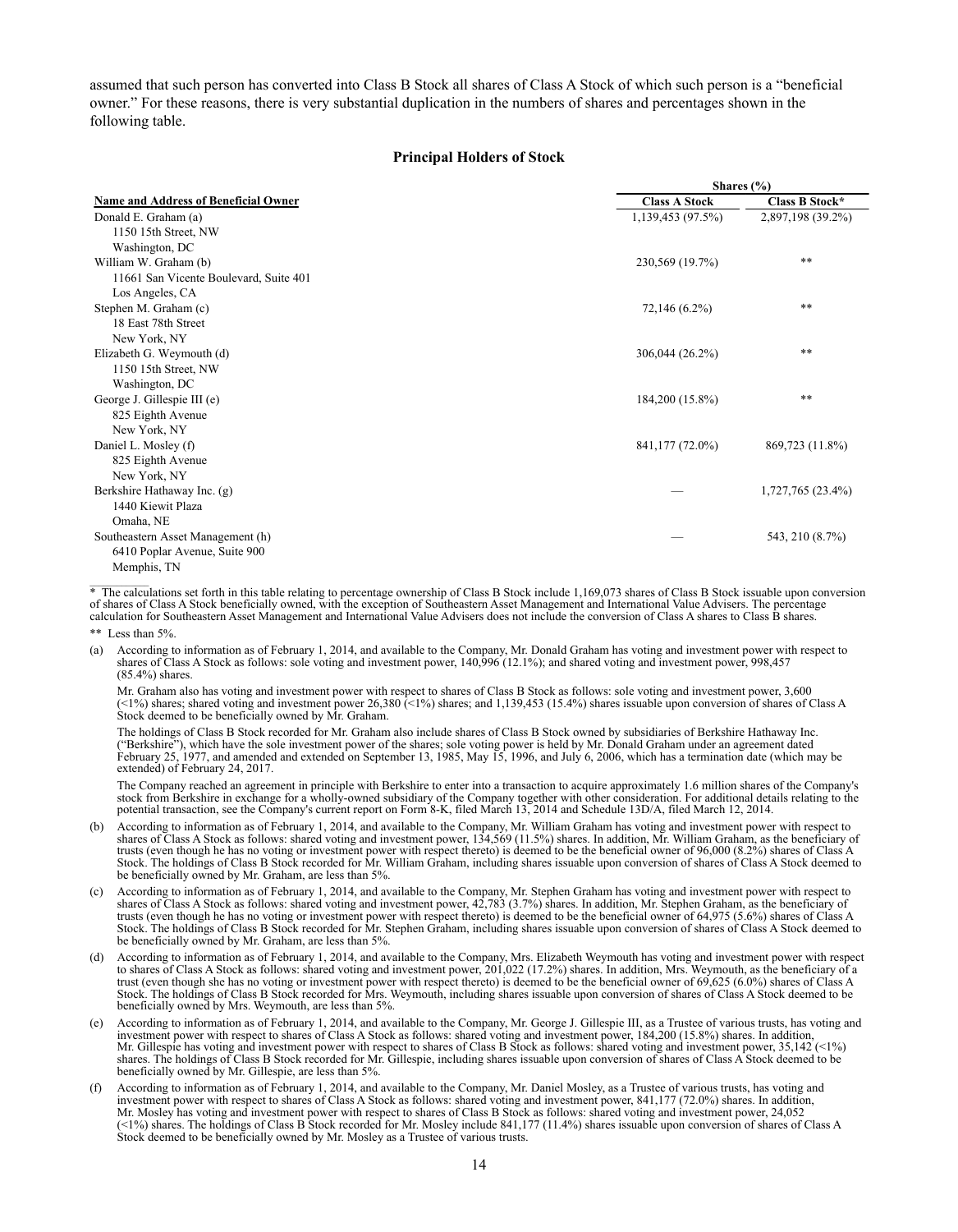- (g) According to information as of February 1, 2014, and available to the Company, Berkshire Hathaway Inc. is the beneficial owner of 1,727,765 (23.4%) shares of Class B Stock. The ownership of these shares is through several subsidiaries of Berkshire. Mr. Warren Buffett is Chairman of the Board of Berkshire. Mr. Buffett owns approximately 21.4% of the aggregate economic interest of Berkshire Class A and Class B common stock, and Mr. Buffett may be deemed to be in control of Berkshire under federal securities laws. With respect to shares of Class B Stock owned by subsidiaries of Berkshire, Mr. Buffett, Berkshire and such subsidiaries may be considered to share investment power. Pursuant to an agreement dated February 25, 1977, and amended and extended on September 13, 1985, May 15, 1996, and July 6, 2006, which has a termination date (which may be extended) of February 24, 2017, Mr. Buffett, Berkshire and such subsidiaries have granted Mr. Donald Graham a proxy to vote such shares at his discretion. The Company reached an agreement in principle with Berkshire to enter into a transaction to acquire approximately 1.6 million shares of the Company's stock from Berkshire in exchange for a wholly-owned subsidiary of the Company together with other consideration. For additional details relating to the potential transaction, see the Company's current report on Form 8-K, filed March 13, 2014 and Schedule 13D/A, filed March 12, 2014.
- (h) According to a Schedule 13G filed on February 11, 2014, Southeastern Asset Management, Inc. ("Southeastern Asset"), an investment adviser, was deemed to be the beneficial owner of 543,210 (8.7%) shares of Class B Stock. According to the Schedule 13G, Southeastern Asset has sole voting power over 110,310 (1.8%) shares; shared voting power over 428,000 (6.9%) shares; no voting power over 4,900 (<1%) shares; sole dispositive power over 115,210 (2.0%) shares; and shared dispositive power over 428,000 (6.9%) shares. The Schedule 13G was filed jointly with Longleaf Partners Small-Cap Fund (an investment company) and Mr. O. Mason Hawkins, Chairman and Chief Executive Officer of Southeastern Asset, Longleaf Partners Small-Cap Fund has shared voting power over 428,000 (6.9%) shares according to the Schedule 13G.

The table below, which is based on information furnished to the Company by its Directors and officers, shows as of February 1, 2014, for each person nominated for election as a Director, each named executive officer and for all Directors and executive officers of the Company as a group, the number of shares of each class of Common Stock "beneficially owned" (as defined in the Securities and Exchange Commission's proxy rules) and, in the case of each nominee for election as a Director, the nature of such "beneficial ownership." For the reasons set forth in the first paragraph of this section of the Proxy Statement, there is very substantial duplication in the numbers of shares and percentages shown in the following table.

### **Holdings of Directors and Officers\***

|                                                                                                                                                   | Shares $(\% )$    |                   |  |
|---------------------------------------------------------------------------------------------------------------------------------------------------|-------------------|-------------------|--|
|                                                                                                                                                   | <b>Class A</b>    | Class $B(a)$      |  |
| Lee C. Bollinger <sup><math>\wedge</math></sup>                                                                                                   |                   |                   |  |
| Christopher C. Davis <sup>^</sup>                                                                                                                 |                   | 5,000(b)          |  |
| Barry Diller <sup>^</sup>                                                                                                                         |                   | 4,000(b)          |  |
| Veronica Dillon+ $(c)$                                                                                                                            |                   | 3,650(b)          |  |
| Thomas S. Gayner $\wedge$ <sup>(d)</sup>                                                                                                          |                   | 5,300(b)          |  |
| David Goldberg <sup>^</sup>                                                                                                                       |                   |                   |  |
| Donald E. Graham <sup><math>\wedge +</math>(e)</sup>                                                                                              | 1,139,453 (97.5%) | 2,897,198 (39.2%) |  |
| Hal S. Jones+ $(f)$                                                                                                                               |                   | $6,025$ (b)       |  |
| Ann L. McDaniel+ $(g)$                                                                                                                            |                   | 4,100(b)          |  |
| Anne M. Mulcahy <sup><math>\land</math></sup>                                                                                                     |                   |                   |  |
| Ronald L. Olson^                                                                                                                                  |                   |                   |  |
| Gerald M. Rosberg+ $(h)$                                                                                                                          |                   | 5,825(b)          |  |
| Larry D. Thompson $\wedge$                                                                                                                        |                   | 76(b)             |  |
| G. Richard Wagoner, Jr. $\wedge^{(1)}$                                                                                                            |                   | 1,000(b)          |  |
| Katharine Weymouth^                                                                                                                               |                   | $20,000$ (b)      |  |
| All Directors, named executive officers and remaining executive officers as a group, eliminating<br>duplications $(16 \text{ individuals})^{(j)}$ | 1,139,453 (97.5%) | 2,953,124 (40.0%) |  |

\* Unless otherwise indicated, the Directors and officers listed have sole voting and investment power with respect to such securities. None of the securities has been pledged as security.

- ^ Director.
- + Named Executive Officer.
- (a) Includes 1,169,073 shares of Class B Stock issuable upon conversion of shares of Class A Stock beneficially owned.
- (b) Less than 1%.
- (c) Includes 1,000 shares Ms. Dillon has the right to purchase, pursuant to stock options.
- (d) Includes 5,200 shares of Class B Stock held for the account of a number of beneficial owners in which Mr. Gayner disclaims beneficial ownership.
- (e) See Table of "Principal Holders of Stock" on page 14.
- (f) Includes 3,750 shares Mr. Jones has the right to purchase, pursuant to stock options.
- (g) Includes 2,000 shares Ms. McDaniel has the right to purchase, pursuant to stock option.
- (h) Includes 1,000 shares Mr. Rosberg has the right to purchase, pursuant to stock options.
- (i) Shares are held in a revocable trust.
- (j) Includes 30,200 shares of Class B Stock, which Directors and executive officers have the right to purchase, pursuant to stock options, and shares of restricted stock awarded to executive officers in accordance with the Graham Holdings Company Incentive Compensation Plan. It does not include 19,520 shares of Class B Stock held as of February 11, 2014, by the trustee of various savings plans maintained by the Company and its business units over which the trustee has voting and investment powers.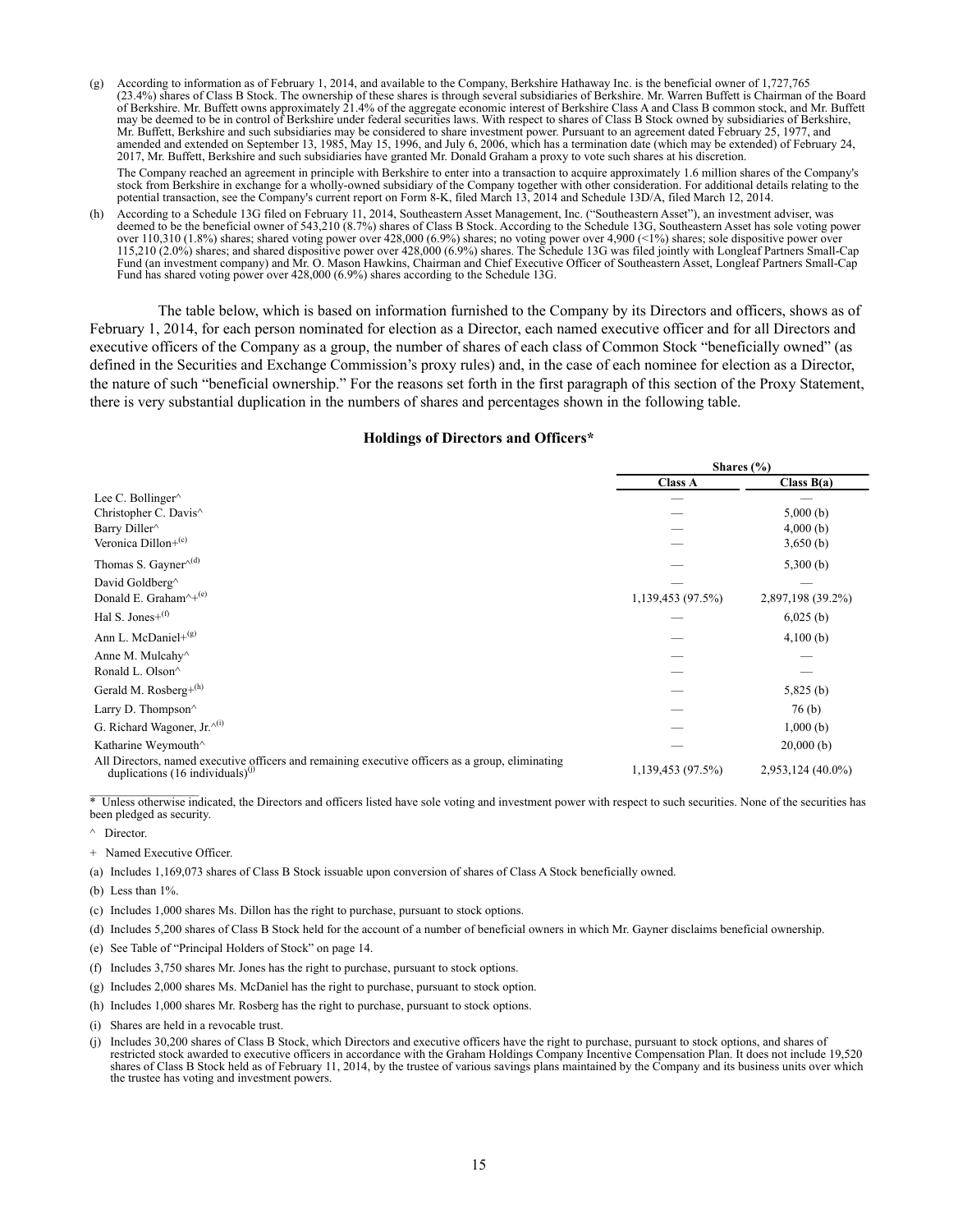### **Section 16(a) Beneficial Ownership Reporting Compliance**

Section 16(a) of the Securities Exchange Act of 1934 requires the Company's Directors, officers and persons who own more than 10% of a registered class of the Company's equity securities to file with SEC initial reports of ownership and reports of changes in ownership of Class B Stock. During the fiscal year ended December 31, 2013, the Company is not aware of any deficiency in reporting.

### **PROPOSAL 2: APPROVAL OF 2013 COMPENSATION AWARDED TO NAMED EXECUTIVE OFFICERS**

As required by Schedule 14A of the Securities Exchange Act of 1934 and the corresponding SEC rules, the Company is seeking an advisory, non-binding shareholder vote from its Class A Shareholders with respect to compensation awarded to its named executive officers for 2013. On May 12, 2011, the majority of the Company's Class A Shareholders voted in favor of an annual, non-binding shareholder advisory vote on executive compensation and, in consideration of the outcome of the frequency vote, the Board determined to hold such advisory vote each year. The Company's executive compensation program and compensation paid to its named executive officers are described under the heading "Executive Compensation" in this Proxy Statement. The Compensation Committee oversees the program and compensation awarded, adopting changes to the program and awarding compensation as appropriate to reflect the Company's circumstances and to promote the main objective of the program: to motivate talented employees in order to increase value for shareholders by facilitating long-term growth of the Company. If you are a Class A Shareholder, you may vote for or against the following resolution, or you may abstain. The Compensation Committee will consider the outcome of the vote, along with other relevant factors, in evaluating its executive compensation program. Following the Meeting, the next such non-binding advisory vote to approve the Company's executive compensation is scheduled to occur at the 2015 Annual Meeting of Shareholders.

**Resolved, that the compensation paid to the Company's named executive officers for 2013, as disclosed pursuant to the compensation disclosure rules of the Securities and Exchange Commission, including the Compensation Discussion and Analysis, the compensation tables, narrative discussion and related material included in this Proxy Statement, is hereby APPROVED.**

**THE BOARD OF DIRECTORS RECOMMENDS THAT CLASS A SHAREHOLDERS VOTE "FOR" THE APPROVAL OF THE FOREGOING RESOLUTION.**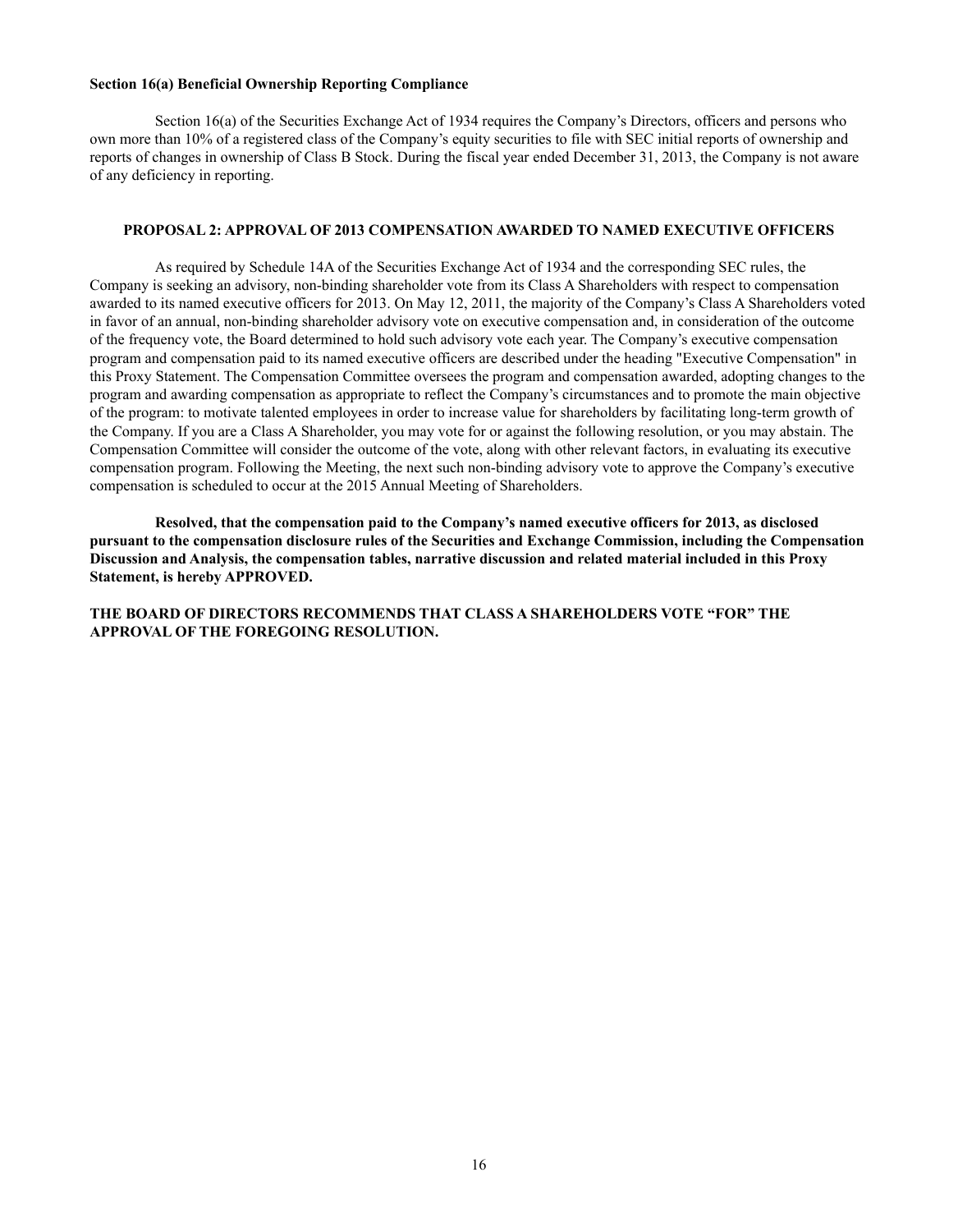### **EXECUTIVE COMPENSATION Compensation Discussion and Analysis**

### **Overview of Compensation Program**

The Compensation Committee (the "Committee") of the Board of Directors has responsibility for establishing and continually monitoring adherence to the Company's compensation philosophy—a philosophy designed to attract, retain and motivate qualified and talented employees who are enthusiastic about the Company's mission and culture. The Committee, which is chaired by Anne M. Mulcahy and includes Lee C. Bollinger, Barry Diller and Larry D. Thompson, seeks to establish total compensation packages that are attractive to employees and comparable to, but not dramatically different from, those offered by peer companies with comparable revenue in the education and media industries. Through regular meetings and discussions with management, the Committee ensures that the total compensation paid to all executives, including named executive officers of the Company, and all employees earning more than \$300,000 in salary, is fair, reasonable and based on performance goals established to increase value for Shareholders by facilitating the long-term growth of the Company. The Committee considers both short-term and long-term plans in determining compensation. Annual plans are used to motivate and reward management for achieving specific yearly goals. Long-term plans, typically three or four years in duration, are designed to reward cumulative long-term goals. All performance criteria, however, including those in annual or relatively short-term plans, are designed to reward executives for making decisions that will enhance the long-term value of the Company. Except in the case of sales executives or executives in high-growth revenue-focused business units, no targets are based on quarterly or partial-year results. Some of these plans reward with cash, and others reward with stock-based compensation. The Company has no specific formula for allocating between cash and non-cash compensation or between long-term and current compensation. Management and the Committee select the method of compensation thought most likely to lead to achievement of the particular goal; however, the Company has historically favored cash compensation over non-cash compensation. Management and the Committee believe that cash incentives provide more targeted rewards for specific performance.

All named executive officers, except Donald E. Graham, Chairman of the Board and Chief Executive Officer, receive an annual salary and restricted stock awards every other year and participate in performance-based annual bonus plans and four-year cash-based Performance Unit Plans. Named executive officers and others occasionally receive restricted stock or stock option grants in off-cycle years as a reward for past performance and incentive for future performance. They also receive the benefits of the Supplemental Executive Retirement Plan (the "SERP"). Mr. Graham receives an annual salary and participates in the Performance Unit Plans and the defined benefit portion of the SERP as described below.

### **Compensation Committee Charter**

The Board has delegated to the Committee the responsibility of overseeing the administration of the Company's compensation plans and the preparation of all reports and documents required by the rules and regulations of the SEC. To meet this responsibility, the Committee is required to meet at least once a year. The Committee annually reviews and approves the corporate goals and objectives upon which the compensation of the Chief Executive Officer and senior management, including the named executive officers, is based. The Committee evaluates the Chief Executive Officer's performance in light of these goals and objectives. Furthermore, the Committee reviews and makes recommendations to the Board with respect to any incentive compensation plans, including equity-based plans, to be adopted or submitted to shareholders for approval. The Committee reviews the Company's succession plans, including (i) the Chairman and Chief Executive Officer's recommendations as to a successor, should he be disabled or unable to perform his duties for an extended period of time, and (ii) annually, the Company's efforts at management development.

The Committee may request that any officer or employee of the Company, including its affiliates, or the Company's outside counsel or an independent auditor, attend meetings of the Committee or meet with any members of, or consultants to, the Committee. The Committee has authority to retain or terminate any compensation consultant used to assist in the evaluation of Director, Chief Executive Officer or senior management compensation and has sole authority to approve the consultant's fees and other retention terms. The Committee did not retain any consultant for such purpose in 2013. The Committee also has authority to obtain advice and assistance from internal or external legal, accounting or other advisors.

During 2013, the Committee met seven times. A copy of the Company's Compensation Committee Charter is available under the "Investor Relations" tab at www.ghco.com.

### **Role of Executive Officers in Compensation Decisions**

Mr. Graham, the Chief Executive Officer, and Ms. McDaniel, Senior Vice President and secretary of the Committee (also a named executive officer), attended all Committee meetings during 2013. Veronica Dillon, Senior Vice President and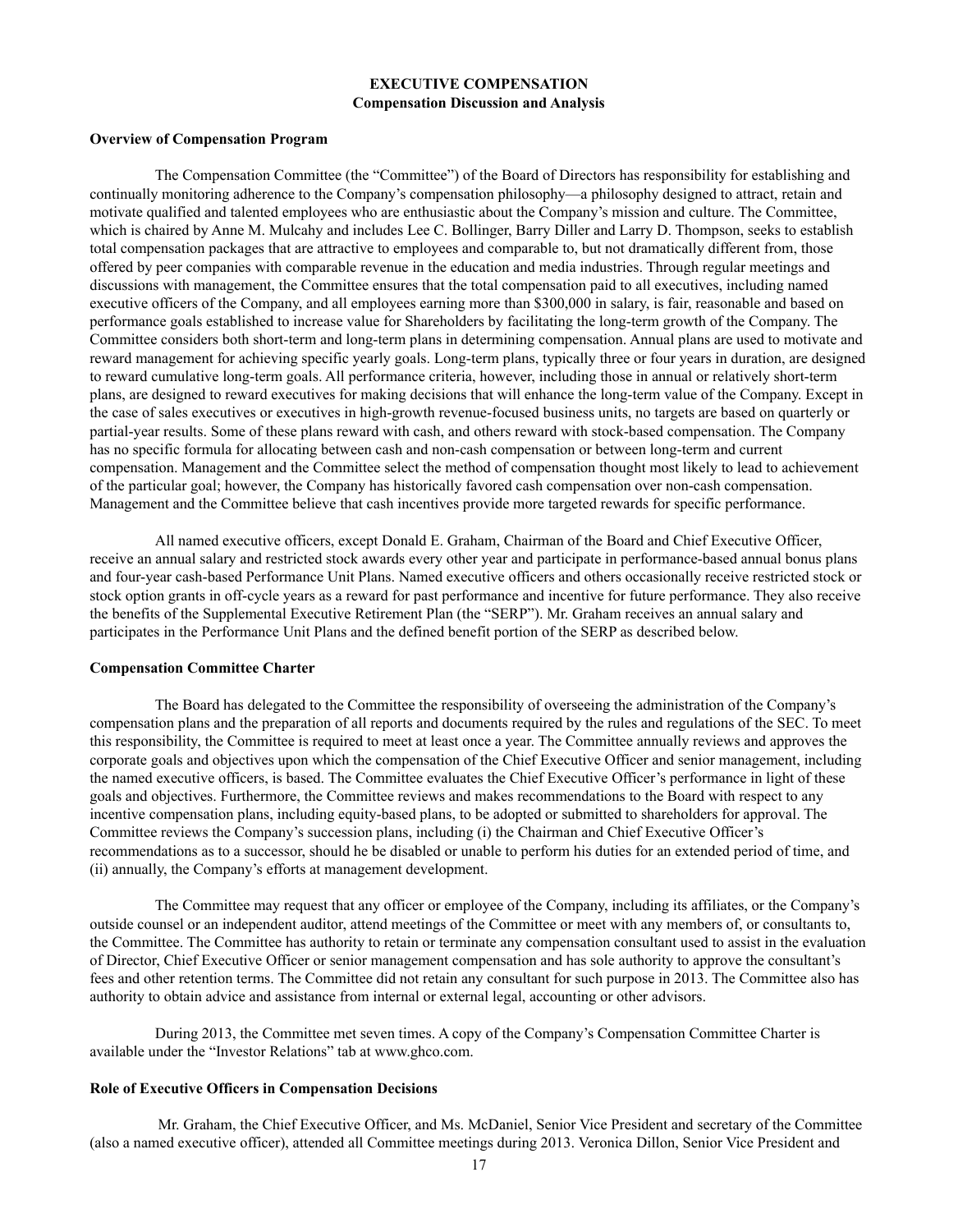General Counsel (also a named executive officer), attended one meeting to assist the Committee in determining compensation terms related to the sale of most of the Company's newspaper publishing and affiliated businesses.

The Committee makes all compensation decisions for the named executive officers of the Company, except those perquisites under \$200,000 per named executive officer that may be approved by Mr. Graham. The Committee also approves the compensation of all employees earning annual salaries of \$300,000 or more and bonuses of \$75,000 or more.

Except for awards involving themselves, Mr. Graham and Ms. McDaniel recommend to the Committee the size of each component of compensation, based on a discussion with the head of the division where the employee works, a review of his or her performance and a comparison of available compensation survey data for that job and geographic area. The Committee examines each of the suggested compensation actions and, in its sole discretion, modifies the awards when appropriate to better reflect the goals of the Company.

At his request, Mr. Graham has not received a raise in his annual salary nor has he received an annual bonus since 1991. He stopped accepting grants of restricted stock in the Company in 2004 and requested that he receive no payment for his performance units beginning with the 2007–2010 award cycle. All compensation for Ms. McDaniel is determined solely by the Chief Executive Officer and the Committee. The Chief Executive Officer and the Committee use the same performance-based criteria to set Ms. McDaniel's compensation as they do for all other named executive officers and other senior staff (other than Mr. Graham). Ms. McDaniel is asked to leave the Committee meetings when her performance is discussed.

### **Setting Executive Compensation**

To meet its objectives, the Committee asks the Chief Executive Officer and the secretary of the Committee to draft annual and long-term incentive-based cash and non-cash executive compensation plans. The Committee reviews and, in its sole discretion, modifies the formula and goals established for various awards under the plans before the plans take effect, which is typically no later than the end of the first quarter of the first year covered by the plan.

Through the programs described below, a significant portion of the Company's executive compensation is linked directly to business unit and corporate performance and stock price appreciation. The Committee intends to continue the policy of linking executive compensation to corporate performance and returns to shareholders and deems it desirable that certain compensation paid under the 2012 Incentive Compensation Plan meet the requirements of Section 162(m) of the Internal Revenue Code concerning deductibility of executive compensation. However, the Committee reserves the right to put in place certain compensation programs that do not meet those requirements, which may result in compensation payments that are not deductible to the Company, if such programs are otherwise in the best interests of the Company.

### **Elements of Compensation**

The compensation package offered by the Company to its executive officers comprises the following components:

- Competitive base salary;
- Short-term incentive compensation in the form of performance-based annual bonuses;
- Long-term incentive compensation, typically based on performance over three to four years;
- Long-term equity-based incentive compensation in the form of restricted stock and stock options;
- Perquisites; and
- Retirement benefits.

### **Base Salary**

The Company pays named executive officers base salaries to compensate them for services rendered during the fiscal year. Salaries for named executive officers are based on their responsibilities, their prior experience and their recent performance and are evaluated against market data provided by outside surveys. In 2013, the Committee reviewed data from Towers Watson surveys of U.S. General Industry and Media executives and the Equilar Top 25 Survey. The Company compares its management salaries to those of companies in similar industries and with comparable revenues in order to get a general understanding of the compensation structures maintained by similarly situated companies, but does not target its executive compensation at a certain level or percentage based upon other companies' arrangements. Salaries are typically reviewed on a 12-month or longer cycle, except when there is a significant change in an executive's responsibilities during a shorter period of time. Such adjustments are determined by evaluating (i) the scope of the new responsibilities, (ii) the competitive market value of that role, (iii) the performance of the individual and (iv) the performance of the Company.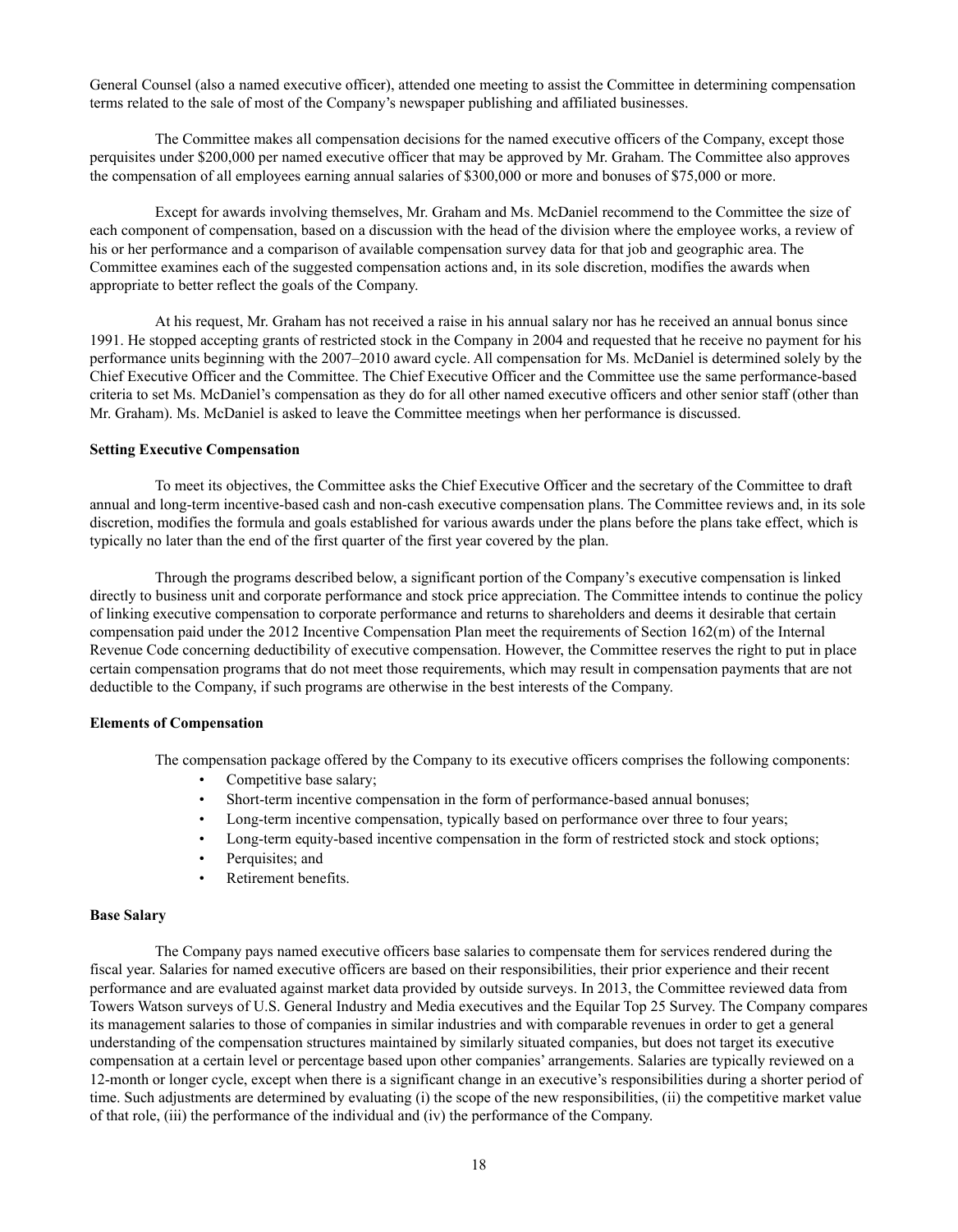With respect to the base salary paid to Mr. Graham in 2013, the Committee took into account a comparison of base salaries paid to chief executive officers of peer education and media companies, the Company's results in 2012 and Mr. Graham's performance since 1979, when he became publisher of The Washington Post. The Committee noted that Mr. Graham's base salary was, and has long been, significantly below the median of base salaries paid to chief executive officers of these peer companies: other prominent media companies, including The New York Times Company and Gannett Co., Inc.; and publicly held education companies, including Apollo Group, Inc., DeVry, Inc., Strayer Education, Inc., and Corinthian Colleges, Inc. However, at Mr. Graham's request, the Committee left his salary at \$400,000. The Committee does not give significance to Mr. Graham's below-market salary when reviewing and establishing salaries for other named executive officers.

### **Performance-Based Incentive Compensation**

To supplement base salaries and to reward management (including named executive officers and other employees key to the long-term success of the Company) for meeting specific individual and financial goals, the Class A Shareholders of the Company adopted in December 1981 the Long-Term Incentive Compensation Plan. In 2001, the Annual Compensation Plan, originally approved by the Class A Shareholders in February 1974, was combined with the Long-Term Incentive Compensation Plan to create the Incentive Compensation Plan. In May 2012, the Class A and Class B Shareholders of the Company adopted the 2012 Incentive Compensation Plan (the "Plan"). The Incentive Compensation Plan was combined with the Stock Option Plan, which the shareholders reauthorized in 2003, to create the Plan. The purpose of these plans was and is to provide greater incentives to those employees who have been or will be responsible for the Company's future growth, profitability and continued success and to strengthen the ability of the Company to attract, motivate and retain such employees. There are at present approximately 167 employees of the Company who are participants under the Plan and receive annual bonus awards and/or hold restricted stock, and/or stock options and/or grants of Performance Units. Each named executive officer, except Mr. Graham (who only participates in the Performance Units portion of the Plan), participates in each of these programs.

### *Annual Bonuses*

The Plan calls for annual incentive compensation awards based on the Company and its business units' financial performance compared to goals set immediately prior to or at the beginning of the year in which the award is to be earned. The payout upon the achievement of such goals is equal to a percentage of base salary, which is also set at the beginning of the year. Those percentages are determined on an individual basis, taking into account the responsibilities, prior experience and recent performance of the relevant employee. The 2013 target percentage of base salary for each of the named executive officers was as follows: Mr. Jones, 50%; Mr. Rosberg, 40%; Ms. McDaniel, 70% (to reflect additional responsibilities relating to the management of Slate, Post–Newsweek Media and The Herald); and Ms. Dillon, 40%. Mr. Graham has asked the Committee not to grant him an annual bonus award. In 2014, Ms. McDaniel's bonus target was reduced to 50% of base salary to reflect the sales of Post–Newsweek Media and the Herald, which both occurred in 2013.

In 2013, the annual bonus formula for the named executive officers was based on a diluted earnings per share target because the Committee believed that such a goal would align the interests of shareholders and the named executive officers in growing the value of the Company. Management and the Committee believe that they have designed the targets to be challenging, but achievable. The Company has achieved its financial goals and paid out at target or above in the bonus portion of the Plan in four of the past five years; in one of the past five years, the Company achieved less than 100% of its earnings per share goal, as adjusted to exclude certain items.

The original diluted earnings per share goal for 2013 was \$20.12; however the Committee adjusted the goal to exclude the impact of discontinued operations, resulting in a revised diluted earnings per share goal of \$23.54. In setting the original goal, the Committee established a formula for bonus purposes that included adjustments for certain items, to the extent that actual amounts varied from those in the 2013 annual budget. Specifically, these adjustments included credits for unbudgeted divestitures and a pension budget variance, offset by additions for foreign exchange losses, acquisitions and a Kaplan stock compensation expense budget variance.

In calculating the Company's achievement of 2013 diluted earnings per share for purposes of making its final bonus determinations for the named executive officers, the Committee also exercised its discretion to exclude certain unusual and unbudgeted items, in addition to the adjustments included in the diluted earnings per share formula. Specifically, the adjustments included unbudgeted restructuring charges at Kaplan, a non-cash intangible and other long-lived assets impairment charge at one of the Kaplan businesses, a write-down of a marketable equity security, other investment write-downs and unbudgeted costs related to the sale of certain publishing businesses. The Committee adjusted for these items as they do not relate to the regular operating results that are customarily considered by the Committee in determining bonus amounts. The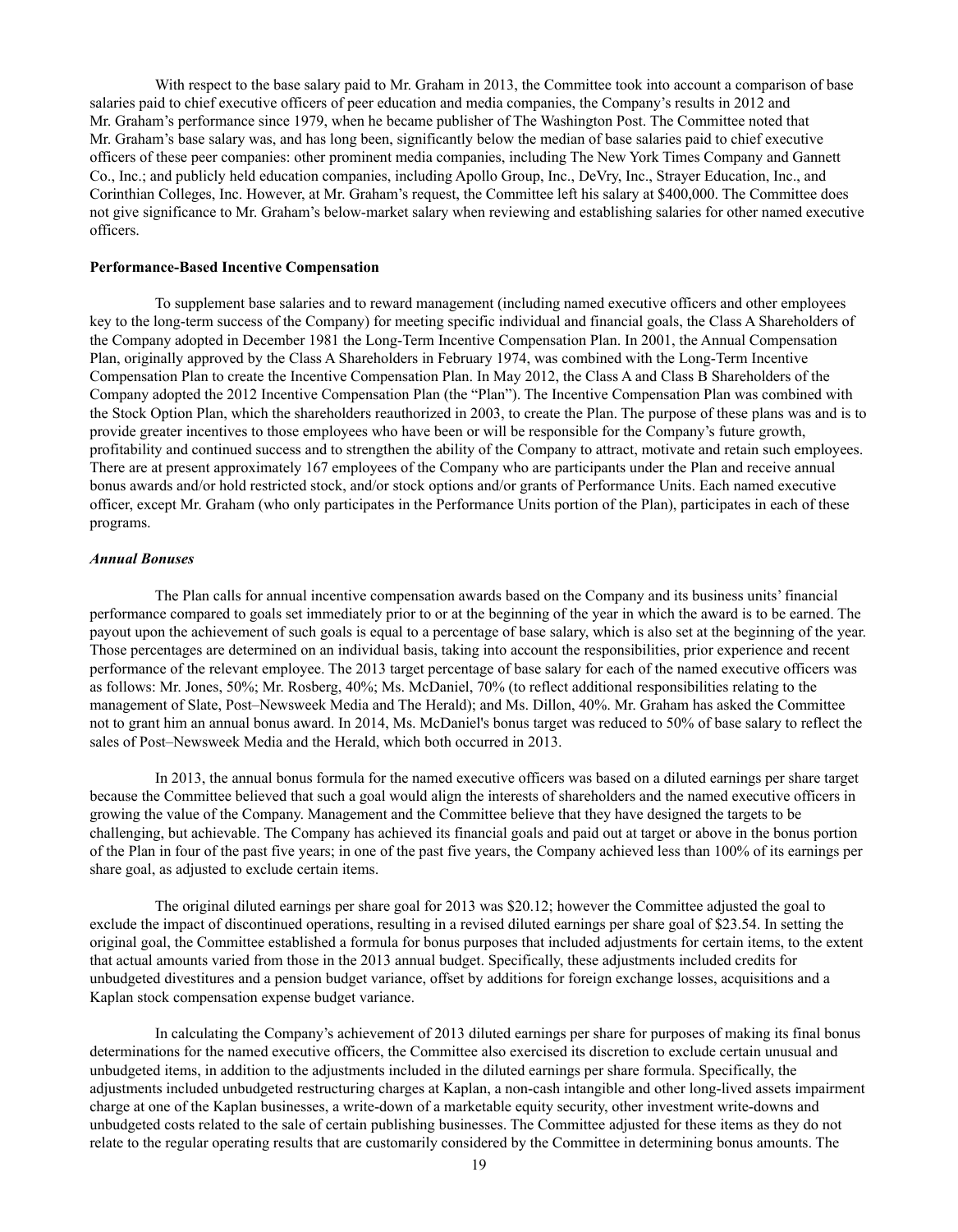exhibit to the Company's Form 8-K filed on February 21, 2014, detailed most of these items, as does page 40 of the Company's Annual Report on Form 10-K, filed on February 28, 2014. These items collectively amounted to \$2.30 in diluted earnings per share net additions, or 70% of the total adjustments made.

Taking into account these adjustments, the Company's 2013 diluted earnings per share, as adjusted for purposes of the bonus determination, was \$30.14 (compared to reported diluted earnings per share from continuing operations of \$25.78), resulting in the Company's achievement of 128% of its revised earnings per share goal for 2013. Annual bonuses are paid at a maximum of 175% of target for earnings per share performance of 135% of budget. As a result, the annual bonus payout was approximately 165% of target, based on the established annual formula.

In addition to the annual bonus based on a pre-established formula, in 2013, the Committee exercised its discretion to award special bonus payments to certain individuals, including three of the named executive officers, who were integral to the closing of the sale of most of the Company's newspaper publishing and affiliated businesses, which is defined below as the WPM Transaction. Specifically, the Committee awarded special payments in the amount of \$500,000 to each of Ms. Dillon and Mr. Jones and \$200,000 to Ms. McDaniel in recognition of their extraordinary efforts in connection with the WPM Transaction.

### *Restricted Stock*

No target stock ownership level exists for the named executive officers, but to align the interests of Shareholders and management and to ensure that the full potential of an executive's compensation package cannot be realized unless stock appreciation occurs over a number of years, the Plan also provides for grants of restricted stock in the Company. To determine the number of shares to be granted, the Committee considers on an individual basis the likely value of shares already held, the level of contribution the employee has previously made and the potential of the employee to bring additional value to the Company. The shares are vested at the end of the restriction period, usually four years, and vesting does not accelerate under their terms, except at the discretion of the Committee.

### *Performance Units*

To highlight specific long-term financial goals, the Plan provides for Performance Unit Plans. All named executive officers participate in these plans, in which performance-based goals are determined at the beginning of each four-year award cycle. The goals consider operating income, peer company performance, cash flow, earnings per share, measures of economic value added, and/or quantitative revenue growth or profitability measurements of the Company as a whole or of individual business units. Management and the Committee believe that they have designed the performance-based goals to be challenging, but achievable. In three of the past four award cycles, the Company exceeded its goals and paid out above target. In one of the past four award cycles, the targeted performance goals were not met and the plan paid out below target. Each performance unit has a nominal value of \$100. The maximum payout of performance units is \$200 per unit, and the payment of a total award to any individual at the end of an award cycle may not exceed \$5 million.

For each cycle under a Performance Unit Plan, the Committee establishes a valuation formula at the start of the cycle. At the end of the cycle, the unit value is calculated, based on application of the formula, and payments are made to named executive officers in the year following the end of the cycle. The formula used to calculate the payouts is determined by (i) a weighted combination of factors that relate to individual business unit performance of the Company's operating divisions and (ii) the discretion of the Committee. A new four-year cycle commences every two years, with the result that there are always two overlapping cycles in progress.

Washington Post Media ("WPM") was comprised of most of the Company's former newspaper publishing and affiliated businesses, sold to Nash Holdings LLC ("Nash"). WPM comprised the following subsidiaries: WP Company LLC, Express Publications Company, LLC and El Tiempo Latino LLC. Post–Newsweek Media LLC, Greater Washington Publishing, LLC and Robinson Terminal Warehouse LLC were also sold to Nash. The sale to Nash was completed in October 2013 (the "WPM Transaction"). As a result of the WPM Transaction, the Committee in January 2014 revised the valuation formulas of the 2011–2014 and 2013–2016 cycles.

Awards under the 2011–2014 cycle are based on a three-pronged formula. The 2011–2014 cycle formula consists of an average of the value of the performance units allocable to the 2011–2014 performance of WPM, Cable ONE, Inc. ("Cable ONE") and Post–Newsweek Stations, Inc. ("PNS") (49%); plus an average of the value of the performance units allocable to 2011–2014 performance of Cable ONE and PNS (16%); plus an amount based on Kaplan's achievement of cumulative operating income goals during the four-year period, excluding Kaplan stock compensation expense and restructuring charges  $(35\%)$ .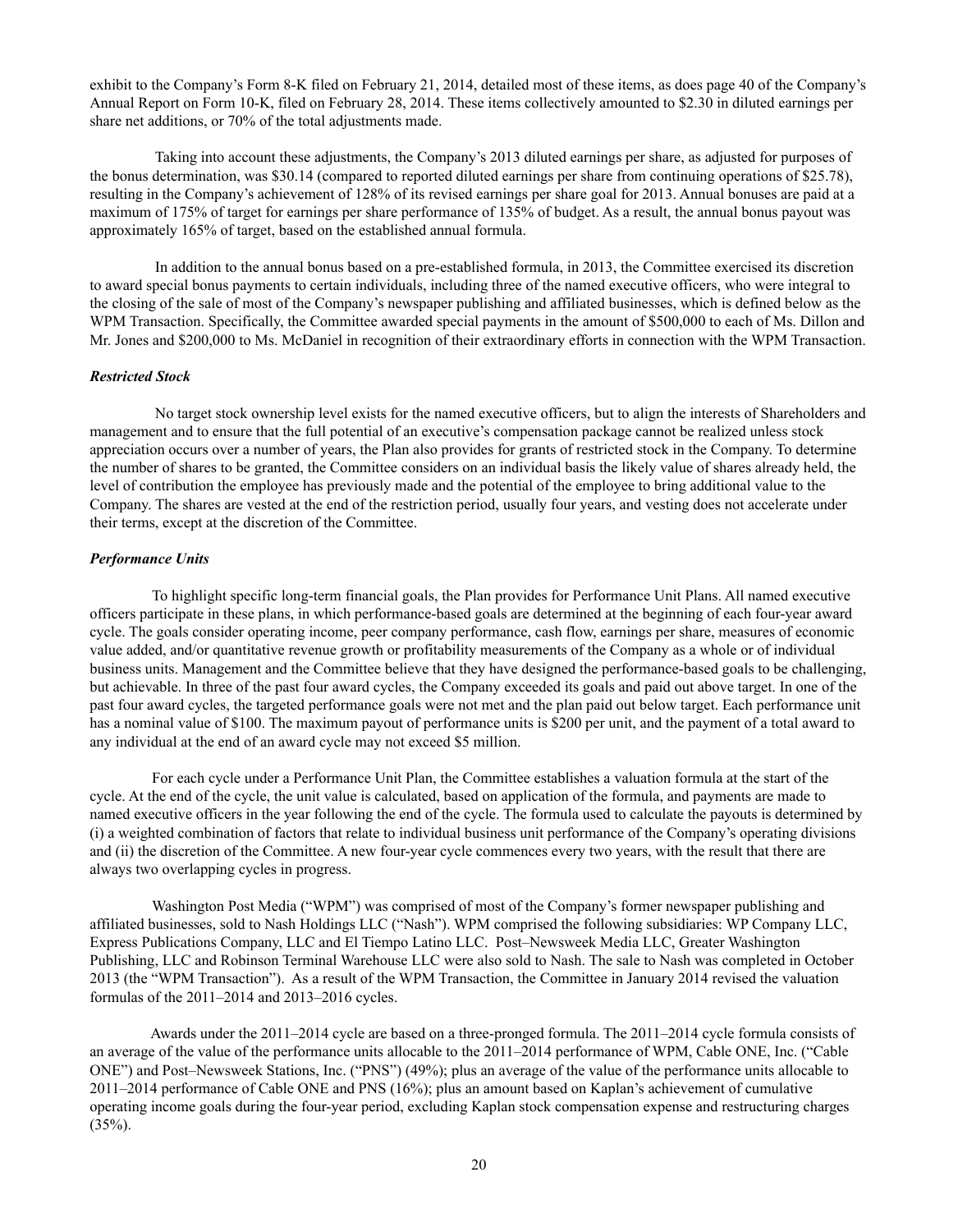Awards under the 2013–2016 cycle are based on a two-pronged formula. The 2013–2016 cycle formula consists of an average of the value of the performance units allocable to performance of Cable ONE and PNS (65%), plus an amount based on Kaplan's achievement of cumulative operating income goals during the four-year period, excluding Kaplan stock compensation expense and restructuring charge (35%).

The Committee selected these targets because they reflected the key priorities for the Company on the grant date for the applicable time periods. The values of Performance Units in the 2011–2014 and 2013–2016 cycles are determined at the conclusion of those cycles, based on the performance criteria described below.

The performance measure used in the formula at WPM under the 2011–2014 cycle is cumulative operating income over the four-year period relative to a break-even target. Valuations of performance units, based on this measure are as follows:

| Performance        | <b>Unit Value</b> |     |  |  |
|--------------------|-------------------|-----|--|--|
| Greater than \$86M |                   | 200 |  |  |
| \$66M to \$85M     |                   | 150 |  |  |
| \$36M to \$65M     | S                 | 100 |  |  |
| \$0M to \$35M      | \$.               | 50  |  |  |
| Less than \$0M     | \$.               |     |  |  |

In all cases, the performance measure of operating income excludes pension expense.

As a result of the WPM Transaction, awards under WPM's 2011–2014 cycle were valued in October 2013, based on 2011–2013 performance. For WPM's 2011–2014 cycle, the Committee determined a payout value of \$75 per unit with respect to the portion of performance attributable to WPM, which will not become payable until the 2011-2014 cycle is complete and the Company's cumulative performance during the cycle is known.

The performance measure used in the formula for Cable ONE for both the 2011–2014 and 2013–2016 cycles is cumulative free cash flow over the applicable four-year period relative to a target amount. Free cash flow is defined as operating income, plus depreciation and amortization, less capital expenditures. Valuations of performance units, based on this measure, are as follows:

| Performance   | Unit Value |     |  |  |
|---------------|------------|-----|--|--|
| 110%          |            | 200 |  |  |
| 105%          |            | 175 |  |  |
| 100% Target   |            | 150 |  |  |
| 91%           | S          | 15  |  |  |
| Less than 91% | S          | 0   |  |  |

The performance measure used for PNS for both the 2011–2014 and 2013–2016 cycles is PNS's cumulative cash flow margin ranking over the applicable four-year period compared to the cash flow margins of selected peer companies at the end of the award cycle. Cash flow margin is computed based on operating income plus depreciation and amortization, as a percentage of revenue. As soon as practical after the award cycle, the Committee determines PNS's cash flow margin rank among the cash flow margins of the peer companies and determines the payout value of each performance unit. The value of each performance unit is determined as set forth in the following table:

| <b>PNS Cash Flow Margin Rank</b> | <b>Unit Value</b> |     |  |  |
|----------------------------------|-------------------|-----|--|--|
| #1                               |                   | 150 |  |  |
|                                  |                   | 25  |  |  |
| #3                               |                   | 50  |  |  |
| Below $#3$                       |                   |     |  |  |

The PNS formula for both the 2011–2014 and 2013–2016 cycles provides that the payout value will be increased by \$12.50 for each of the four years during the award cycle in which PNS's actual cash flow margin is not only number one among peer companies, but is also 2% higher than the nearest competitor among the peer companies. The formula also provides that the payout value will be reduced by 50% if PNS does not produce operating income in one of the four years during the award cycle. If PNS does not produce operating income for at least two years in the cycle, then there will be no payout with respect to the portion of performance attributable to PNS.

Because the performance measures that compose the valuation formula for performance units are cumulative for the measures applicable to Kaplan, WPM, Cable ONE and PNS, it is not possible to calculate with certainty any interim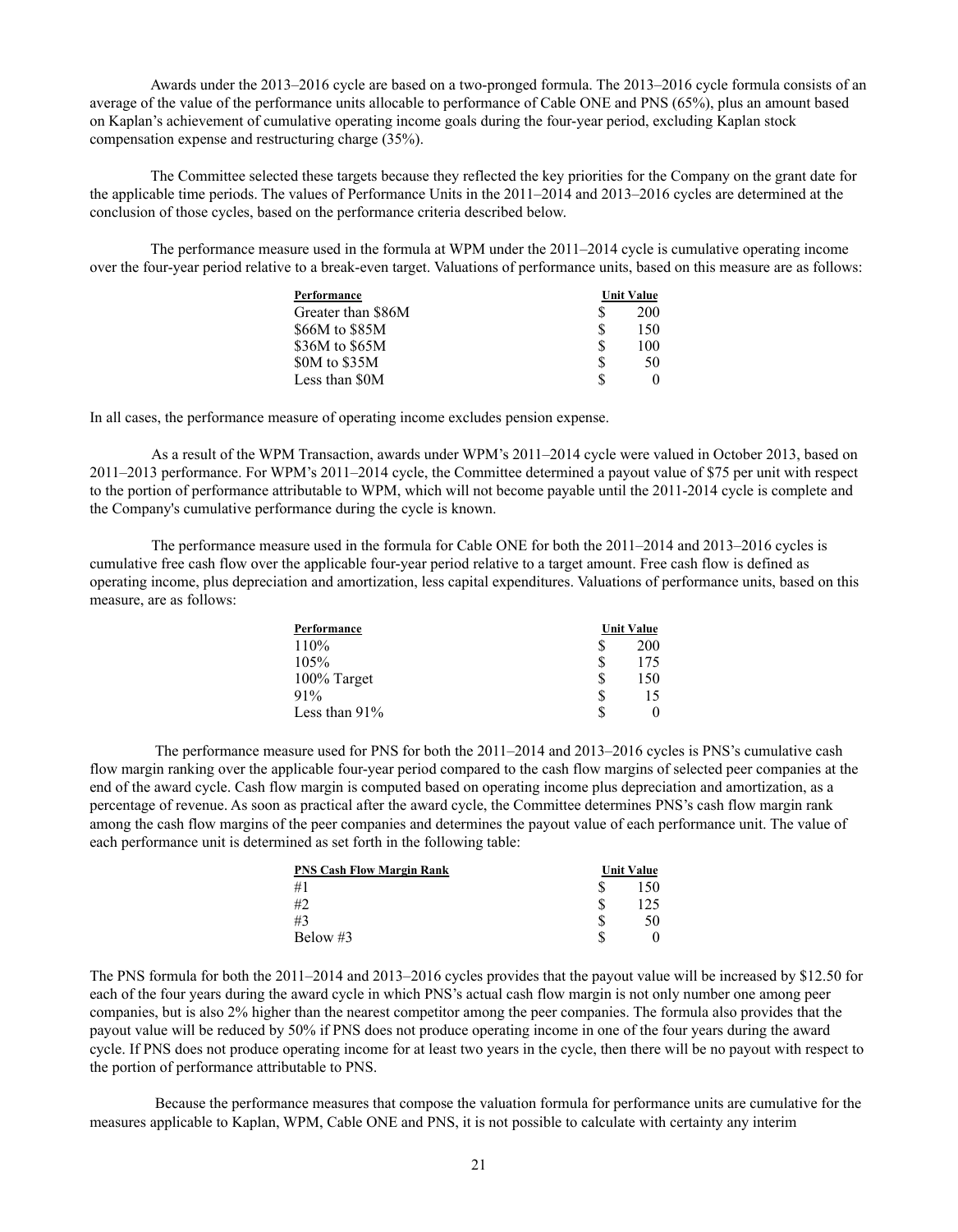performance unit values mid-cycle, and no named executive officer is entitled to any payout until the Performance Units vest and the Committee approves the valuation at the conclusion of the cycle.

Mr. Graham holds 9,750 units in each of the 2011–2014 and 2013–2016 cycles. Mr. Jones, Mr. Rosberg, Ms. McDaniel and Ms. Dillon each holds 6,000 units in the 2011–2014 cycle and 6,500 units in the 2013–2016 cycle.

### *Stock Options*

Although the Company grants stock options sparingly, the Plan provides that shares of Class B Stock can be issued upon the exercise of stock options that have been granted to key employees of the Company. The Committee grants options only when a key employee has made a significant contribution to the Company and demonstrates the ability to contribute more. The options generally vest 25% per year, over four years, and expire ten years from the grant date. As of the end of the Company's 2013 fiscal year, Mr. Jones held options to acquire 4,000 shares of Class B Stock (3,000 granted in 2008 and 1,000 granted in 2010); Mr. Rosberg held options to acquire 1,000 shares of Class B Stock, granted in 2008; Ms. McDaniel held options to acquire 2,000 shares of Class B Stock (1,000 granted in 2004 and 1,000 granted in 2008); and Ms. Dillon held options to acquire 1,000 shares of Class B Stock, granted in 2008. Given Mr. Graham's significant ownership in the Company, the Committee has not granted any stock options to Mr. Graham.

### **Perquisites**

The Company provides few perquisites for the named executive officers. In 2013, Ms. McDaniel received financial and tax advice valued at \$10,466. Ms. Dillon received financial planning services and reimbursement for living expenses valued at \$75,729.

### **Retirement Benefits**

Most employees in the Company, including named executive officers, are eligible to participate in the Company's qualified defined contribution 401(k) and defined benefit retirement programs. Benefits under these plans are determined on the basis of base salary only, exclusive of all bonuses, deferred compensation and other forms of remuneration.

Eligible Corporate employees hired on or after September 1, 2009, participate in the Cash Balance Retirement Program ("CBRP"). Eligible Corporate employees who were actively employed on or after August 1, 2012, also participate in the Secure Retirement Account ("SRA"). Both the CBRP and the SRA are defined benefit programs in which participant account balances grow through quarterly pay-based credits and quarterly interest credits. Corporate employees hired prior to September 1, 2009, including all named executive officers who are vested and who begin to take their pension benefit at age 65 or whose age and years of service when added together equal 90, receive an annual pension equal to 1.75% of their highest average 60-month base salary annualized up to the limits permitted by the Internal Revenue Code, minus Social Securitycovered compensation multiplied by the appropriate Social Security offset percentage, multiplied by the number of years of credited service under the Graham Holdings Retirement Benefits Schedule.<sup>(A)</sup> An annual cash pension supplement is also provided to assist in payment of retiree medical coverage equal to \$200 multiplied by the number of years of credited service under the Graham Holdings Retirement Benefits Schedule. An additional cash pension supplement of \$3,000 per year is provided to participants who retire and commence benefit payment at or after age 55, but prior to age 65, and who had ten years of vesting service at retirement. The pre-age 65 supplement is discontinued when the retiree qualifies for Medicare (the month prior to the 65th birthday).

Due to the WPM Transaction, in accordance with the terms of the sale, approximately \$318 million of assets held in The Retirement Plan for Graham Holdings Company (formerly The Retirement Plan for Washington Post Companies) were transferred to the Pension Plan for The Washington Post and Companies.

The Company maintains an unfunded Supplemental Executive Retirement Plan ("SERP"), which is designed to retain and recruit key executives. Participants in the SERP, including named executive officers, are selected by management as employees whom management most wants to retain because of their superior performance and are approved for participation by the Committee.

To offset IRS limitations placed on the income that can be considered in the formulas of retirement plans and benefits that can be payable from the plans, the SERP provides a "supplemental retirement benefit." This benefit is calculated

 $(A)$  Formerly known as TWPC Retirement Benefits Schedule. Formal amendment to change the schedule name is expected to be completed in the second quarter of 2014.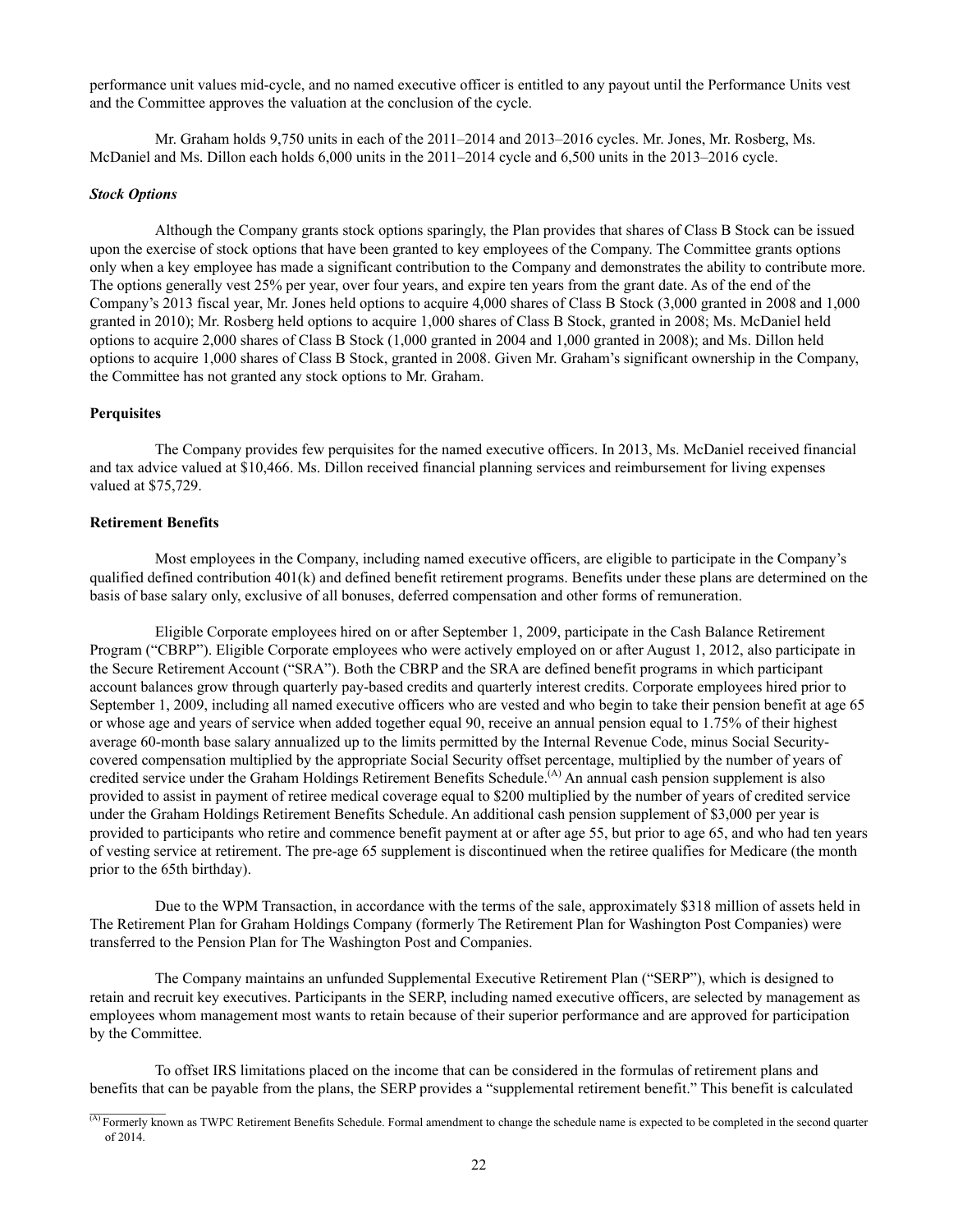under the rules of the qualified benefit retirement plan, but without reference to the IRS-imposed income and benefit limitations, and includes in the calculation compensation from annual bonuses in the case of certain key executives (including the named executive officers). In any instance in which a retiring executive's supplemental retirement benefit exceeds the benefit payable by the qualified benefit plan or plans, the Company will pay the excess to him or her as a supplemental retirement benefit.

The SERP also provides key executives, including the named executive officers, with tax-deferred accruals of amounts proportionate to the benefits available to non-highly compensated participants in the Company's 401(k) savings plan, to the extent that benefits exceed those under the Company's basic plans because of the tax law limitations (\$52,000 in 2014). The executive is required to defer compensation to the SERP savings plan in order to receive the applicable matching company credit each year. Mr. Graham has waived his right to maintain a separate unfunded savings plan account under the SERP.

The Company also maintains a Deferred Compensation Plan. The Deferred Compensation Plan is an unfunded plan that allows a select group of senior executives and non-employee Directors the opportunity to voluntarily defer, on a nonqualified basis, the receipt of certain compensation payments or fees. For employee participants, including the named executive officers, eligible compensation for deferral is limited to annual bonus and certain long-term cash awards (including performance unit grants) under the 2012 Incentive Compensation Plan.

The retirement plans are more fully described under "Pension Benefits," beginning on page 27.

### **Employment Agreements and Severance Packages**

Consistent with its policy, the Company has not entered into any employment agreements with, or guaranteed severance packages to, any of the named executive officers.

### **Results of Shareholder Advisory Votes on Executive Compensation**

At the 2013 Annual Meeting of Shareholders, the Company's Class A Shareholders unanimously approved the overall 2012 compensation for its named executive officers, including the policies and practices related thereto. The Company believes this vote reflected Class A Shareholder approval of its pay-for-performance philosophy and the absence of pay practices that shareholders consider problematic. Accordingly, the Compensation Committee generally continued to apply the same principles in determining the amounts and types of executive compensation for 2013 as outlined in its compensation philosophy and framework. The Compensation Committee values the shareholder feedback provided through the vote and will consider the results of the vote, as well as future votes, in refining the development of our compensation program and goal setting in the future.

# **COMPENSATION COMMITTEE REPORT**

The Committee has reviewed and discussed the Compensation Discussion and Analysis required by Item 402(b) of Regulation S-K with management, and, based on such review and discussions, the Committee recommended to the Board that the Compensation Discussion and Analysis be included in this Proxy Statement.

> Anne M. Mulcahy, Chairman Lee C. Bollinger Barry Diller Larry D. Thompson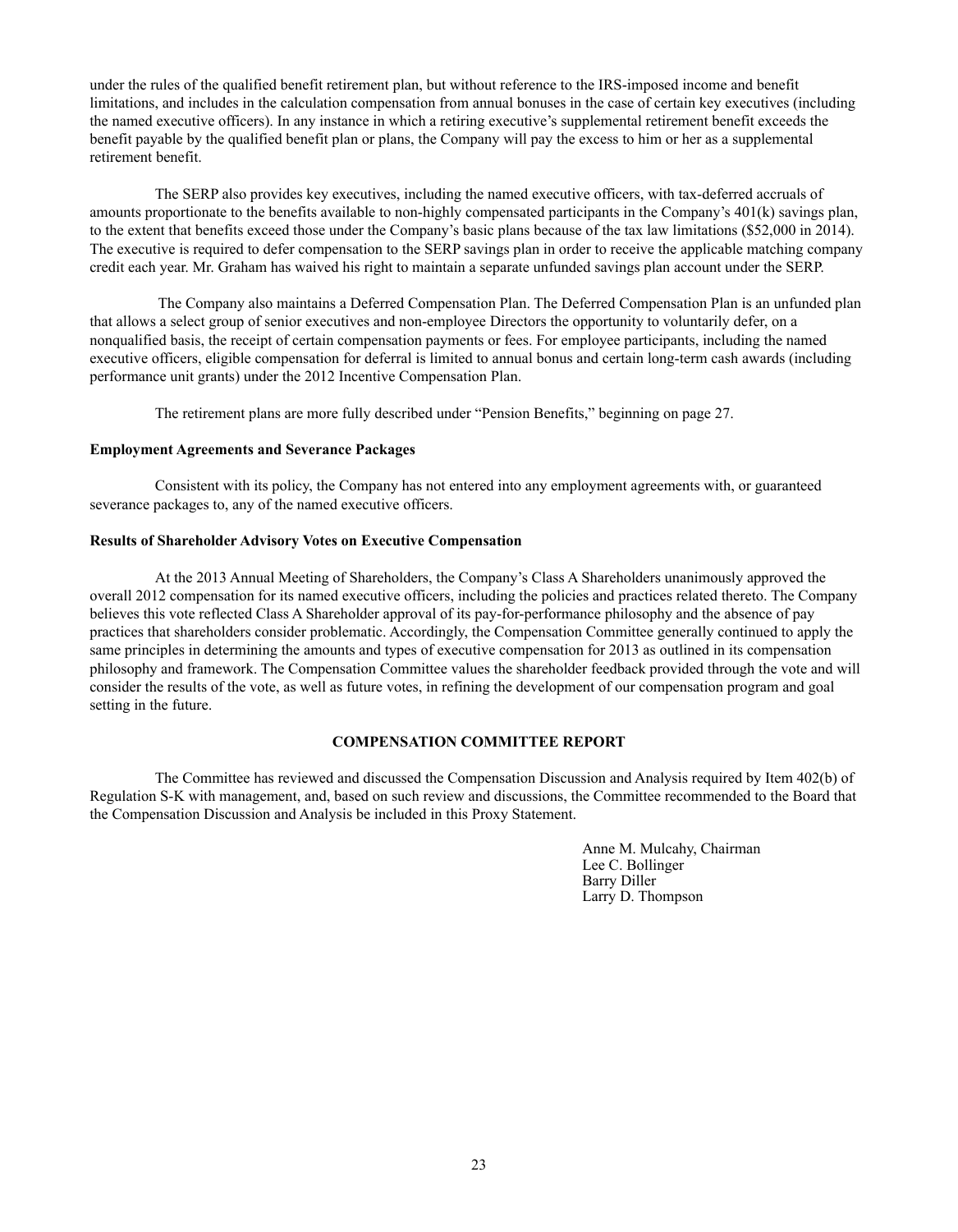The following table shows the compensation paid by the Company during the most recent three years to the principal executive officer, the principal financial officer and the three most highly compensated executive officers of the Company.

| <b>Name and Principal Position</b><br>(a)                 | (b)  | Year   Salary (\$)<br>(c) | <b>Bonus</b> (\$)<br>(d)      | <b>Stock</b><br>Awards (\$)<br>(e) | Non-<br>Equity<br>Incentive<br>Plan<br>Compen-<br>sation (\$)<br>(f) <sup>3</sup> | Change in<br><b>Pension Value</b><br>and Non-<br>qualified<br><b>Deferred</b><br>Compensation<br>Earnings (\$)<br>(g) | All<br>Other<br>Compen-<br>sation $_5$ (\$)<br>(h) $_5$ | Total (\$)<br>(i) |
|-----------------------------------------------------------|------|---------------------------|-------------------------------|------------------------------------|-----------------------------------------------------------------------------------|-----------------------------------------------------------------------------------------------------------------------|---------------------------------------------------------|-------------------|
| Donald E. Graham                                          | 2013 | 400,000                   |                               |                                    |                                                                                   |                                                                                                                       | 2,550                                                   | 402,550           |
| Chairman of the Board and Chief Executive Officer         | 2012 | 400,000                   |                               |                                    |                                                                                   | 464,724                                                                                                               | 13,000                                                  | 877,724           |
|                                                           | 2011 | 400,000                   | --                            |                                    |                                                                                   | 619,163                                                                                                               | 12,740                                                  | 1,031,903         |
| Hal S. Jones                                              | 2013 | 725,000                   | 500,000                       |                                    | 596,600                                                                           | 552,554                                                                                                               | 26,990                                                  | 2,401,144         |
| Senior Vice President–Finance and Chief Financial Officer | 2012 | 700,000                   | --                            | 297,704                            | 1,307,848                                                                         | 1,239,250                                                                                                             | 67,760                                                  | 3,612,562         |
|                                                           | 2011 | 675,000                   |                               | 352,680                            | 179,700                                                                           | 967,167                                                                                                               | 46,380                                                  | 2,220,927         |
| Gerald M. Rosberg                                         | 2013 | 615,000                   | —                             |                                    | 404,900                                                                           |                                                                                                                       | 21,270                                                  | 1,041,170         |
| Senior Vice President–Planning and Development            | 2012 | 592,250                   |                               | 297,704                            | 1,009,700                                                                         | 294,356                                                                                                               | 64,607                                                  | 2,258,617         |
|                                                           | 2011 | 575,000                   | $\overbrace{\phantom{12332}}$ | 352,680                            | 122,500                                                                           | 780,214                                                                                                               | 50,580                                                  | 1,880,974         |
| Ann L. McDaniel                                           | 2013 | 615,000                   | 200,000                       |                                    | 466,400                                                                           | 433,606                                                                                                               | 31,736                                                  | 1,746,742         |
| Senior Vice President                                     | 2012 | 592,250                   | --                            | 297,704                            | 1,068,925                                                                         | 1,186,376                                                                                                             | 81,423                                                  | 3,226,678         |
|                                                           | 2011 | 575,000                   | —                             | 352,680                            | 122,500                                                                           | 1,491,123                                                                                                             | 68,164                                                  | 2,609,467         |
| Veronica Dillon                                           | 2013 | 615,000                   | 500,000                       |                                    | 404,900                                                                           | 248,024                                                                                                               | 96,999                                                  | 1,864,923         |
| Senior Vice President, General Counsel and Secretary      | 2012 | 592,250                   | --                            | 297,704                            | 1,009,700                                                                         | 1,019,736                                                                                                             | 144,625                                                 | 3,064,015         |
|                                                           | 2011 | 575,000                   | —                             | 352,680                            | 122,500                                                                           | 646,458                                                                                                               | 127,854                                                 | 1,824,492         |

### **SUMMARY COMPENSATION TABLE**

1. Amounts in this column represent special payments made in recognition of extraordinary efforts in connection with the WPM Transaction.

2. The value of the stock awards is disclosed based on the grant date fair value computed in accordance with FASB ASC TOPIC 718. They represent the fair value amounts associated with grants made through the close of the 2013 fiscal year, rather than amounts paid to or realized by the named executive officers. There can be no assurance that the amounts calculated will be realized, and amounts realized could ultimately exceed the amounts calculated. See Note 13 of Notes to the Consolidated Financial Statements contained in the Company's Annual Report on Form 10-K, filed on February 28, 2014, for a discussion of the assumptions used in valuation of the stock awards.

3. Amounts in this column for 2013 represent payments under the annual bonus plan. Amounts in this column for 2012 represent payments under the 2012 annual bonus plan, the 2009–2012 Performance Unit Plan and other plans as follows: Mr. Graham requested that the Compensation Committee not consider for payment his performance unit award valued at \$1,296,750; Mr. Jones, \$411,100 in annual bonus, \$731,500 in performance units and an award that was granted in 2007 with a five-year cliff vest and was valued based on the estimated fair value of Kaplan stock as of 12/31/2011; Mr. Rosberg, \$278,200 in annual bonus and \$731,500 in performance units; Ms. McDaniel, \$337,425 in annual bonus and \$731,500 in performance units; Ms. Dillon, \$278,200 in annual bonus and \$731,500 in performance units. Amounts in this column for 2011 represent payments under the annual bonus plan.

4. There were no above-market or preferential earnings on compensation that are deferred on a basis that is not tax-qualified. Thus, no such earnings are reflected in the amounts shown in this column.

Benefits were assumed to commence at the age when they are first unreduced, and were discounted to the date as of which they were determined (either 12/31/2013 or 12/31/2012). Assumed benefit commencement ages are shown below, rounded to the nearest age:

| Graham:   | age 69 (12/31/2013); age 68 (12/31/2012) |
|-----------|------------------------------------------|
| Jones:    | age 63 (12/31/2013 and 12/31/2012)       |
| Rosberg:  | age 67 (12/31/2013); age 66 (12/31/2012) |
| McDaniel: | age 59 (12/31/2013 and 12/31/2012)       |
| Dillon:   | age 65 (12/31/2013 and 12/31/2012)       |
|           |                                          |

Mr. Graham and Mr. Rosberg have both reached Normal Retirement Age (age 65). Mr. Jones, Ms. McDaniel and Ms. Dillon have all met the eligibility requirements for Early Retirement (age 55, with ten years of Company service).

Changes in the present value of benefits in 2013 are attributable to The Retirement Plan for Graham Holdings Company ("Retirement Plan") and the corresponding benefit under the SERP as follows: Mr. Graham, (\$86,624) Retirement Plan and (\$131,671) the SERP; Mr. Jones, \$42,428 Retirement Plan and \$510,126 the SERP; Mr. Rosberg, (\$2,677) Retirement Plan and (\$112,560) the SERP; Ms. McDaniel, \$20,941 Retirement Plan and \$412,665 the SERP; Ms. Dillon, \$52,870 Retirement Plan and \$195,154 the SERP.

The values of accumulated plan benefits were determined using a discount rate of 4.80% at 12/31/2013 and a discount rate of 4.00% at 12/31/2012.

The total change in present value of accumulated benefits of less than \$0 may not be shown in the total.

5. For 2013, the amounts presented include the information in the following table:

### **ALL OTHER COMPENSATION**

| Name<br>(a)       | Perquisites (\$)<br>(b) | $401(k)$ Company<br><b>Contributions (\$)</b><br>(c) | <b>SERP Company</b><br>Contributions (\$)<br>(d) | Total (\$)<br>(e) |
|-------------------|-------------------------|------------------------------------------------------|--------------------------------------------------|-------------------|
| Donald E. Graham  | __                      | 2,550                                                |                                                  | 2,550             |
| Hal S. Jones      |                         | 2.550                                                | 24.440                                           | 26,990            |
| Gerald M. Rosberg |                         | 2.550                                                | 18.720                                           | 21,270            |
| Ann L. McDaniel   | 10.466                  | 2.550                                                | 18.720                                           | 31,736            |
| Veronica Dillon   | 75,729                  | 2,550                                                | 18,720                                           | 96,999            |

1. The amount represents \$10,466 for financial planning services provided by the Company for Ms. McDaniel; the amount represents \$9,094 for financial planning services and \$66,635 for living expenses provided by the Company for Ms. Dillon.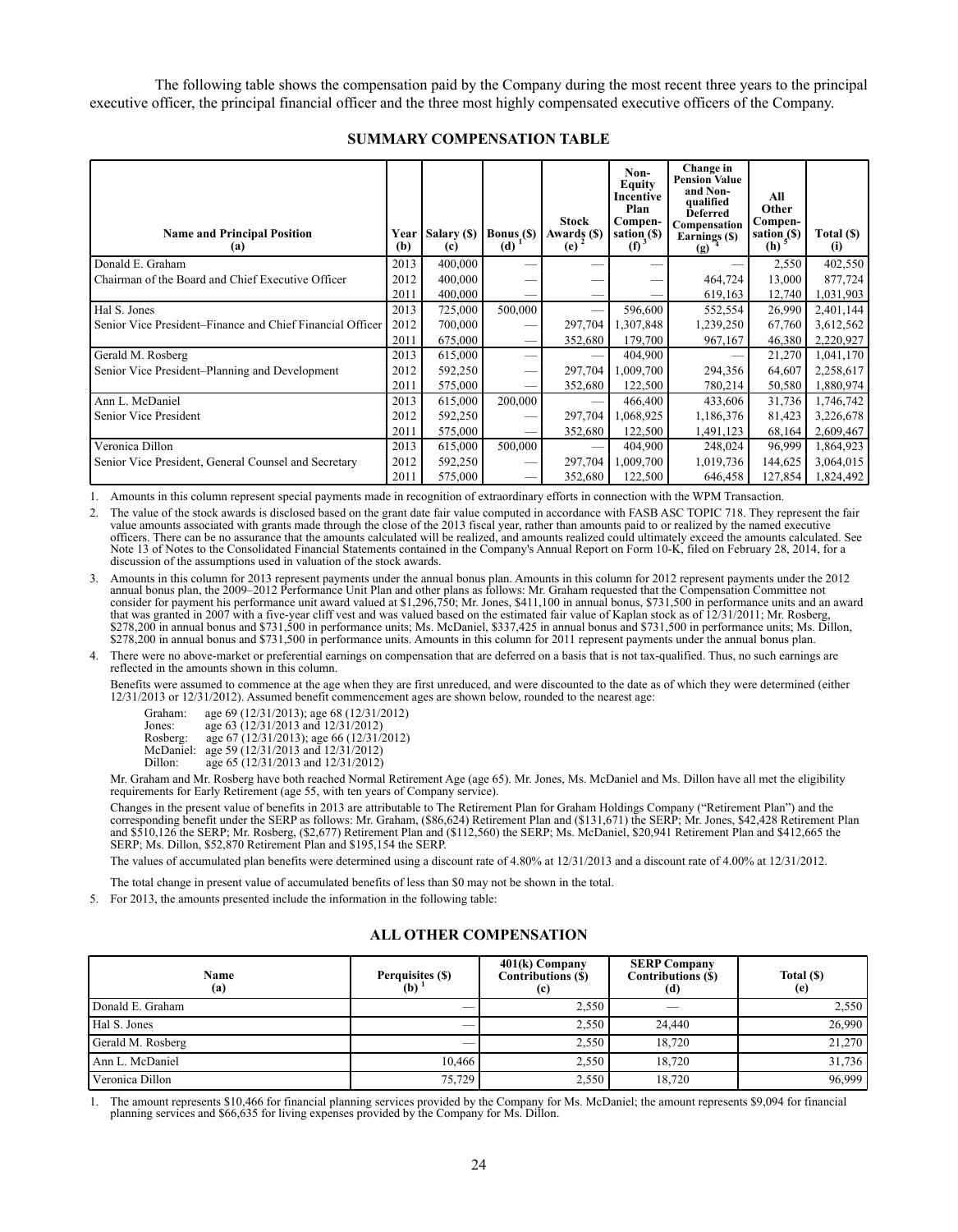The following table provides information on awards made under the Company's 2012 Incentive Compensation Plan to each of the named executive officers in 2013. The types of awards granted in 2013 include annual incentive and performance units:

|                                |                          |                                                                                                                    | <b>Estimated Future Payouts Under</b><br><b>Non-Equity Incentive Plan</b><br>Awards |                             |             |                                       | <b>Estimated Future Payouts</b><br><b>Under Equity Incentive Plan</b><br>Awards |                            |                                                                                                                     |                                                                                                                                       |                                                                                                                |                                                                                                                     |                                                                                            |
|--------------------------------|--------------------------|--------------------------------------------------------------------------------------------------------------------|-------------------------------------------------------------------------------------|-----------------------------|-------------|---------------------------------------|---------------------------------------------------------------------------------|----------------------------|---------------------------------------------------------------------------------------------------------------------|---------------------------------------------------------------------------------------------------------------------------------------|----------------------------------------------------------------------------------------------------------------|---------------------------------------------------------------------------------------------------------------------|--------------------------------------------------------------------------------------------|
| Name<br>(a)                    | Grant<br>Date<br>(b)     | Non-equity<br><b>Incentive</b><br>Plan<br>Awards:<br>Number of<br><b>Units or</b><br>Other<br>Rights $(\#)$<br>(c) | <b>Threshold</b><br>(S)<br>(d)                                                      | <b>Target</b><br>(S)<br>(e) | Max(<br>(f) | <b>Threshold</b><br><b>(S)</b><br>(g) | Target<br>(S)<br>(h)                                                            | Max<br>$($ S $)$ $($ i $)$ | <b>All Other</b><br><b>Stock</b><br>Awards:<br><b>Number</b><br>of Shares<br>of Stock<br>or Units<br>$\binom{H}{1}$ | <b>All Other</b><br>Option<br>Awards:<br>Number of<br><b>Securities</b><br>Underlying<br>Options $(\#)$<br>$\left( \mathbf{k}\right)$ | <b>Exercise</b><br>or Base<br>Price of<br>Option<br><b>Awards</b><br>(\$/share)<br>$\left( \mathbf{l} \right)$ | Closing<br>Price on<br>Date of<br><b>Grant</b> for<br>Option<br>Awards, if<br><b>Different</b><br><b>(S)</b><br>(m) | Grant<br>Date<br>Fair<br>Value of<br><b>Stock</b><br>and<br>Option<br><b>Awards</b><br>(n) |
| Donald E. Graham               | $\overline{\phantom{0}}$ |                                                                                                                    |                                                                                     |                             |             |                                       |                                                                                 |                            |                                                                                                                     |                                                                                                                                       |                                                                                                                |                                                                                                                     |                                                                                            |
| Performance Units <sup>2</sup> | 1/1/2013                 | 9,750                                                                                                              | 47,580                                                                              | 400,000                     | 400,000     |                                       |                                                                                 |                            |                                                                                                                     |                                                                                                                                       |                                                                                                                |                                                                                                                     |                                                                                            |
| Hal S. Jones                   |                          |                                                                                                                    |                                                                                     |                             |             |                                       |                                                                                 |                            |                                                                                                                     |                                                                                                                                       |                                                                                                                |                                                                                                                     |                                                                                            |
| Annual Incentive <sup>1</sup>  |                          |                                                                                                                    | 181,250                                                                             | 362,500                     | 634,375     |                                       |                                                                                 |                            |                                                                                                                     |                                                                                                                                       |                                                                                                                |                                                                                                                     |                                                                                            |
| Performance Units <sup>2</sup> | 1/1/2013                 | 6.500                                                                                                              | 31,720                                                                              | 650,000                     | 1,300,000   | $\overline{\phantom{0}}$              |                                                                                 |                            |                                                                                                                     |                                                                                                                                       |                                                                                                                |                                                                                                                     |                                                                                            |
| Gerald M. Rosberg              |                          |                                                                                                                    |                                                                                     |                             |             |                                       |                                                                                 |                            |                                                                                                                     |                                                                                                                                       |                                                                                                                |                                                                                                                     |                                                                                            |
| Annual Incentive <sup>1</sup>  |                          |                                                                                                                    | 123,000                                                                             | 246,000                     | 430,500     |                                       |                                                                                 |                            |                                                                                                                     |                                                                                                                                       |                                                                                                                |                                                                                                                     |                                                                                            |
| Performance Units <sup>2</sup> | 1/1/2013                 | 6,500                                                                                                              | 31,720                                                                              | 650,000                     | 1,300,000   | $\qquad \qquad -$                     |                                                                                 |                            |                                                                                                                     |                                                                                                                                       |                                                                                                                |                                                                                                                     |                                                                                            |
| Ann L. McDaniel                |                          |                                                                                                                    |                                                                                     |                             |             |                                       |                                                                                 |                            |                                                                                                                     |                                                                                                                                       |                                                                                                                |                                                                                                                     |                                                                                            |
| Annual Incentive <sup>1</sup>  |                          |                                                                                                                    | 215,250                                                                             | 430,500                     | 615,000     |                                       |                                                                                 |                            |                                                                                                                     |                                                                                                                                       |                                                                                                                |                                                                                                                     |                                                                                            |
| Performance Units <sup>2</sup> | 1/1/2013                 | 6,500                                                                                                              | 31,720                                                                              | 650,000                     | 1,300,000   | $\hspace{0.05cm}$                     | —                                                                               |                            |                                                                                                                     |                                                                                                                                       |                                                                                                                |                                                                                                                     |                                                                                            |
| Veronica Dillon                |                          |                                                                                                                    |                                                                                     |                             |             |                                       |                                                                                 |                            |                                                                                                                     |                                                                                                                                       |                                                                                                                |                                                                                                                     |                                                                                            |
| Annual Incentive <sup>1</sup>  |                          |                                                                                                                    | 123,000                                                                             | 246,000                     | 430,500     |                                       |                                                                                 |                            |                                                                                                                     |                                                                                                                                       |                                                                                                                |                                                                                                                     |                                                                                            |
| Performance Units <sup>2</sup> | 1/1/2013                 | 6,500                                                                                                              | 31,720                                                                              | 650,000                     | 1,300,000   |                                       |                                                                                 |                            |                                                                                                                     |                                                                                                                                       |                                                                                                                |                                                                                                                     |                                                                                            |

# **GRANTS OF PLAN-BASED AWARDS**

1. Amounts presented are the threshold, target and maximum payouts under the annual bonus component of the Company's 2012 Incentive Compensation Plan. The Compensation Committee sets the performance-based goals for the purpose of the annual incentive awards to be paid for fiscal year 2013. The amount in column (d) represents the minimum payment level, which is 50% of the target. The amount shown in column (f) represents the maximum payout level, which is 175% of the target. In the event that the goals set by the Compensation Committee are not attained, no amount would be paid.

2. These grants represent performance units granted as part of a four-year award cycle. The Compensation Committee has set the performance-based goals for these grants, which are to be paid in fiscal year 2017. With the exception of those performance units granted to Mr. Graham, the amount in column (d) represents the minimum payment level, which is \$4.88 per unit. The amount shown in column (e) represents the nominal value of each unit, which is \$100 per unit, and the amount in column (f) represents the maximum payout per unit, which is \$200 per unit. The amounts appearing in columns (e) and (f) for Mr. Graham reflect his request that he be paid no more than \$400,000 as a result of this award. In the event that the goals set by the Compensation Committee for these grants are not attained, no amount will be paid.

### **NARRATIVE DISCLOSURE TO SUMMARY COMPENSATION TABLE AND GRANTS OF PLAN-BASED AWARDS TABLE**

The following describes material features of the compensation disclosed in the Summary Compensation Table and the Grants of Plan-Based Awards Table.

**Employment Agreements.** Consistent with its policy, the Company has not entered into any employment agreements with, or guaranteed severance packages to, any of the named executive officers.

**Annual Bonus/Incentive.** Both tables show the annual bonus component under the Company's 2012 Incentive Compensation Plan. See the Compensation Discussion and Analysis for further details on the annual bonuses.

**Restricted Stock.** The Summary Compensation Table reflects the fair value of the restricted stock awards made in 2011 and 2012 on the date of grant. Restricted Stock generally vests four years from the date of grant, subject to continued employment. There were no restricted stock awards granted to the named executive officers in 2013.

**Performance Units.** The Summary Compensation Table includes amounts earned for Performance Units granted under the 2009–2012 award cycle. The Grants of Plan-Based Awards Table includes the threshold, target and maximum payouts of Performance Units granted under the 2013–2016 award cycle to the named executive officers. The Compensation Committee sets the performance-based goals for the grants at the beginning of each four-year award cycle. See the Compensation Discussion and Analysis for further details on Performance Units.

**Stock Options.** There were no stock options granted to the named executive officers from 2011 to 2013.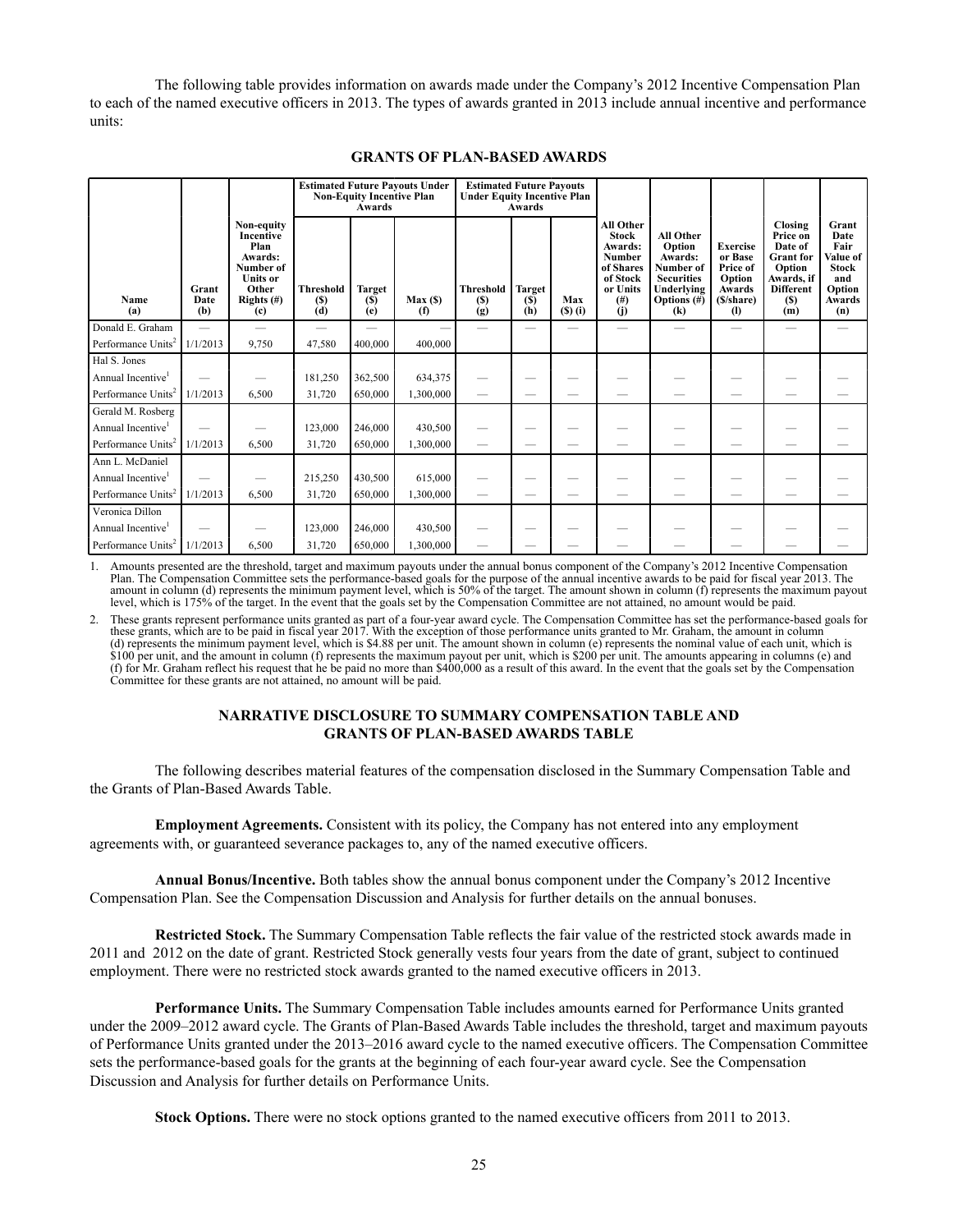The following table shows the number of shares covered by exercisable and unexercisable options and unvested restricted stock held by the Company's named executive officers on December 31, 2013.

|                   | Option Awards <sup>1</sup>                                                                                          |                                                                                                                    |                                                                                                                                                          |                                                |                                            |                                                                                                                  | Stock Awards <sup>2</sup>                                                                                                          |                                                                                                                                                                                       |                                                                                                                                                                                                           |  |  |
|-------------------|---------------------------------------------------------------------------------------------------------------------|--------------------------------------------------------------------------------------------------------------------|----------------------------------------------------------------------------------------------------------------------------------------------------------|------------------------------------------------|--------------------------------------------|------------------------------------------------------------------------------------------------------------------|------------------------------------------------------------------------------------------------------------------------------------|---------------------------------------------------------------------------------------------------------------------------------------------------------------------------------------|-----------------------------------------------------------------------------------------------------------------------------------------------------------------------------------------------------------|--|--|
| Name<br>(a)       | Number of<br><b>Securities</b><br>Underlying<br>Unexercised<br><b>Options:</b><br><b>Exercisable</b><br>(# )<br>(b) | Number of<br><b>Securities</b><br>Underlying<br>Unexercised<br><b>Options:</b><br>Unexercisable<br>$^{(#)}$<br>(c) | <b>Equity</b><br><b>Incentive</b><br>Plan<br>Awards:<br>Number of<br><b>Securities</b><br>Underlying<br>Unexercised<br>Unearned<br>Options $(\#)$<br>(d) | Option<br><b>Exercise</b><br>Price (\$)<br>(e) | Option<br><b>Expiration</b><br>Date<br>(f) | Number of<br><b>Shares</b> or<br><b>Units of</b><br><b>Stock That</b><br><b>Have Not</b><br>Vested $(\#)$<br>(g) | <b>Market</b><br>Value of<br><b>Shares</b> or<br><b>Units of</b><br><b>Stock That</b><br><b>Have Not</b><br>Vested (\$)<br>$(h)^3$ | <b>Equity</b><br><b>Incentive</b><br>Plan<br>Awards:<br>Number of<br>Unearned<br>Shares,<br><b>Units or</b><br>Other<br><b>Rights That</b><br><b>Have Not</b><br>Vested $(\#)$<br>(i) | <b>Equity</b><br><b>Incentive</b><br>Plan<br>Awards:<br>Market or<br>Payout<br>Value of<br>Unearned<br>Shares,<br><b>Units or</b><br>Other<br><b>Rights That</b><br><b>Have Not</b><br>Vested (\$)<br>(j) |  |  |
| Donald E. Graham  |                                                                                                                     |                                                                                                                    |                                                                                                                                                          |                                                |                                            |                                                                                                                  |                                                                                                                                    |                                                                                                                                                                                       |                                                                                                                                                                                                           |  |  |
| Hal S. Jones      | 2,000                                                                                                               |                                                                                                                    |                                                                                                                                                          | 651.91                                         | 5/12/2018                                  | 1,600                                                                                                            | 1,061,312                                                                                                                          |                                                                                                                                                                                       |                                                                                                                                                                                                           |  |  |
|                   | 1,000                                                                                                               |                                                                                                                    | --                                                                                                                                                       | 368.56                                         | 12/15/2018                                 |                                                                                                                  |                                                                                                                                    |                                                                                                                                                                                       |                                                                                                                                                                                                           |  |  |
|                   | 750                                                                                                                 | 250                                                                                                                |                                                                                                                                                          | 395.67                                         | 12/7/2020                                  |                                                                                                                  |                                                                                                                                    |                                                                                                                                                                                       |                                                                                                                                                                                                           |  |  |
| Gerald M. Rosberg | 1,000                                                                                                               |                                                                                                                    |                                                                                                                                                          | 368.56                                         | 12/15/2018                                 | 1,600                                                                                                            | 1,061,312                                                                                                                          |                                                                                                                                                                                       |                                                                                                                                                                                                           |  |  |
| Ann L. McDaniel   | 1,000                                                                                                               |                                                                                                                    |                                                                                                                                                          | 953.50                                         | 12/13/2014                                 | 1,600                                                                                                            | 1,061,312                                                                                                                          |                                                                                                                                                                                       |                                                                                                                                                                                                           |  |  |
|                   | 1,000                                                                                                               |                                                                                                                    |                                                                                                                                                          | 368.56                                         | 12/15/2018                                 |                                                                                                                  |                                                                                                                                    |                                                                                                                                                                                       |                                                                                                                                                                                                           |  |  |
| Veronica Dillon   | 1,000                                                                                                               |                                                                                                                    |                                                                                                                                                          | 368.56                                         | 12/15/2018                                 | 1,600                                                                                                            | 1,061,312                                                                                                                          |                                                                                                                                                                                       |                                                                                                                                                                                                           |  |  |

### **OUTSTANDING EQUITY AWARDS AT FISCAL YEAR-END**

1. Stock Options granted under the Company's Stock Option Plan and 2012 Incentive Compensation Plan vest 25% per year over a four-year period from the date of grant. The following are the vesting dates of outstanding options granted to the named executive officers:

|                   | Number of<br><b>Options</b> | Year 1<br><b>Vest Date</b> |    | <b>Year 4</b><br><b>Vest Date</b> | <b>Vested</b> | <b>Not</b><br><b>Vested</b> |
|-------------------|-----------------------------|----------------------------|----|-----------------------------------|---------------|-----------------------------|
| Hal S. Jones      | 2,000                       | 5/12/2009                  | to | 5/12/2012                         | 2,000         | $\overline{\phantom{0}}$    |
|                   | 1,000                       | 12/15/2009                 | to | 12/15/2012                        | 1,000         | $\overline{\phantom{0}}$    |
|                   | 1,000                       | 12/7/2011                  | to | 12/7/2014                         | 750           | 250                         |
| Gerald M. Rosberg | 1,000                       | 12/15/2009                 | to | 12/15/2012                        | 1,000         |                             |
| Ann L. McDaniel   | 1,000                       | 12/13/2005                 | to | 12/13/2008                        | 1,000         |                             |
|                   | 1,000                       | 12/15/2009                 | to | 12/15/2012                        | 1,000         |                             |
| Veronica Dillon   | 1.000                       | 12/15/2009                 | to | 12/15/2012                        | 1.000         |                             |

2. Stock Awards have been granted in the form of Restricted Stock under the Company's Incentive Compensation Plan and 2012 Incentive Compensation Plan as of December 31, 2013. All of the awards listed below vest 100% at the end of the relevant Award Cycle. The following are the vesting dates of the grants to the named executives:

|                   | <b>Number</b><br>of Shares | <b>Vest Date</b> |
|-------------------|----------------------------|------------------|
| Hal S. Jones      | 800                        | 1/4/2017         |
|                   | 800                        | 1/5/2015         |
| Gerald M. Rosberg | 800                        | 1/4/2017         |
|                   | 800                        | 1/5/2015         |
| Ann L. McDaniel   | 800                        | 1/4/2017         |
|                   | 800                        | 1/5/2015         |
| Veronica Dillon   | 800                        | 1/4/2017         |
|                   | 800                        | 1/5/2015         |

3. Calculated using the closing price of a share of the Company's Class B Common Stock as of December 31, 2013 (\$663.32).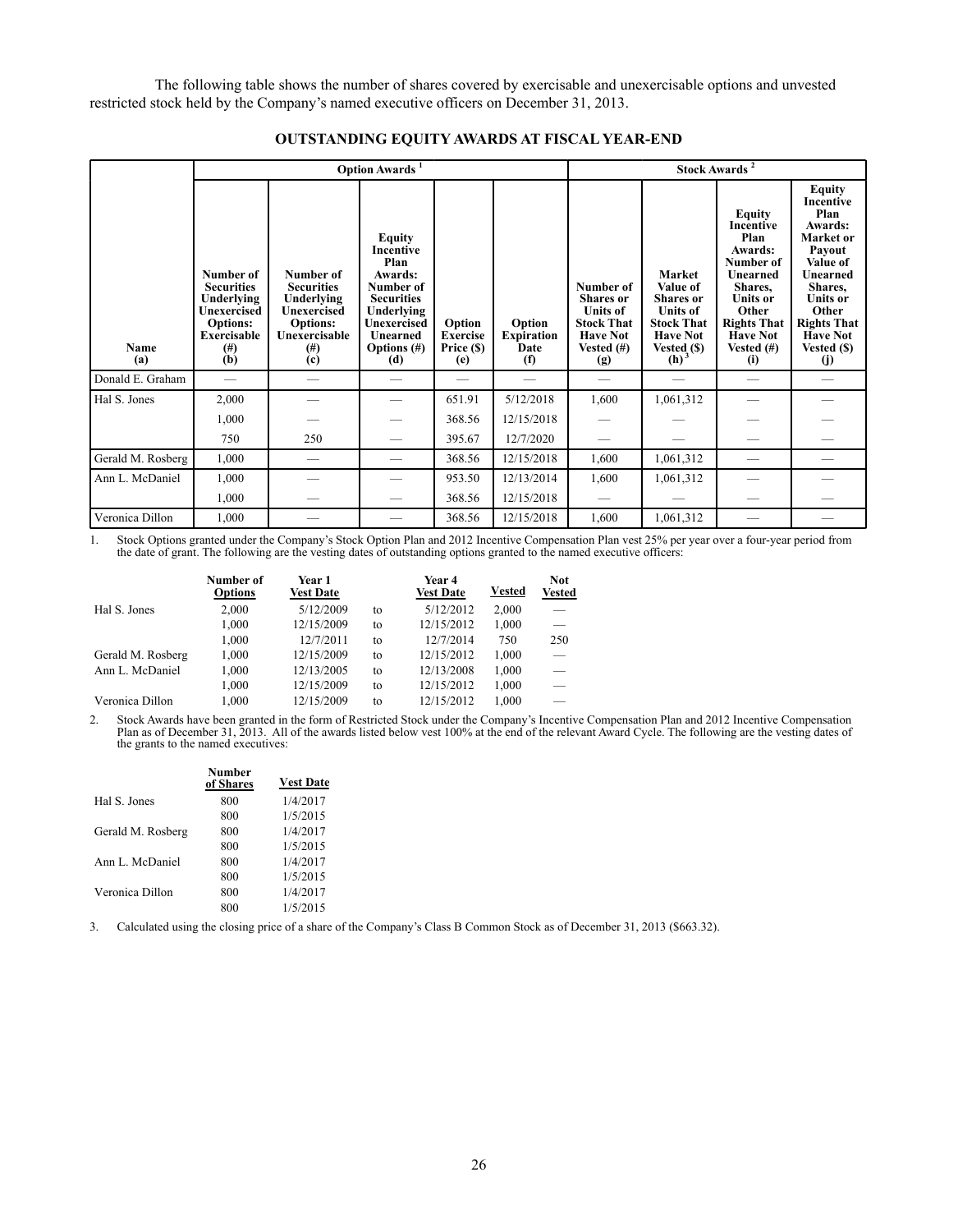### **PENSION BENEFITS**

The Pension Benefits table includes information related to the Company's tax-qualified defined benefit plan, The Retirement Plan for Graham Holdings Company (the "Retirement Plan"),  $^{(A)}$  as well as the associated nonqualified plan, Graham Holdings Company Supplemental Executive Retirement Plan (the "SERP").<sup>(B)</sup> The Retirement Plan covers most employees of the Company and provides benefits that are based on formulas that take into account base salary and service. Such formulas are contained in individual affiliate benefits schedules including the Graham Holdings Retirement Benefits Schedule, the Newsweek Retirement Benefits Schedule, the Cash Balance Retirement Program and the Secure Retirement Account. Benefits under the Retirement Plan become vested after three or five years of service, depending on which schedules cover the individual employee. All of the named executive officers are fully vested in their benefits under the Retirement Plan. The SERP provides benefits that are calculated based on the formulas in the Retirement Plan, but include bonuses under the 2012 Incentive Compensation Plan, rather than just base salary, without regard to (i) the salary limitation applicable to taxqualified plans (currently \$260,000) or (ii) the benefit limitation applicable to tax-qualified plans (currently \$210,000 per year commencing at age 65). The SERP provides benefits only to the extent that the benefit described above exceeds the benefit in the Retirement Plan.

### **Retirement Plan Benefits Under the Graham Holdings Retirement Benefits Schedule**

Mr. Graham, Mr. Jones, Mr. Rosberg, Ms. McDaniel and Ms. Dillon are participants in the Graham Holdings Retirement Benefits Schedule. Benefits payable under this Schedule include the following, subject to the limitations on taxqualified plans mentioned above:

- An annual pension (payable one-twelfth each month) equal to (a) 1.75% of the average annual salary for the 60-month period producing the highest average; multiplied by (b) years of credited service; reduced by (c) an offset to partially reflect Social Security benefits to the extent funded by the Company. The Social Security offset is calculated by multiplying "covered compensation" by the "offset percentage." Covered compensation in this context is the average Social Security Taxable Wage Base over the 35-year period prior to the year in which a participant reaches Social Security retirement age. The offset percentage is a percentage ranging from 0.54% to 0.60% (depending on the year of the participant's birth), multiplied by years of credited service (which was limited up to 30 years, until the plan was amended in 2011 to recognize credited service in excess of 30 years).
- An annual Cash Pension Supplement equal to \$200 multiplied by years of credited service.
- A temporary pre-age 65 supplement of \$250 per month payable until age 65 to employees retiring at or after age 55 with ten years of vesting service.

Vested benefits under the Retirement Plan are generally payable in the form of a single life annuity. In addition, several optional forms are available that continue benefits to the employee's spouse or beneficiary, with the monthly benefit amount reduced so that the resulting pension is actuarially equivalent to the single life annuity. The Retirement Plan's normal retirement age is 65. The Graham Holdings Retirement Benefits Schedule provides a reduced benefit beginning at age 55. The reduction is a percentage based on age at retirement. For example, at age 55 with ten years of service, the reduction is 60%; at age 58, the reduction is 26%. However, if the employee's age plus years of service at retirement is at least 90, then there is no reduction for early payment.

### **Retirement Plan Benefits Under the Newsweek Retirement Benefits Schedule**

A portion of Ms. McDaniel's pension benefit was earned under the Newsweek Retirement Benefits Schedule. Vested benefits payable under this Schedule include the following, subject to the limitations on tax-qualified plans mentioned above:

- An annual pension (payable one-twelfth each month) equal to 1.1% of the highest average compensation multiplied by years of credited service with Newsweek after 1982 (with a slightly different formula for service before 1983).
- An annual Cash Pension Supplement equal to \$150, multiplied by years of credited service (up to 30 years).

The Newsweek Retirement Benefits Schedule permits early retirement with full benefits at various combinations of age and service. Ms. McDaniel is presently entitled to an unreduced early retirement benefit.

<sup>&</sup>lt;sup>(A)</sup> Formerly known as The Retirement Plan for Washington Post Companies. Formal amendment to change the plan name is expected to be completed in the second quarter of 2014.

<sup>&</sup>lt;sup>(B)</sup> Formerly known as The Washington Post Company Supplemental Executive Retirement Plan.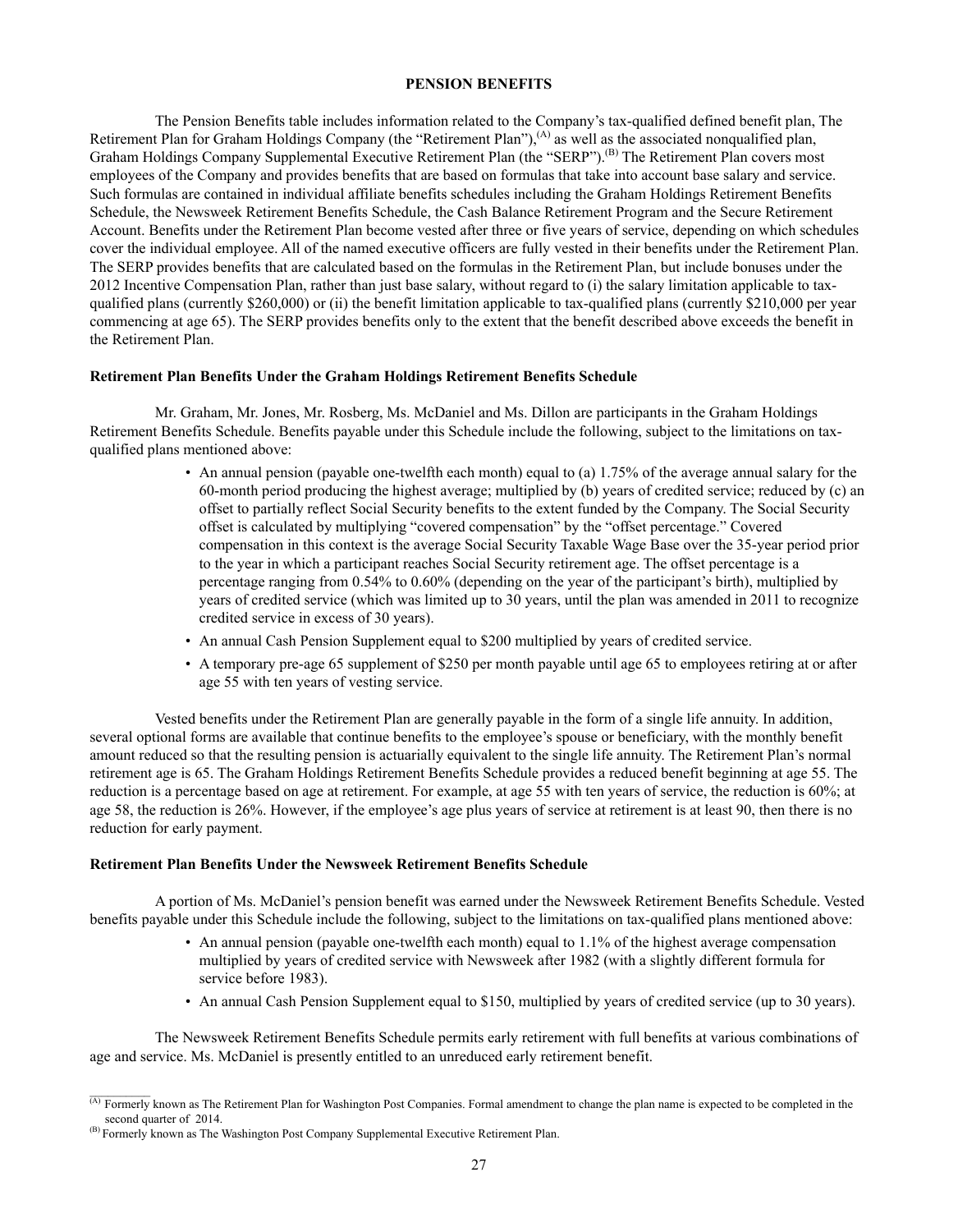### **Retirement Plan Benefits Under the Kaplan Cash Balance Retirement Benefit Schedule**

A portion of Mr. Jones's and Ms. Dillon's pension benefit was earned under the Kaplan Cash Balance Retirement Benefits Schedule. Under this Schedule, each employee has an account (expressed as a lump sum amount, rather than as an annuity) that is credited with quarterly pay-based credits and interest credits. Pay-based credits vary from 2.25% of salary to 3.75% of salary, depending on years of service. Interest is credited on these accounts at the greater of 1.41% or 1% plus the average interest rate on one-year U.S. Treasury securities. Upon retirement, the employee may elect various forms of annuities that are actuarially equivalent to the accumulated account balance or, alternatively, may elect a lump sum payment. Vested benefits are payable upon termination of employment at any age.

### **Retirement Plan Benefits Under the Secure Retirement Account Cash Balance Retirement Program Schedule**

A portion of Mr. Graham's, Mr. Jones's, Mr. Rosberg's, Ms. McDaniel's and Ms. Dillon's pension benefit was earned under the Secure Retirement Account Cash Balance Retirement Program Schedule ("SRA"). Under this Schedule, each employee has an account (expressed as a lump sum amount, rather than as an annuity) that is credited with quarterly pay-based credits and interest credits. Pay-based credits vary from 4.62% to 7.35%, depending on years of service. Interest is credited on these accounts at the greater of 1.41% or 1% plus the average interest rate on one-year U.S. Treasury securities. Upon retirement, the employee may elect various forms of annuities that are actuarially equivalent to the accumulated account balance, or alternatively, may elect a lump sum payment. Vested benefits are payable upon termination of employment at any age.

### **SERP Benefits**

As explained above, the SERP provides benefits to each of the named executive officers under the formulas outlined above, counting bonuses in addition to salary, without regard to the limits on compensation and benefits, to the extent that the resulting total benefit exceeds the benefits payable under the Retirement Plan. Benefits under the SERP are paid at retirement or age 55, if later, and are payable either in the form of a life annuity or an actuarially equivalent optional form of benefit in the Retirement Plan, provided that any benefits otherwise payable before the first day of the seventh month following retirement will be withheld until such date.

| Name<br>(a)                                                         | <b>Plan Name</b><br>(b)                                        | Number of<br>Years of<br><b>Credited</b><br><b>Service</b><br>(c) | Present<br>Value of<br>Accumulated<br>Benefit (\$)<br>(d) | <b>Payments</b><br><b>During Last</b><br>FY(\$)<br>(e) |
|---------------------------------------------------------------------|----------------------------------------------------------------|-------------------------------------------------------------------|-----------------------------------------------------------|--------------------------------------------------------|
| Donald E. Graham<br>The Retirement Plan for Graham Holdings Company |                                                                | 43                                                                | 1,932,285                                                 |                                                        |
|                                                                     | Graham Holdings Company Supplemental Executive Retirement Plan | 43                                                                | 1,219,465                                                 |                                                        |
|                                                                     | <b>Total Pension Plan Benefits</b>                             | 43                                                                | 3,151,750                                                 |                                                        |
| Hal S. Jones                                                        | The Retirement Plan for Graham Holdings Company                | 24                                                                | 924,658                                                   |                                                        |
|                                                                     | Graham Holdings Company Supplemental Executive Retirement Plan | 24                                                                | 4,406,463                                                 |                                                        |
|                                                                     | <b>Total Pension Plan Benefits</b>                             | 24                                                                | 5,331,121                                                 |                                                        |
| Gerald M. Rosberg                                                   | The Retirement Plan for Graham Holdings Company                | 18                                                                | 868,145                                                   |                                                        |
|                                                                     | Graham Holdings Company Supplemental Executive Retirement Plan | 18                                                                | 2,420,391                                                 |                                                        |
|                                                                     | <b>Total Pension Plan Benefits</b>                             | 18                                                                | 3,288,536                                                 |                                                        |
| Ann L. McDaniel                                                     | The Retirement Plan for Graham Holdings Company                | 30                                                                | 1,454,585                                                 |                                                        |
|                                                                     | Graham Holdings Company Supplemental Executive Retirement Plan | 30                                                                | 4,031,792                                                 |                                                        |
|                                                                     | <b>Total Pension Plan Benefits</b>                             | 30                                                                | 5,486,377                                                 |                                                        |
| Veronica Dillon                                                     | The Retirement Plan for Graham Holdings Company                | 23                                                                | 435,194                                                   |                                                        |
|                                                                     | Graham Holdings Company Supplemental Executive Retirement Plan | 23                                                                | 3,758,389                                                 |                                                        |
|                                                                     | <b>Total Pension Plan Benefits</b>                             | 23                                                                | 4,193,583                                                 |                                                        |

### **Pension Benefits**

1. Data in this column represent the number of years of credited service earned by the named executive officer as of December 31, 2013. Ms. McDaniel has prior service with Newsweek. Mr. Jones and Ms. Dillon have prior service with Kaplan. All are included in this column.

2. Amounts in this column represent the actuarial present value of the named executive officer's accumulated benefits under the plan as of December 31, 2013. The benefits valued for Mr. Graham and Mr. Rosberg include the Company and SRA amounts. The benefits valued for Ms. McDaniel include the Company, Newsweek and SRA amounts. The benefits valued for Mr. Jones and Ms. Dillon include the Company, Kaplan Cash Balance and SRA amounts. The assumptions used in determining the present value of accumulated benefits are the RP-2000 Fully Generational Mortality Table for males and females and a 4.80% discount rate. The benefits valued reflect service and earnings through December 31, 2013, and are valued as payable on the date at which they are unreduced. There can be no assurance that the amounts listed in this column will ever be fully paid out to the applicable named executive officer.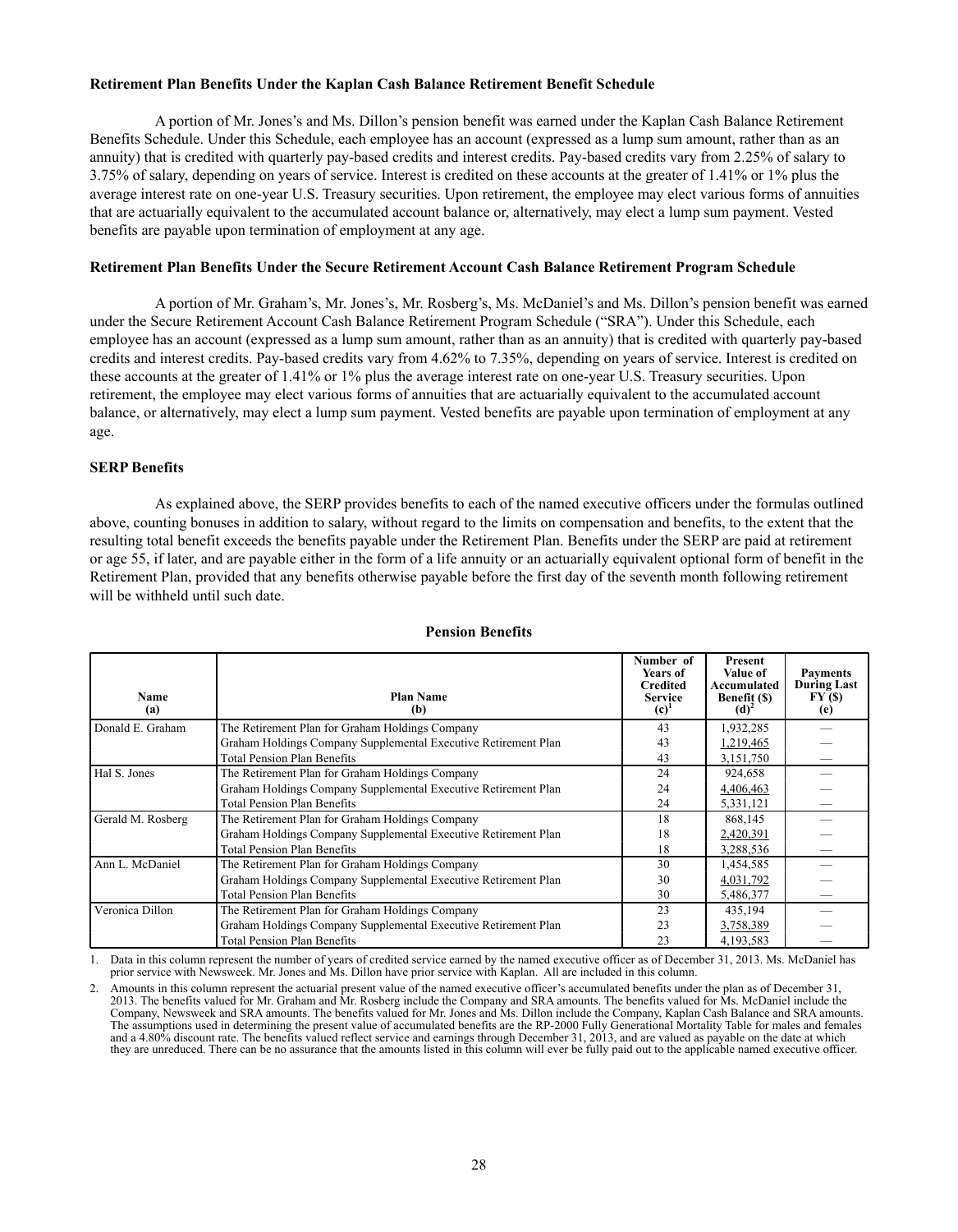### **NONQUALIFIED DEFERRED COMPENSATION**

The following table includes information related to the SERP and the Deferred Compensation Plan. Among the benefits provided under the SERP is a supplemental defined contribution plan benefit wherein the Company provides a matching contribution percentage up to 4% of the participating executive's base salary in excess of the annual covered compensation limit applied to qualified plan benefits. The executive is required to make contributions to the SERP in order to receive the applicable matching Company credit each year. The Deferred Compensation Plan provides an opportunity for participants to voluntarily defer the receipt of all or a portion of annual bonus and/or certain long-term cash awards under the 2012 Incentive Compensation Plan. Elections to defer must be filed in advance of earning such awards. Deferred amounts under both plans will earn investment credits in accordance with the participant's elections from a choice of investment indexes. Amounts deferred under the SERP are payable on the first day of the seventh month following termination of service. Amounts deferred under the Deferred Compensation Plan are payable on the first business day of the seventh month following the date of separation from service or such other future date as specified by the participant at the time of election. Effective for deferral elections made on or after January 1, 2014, amounts deferred under the Deferred Compensation Plan are payable on the first business day of the seventh month following the date of separation of service regardless of the participant's elections.

| Name<br>(a)       | <b>Executive Contributions</b><br>in Last $FY(S)$<br>(b) | <b>Registrant Contributions</b><br>in Last $FY(S)$ | <b>Aggregate Earnings</b><br>in Last $FY(S)$ | Aggregate Withdrawals/<br>Distributions (\$) | '   Aggregate Balance<br>at last FYE (\$) |
|-------------------|----------------------------------------------------------|----------------------------------------------------|----------------------------------------------|----------------------------------------------|-------------------------------------------|
| Donald E. Graham  |                                                          |                                                    |                                              |                                              |                                           |
| Hal S. Jones      | 18,800                                                   | 24,440                                             | 484,990                                      |                                              | 2,237,575                                 |
| Gerald M. Rosberg | 14.400                                                   | 18.720                                             | 115.865                                      |                                              | 507,392                                   |
| Ann L. McDaniel   | 384.280                                                  | 18.720                                             | 263,503                                      |                                              | 1,656,067                                 |
| Veronica Dillon   | 14.400                                                   | 18,720                                             | 35,688                                       |                                              | 265,396                                   |

1. Amounts in this column represent contributions by the named executive officer to the SERP and to the Deferred Compensation Plan as follows: Mr. Jones, \$18,800 to the SERP; Mr. Rosberg, \$14,400 to the SERP; Ms. McDaniel, \$14,400 to the SERP and \$369,880 to Deferred Compensation Plan; Ms. Dillon, \$14,400 to the SERP. Executive contributions to the SERP and Deferred Compensation Plan are included in the Salary, Bonus and Non-Equity Incentive Plan Compensation columns of the Summary Compensation Table.

2. Company matching credits to the SERP are included in column (h) in the Summary Compensation Table for fiscal year 2013.

3. Amounts in this column represent investment gains or losses to the SERP and to the Deferred Compensation Plans, based on the named executive officer's investment elections as follows: Mr. Jones, \$103,736 to the SERP and \$381,254 to the Deferred Compensation Plan; Mr. Rosberg, \$115,865 to the SERP; Ms. McDaniel, \$97,035 to the SERP and \$166,468 to the Deferred Compensation Plan; Ms. Dillon, \$35,688 to the SERP. These gains and losses are not included in the Summary Compensation Table; the gains and losses reflect market performance of investment indexes selected by the named executive officer.

<sup>4.</sup> Amounts in this column represent balances at December 31, 2013, for the SERP and the Deferred Compensation Plan as follows: Mr. Jones, \$432,098 in the SERP and \$1,805,477 in deferred compensation; Mr. Rosberg, \$507,392 in the SERP; Ms. McDaniel, \$427,606 in the SERP and \$1,228,461 in deferred compensation; Ms. Dillon, \$265,396 in the SERP. The following amounts were reported as compensation to the named executives in the Summary Compensation Table for years beginning after 2008 (excluding 2013): Mr. Jones, \$149,500; Mr. Rosberg, \$114,287; Ms. McDaniel, \$1,015,060; and Ms. Dillon, \$114,747.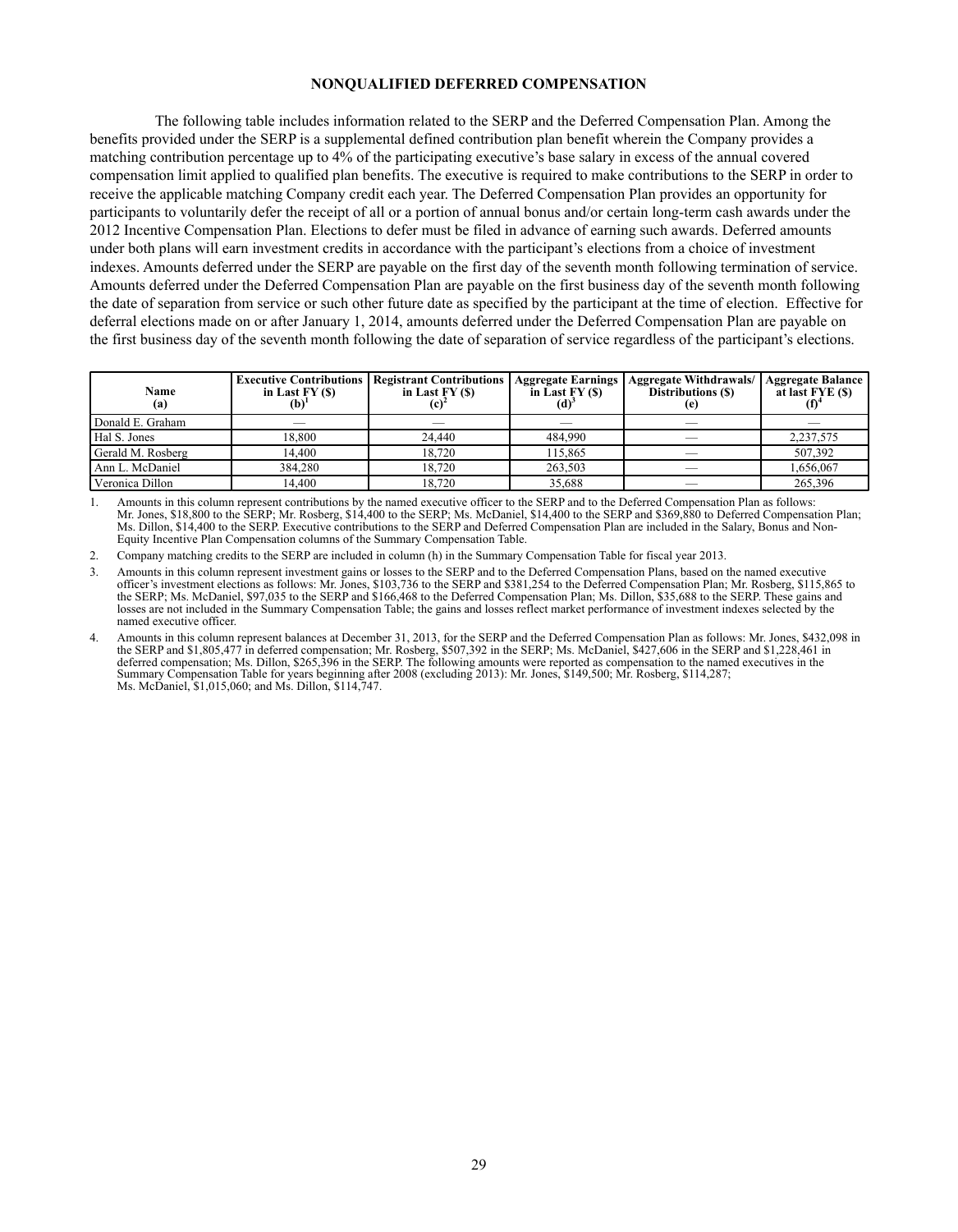### **AUDIT COMMITTEE REPORT**

One of the standing committees of the Board of Directors of the Company is the Audit Committee. Currently there are three non-employee members of the Board on the Audit Committee: Christopher C. Davis; Thomas S. Gayner, who serves as Chairman of the Audit Committee; and G. Richard Wagoner, Jr. The Audit Committee operates under a delegation of authority from the Board of Directors, which has determined that each Committee member is "independent" under the listing standards of the New York Stock Exchange. Specifically, the Board determined that none of the members of the Audit Committee (or any immediate family member) (i) had been employed by or affiliated with the Company within the past three years, (ii) received any compensation from the Company other than Director and committee fees, (iii) is an employee of a company that makes payments to or receives payments from the Company in an amount that exceeds the greater of \$1 million or 2% of such other company's consolidated gross revenues within the past three years or (iv) has a material relationship with the Company.

Management has the primary responsibility for the preparation of the Company's financial statements in accordance with generally accepted accounting principles and for the financial reporting process, including its system of internal control. The Company's independent auditor, PricewaterhouseCoopers LLP, is responsible for auditing those financial statements in accordance with auditing standards generally accepted in the United States of America and for issuing a report thereon. In this context, the Audit Committee's responsibility is to monitor and review these processes, as well as the independence and performance of the Company's auditor. In undertaking its monitoring and reviewing responsibilities, without independent verification, the Audit Committee has relied on (i) management's representation that the financial statements have been prepared with integrity and objectivity and in conformity with generally accepted accounting principles in the United States of America and (ii) the representations of PricewaterhouseCoopers LLP included in their report on the Company's financial statements.

The Audit Committee has reviewed and discussed the audited fiscal year 2013 financial statements with the Company's management. In addition, the Audit Committee has discussed with PricewaterhouseCoopers LLP the matters required to be discussed by PCAOB Auditing Standard No. 16. The Audit Committee has received the written disclosures and the letter from PricewaterhouseCoopers LLP required by applicable requirements of the Public Company Accounting Oversight Board regarding the independent accountant's communications with the Audit Committee concerning independence and has discussed with the independent accountant the independent accountant's independence. The Audit Committee has also considered whether PricewaterhouseCoopers LLP's provision of non-audit services to the Company is compatible with the independence of such firm.

The Audit Committee also reviewed matters relating to the Company's internal control over financial reporting.

# *Preapproval policy*

In 2013, the Audit Committee again reviewed and reauthorized its policies and procedures with regard to the preapproval of audit and non-audit services performed by the independent auditor in order to assure that the provision of such services does not impair the auditor's independence. Unless a type of service to be provided by the independent auditor has received preapproval, it will require specific preapproval by the Audit Committee. Any proposed services exceeding preapproved cost levels will require specific preapproval by the Audit Committee. The term of any preapproval is 12 months from the date of preapproval, unless the Audit Committee specifically provides for a different period. The Audit Committee will periodically review and preapprove the services that may be provided by the independent auditor without obtaining specific preapproval from the Chairman of the Audit Committee, as well as revise the list of preapproved services from time to time, based on subsequent determinations.

The Audit Committee will not delegate to management responsibilities to preapprove services performed by the independent auditor to management. The Audit Committee may delegate preapproval authority to one or more of its members. The annual audit services engagement terms and fees will be subject to the specific preapproval of the Audit Committee. The Audit Committee will approve, if necessary, any changes in terms, conditions and fees resulting from changes in audit scope, Company structure or other matters. In addition to the annual audit services engagement specifically approved by the Audit Committee, the Audit Committee may grant preapproval for other audit services, which are those services that only the independent auditor reasonably can provide.

Audit-related services are assurance and related services that are reasonably related to the performance of the audit or review of the Company's financial statements or that are traditionally performed by the independent auditor. The Audit Committee believes that the provision of audit-related services does not impair the independence of the independent auditor.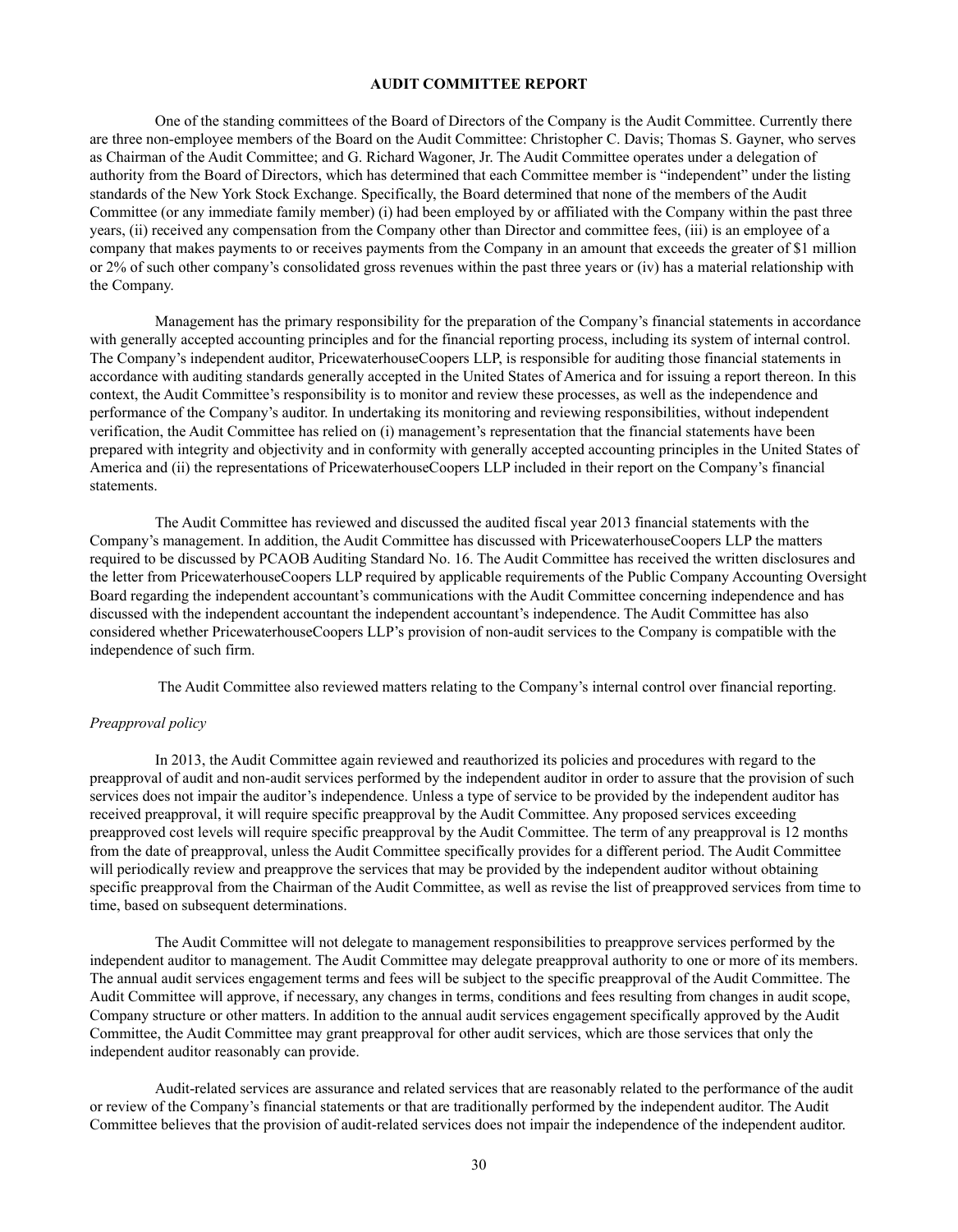The Audit Committee believes that the independent auditor can provide tax services to the Company, such as tax compliance, tax planning and tax advice, without impairing such auditor's independence. However, the Audit Committee will not permit the retention of the independent auditor in connection with a transaction initially recommended by the independent auditor, the purpose of which may be tax avoidance and the tax treatment of which may not be supported in the Internal Revenue Code and related regulations.

The Audit Committee may grant preapproval of those permissible non-audit services classified as "All Other" services that it believes are routine and recurring services and would not impair the independence of the auditor. Preapproval fee levels for all such services to be provided by the independent auditor will be established annually by the Audit Committee. Any proposed services exceeding these levels will require specific preapproval by the Audit Committee.

Requests or applications to provide services that require specific approval by the Audit Committee will be submitted to the Audit Committee by the Chief Financial Officer or Chief Accounting Officer (or other designated officer) and must include a statement from that individual as to whether, in his or her view, the request or application is consistent with the Securities and Exchange Commission's rules on auditor independence.

In addition, the Audit Committee has established procedures for, and received periodic reports on, the receipt, retention and treatment of complaints received by the Company regarding accounting, internal accounting controls or auditing matters and the confidential, anonymous submission by employees of the Company of concerns regarding questionable accounting or auditing matters through the use of a third-party-managed telephone hotline.

### *Audit Fees*

PricewaterhouseCoopers LLP's fees for the annual audit, statutory audits and reviews of financial statements included in the Company's quarterly filings, including reimbursable expenses, were \$4,476,100 in 2013 and \$4,126,500 in 2012, which fees were reviewed and approved by the Audit Committee.

### *Audit-Related Fees*

PricewaterhouseCoopers LLP's fees for assurance and related services reasonably related to the performance of the audit or reviews of financial statements and not included under "Audit Fees" above, including reimbursable expenses, were \$30,000 in 2013 and \$30,000 in 2012, which fees were reviewed and approved by the Audit Committee. These fees were primarily for financial due diligence and transaction analysis and other audit-related reports.

### *Tax Fees*

PricewaterhouseCoopers LLP's fees for tax compliance, tax advice and tax planning, including reimbursable expenses, were \$952,300 in 2013 and \$1,430,900 in 2012, which fees were reviewed and approved by the Audit Committee. These fees were primarily for tax due diligence and transaction analysis, as well as federal, multistate and foreign tax consulting.

### *All Other Fees*

PricewaterhouseCoopers LLP's fees for a finance and accounting research tool provided by PricewaterhouseCoopers LLP were \$9,600 in 2013 and \$16,600 in 2012, which fees were reviewed and approved by the Audit Committee.

Based on such review and discussion and in reliance thereon, the Audit Committee recommended to the Board of Directors, and the Board has approved, that the audited financial statements be included in the Company's Annual Report on Form 10-K for the year ended December 31, 2013, for filing with the Securities and Exchange Commission.

> Thomas S. Gayner, Chairman Christopher C. Davis G. Richard Wagoner, Jr.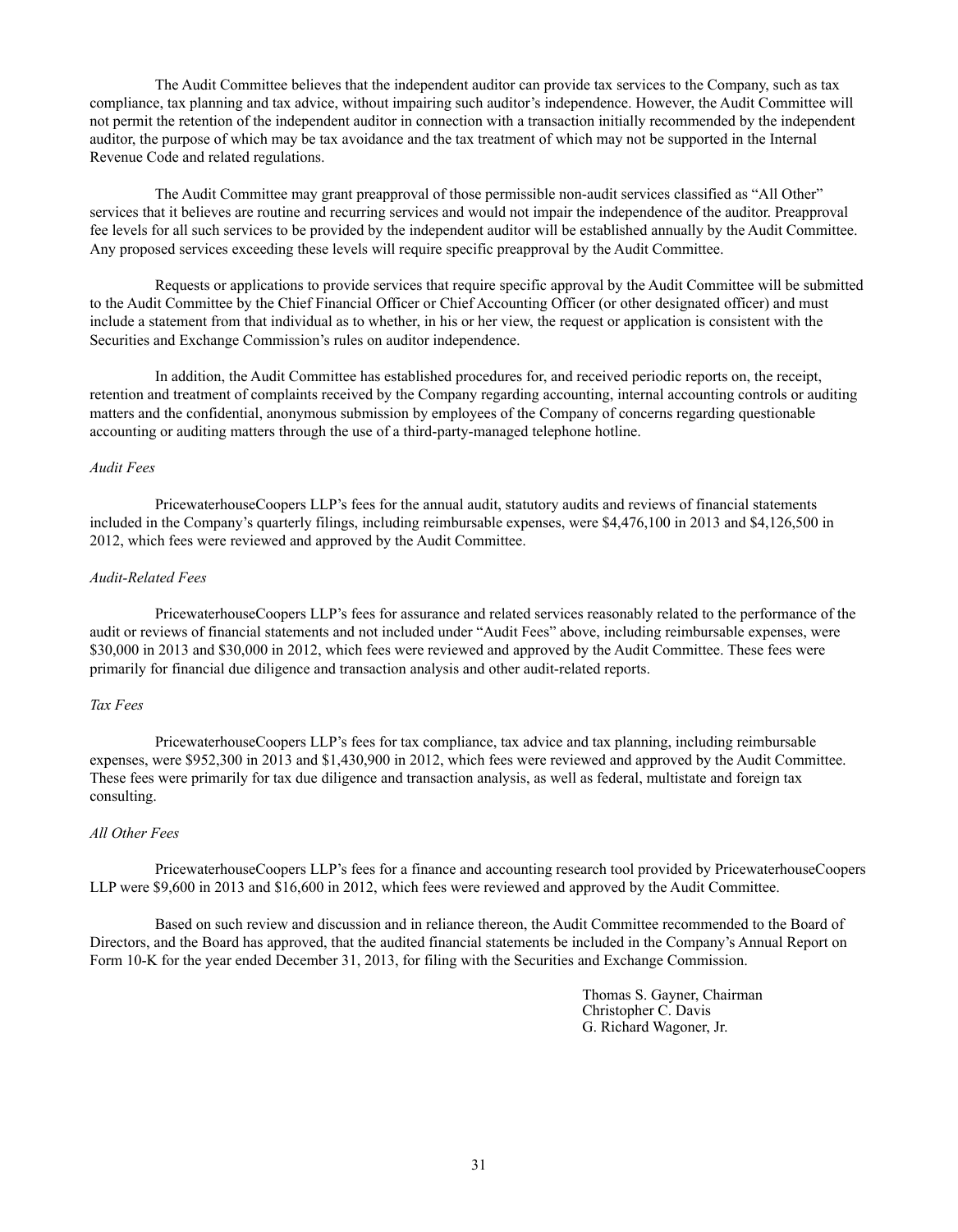### **Transactions With Related Persons, Promoters and Certain Control Persons**

Mrs. Elizabeth G. Weymouth, the daughter of the late Mrs. Katharine Graham and the sister of Mr. Donald E. Graham, is employed as an Editor-at-Large of the Company's publications and websites. In 2013, she received \$300,000 in compensation. Mrs. Weymouth's base salary for 2014 is \$300,000.

Katharine Weymouth, a granddaughter of the late Mrs. Katharine Graham, a daughter of Mrs. Elizabeth G. Weymouth and a niece of Mr. Donald E. Graham, is Publisher of The Washington Post newspaper, Chief Executive Officer of The Washington Post and its affiliated publishing businesses and a member of the Company's Board of Directors. WPM and its affiliated publishing businesses were sold in the WPM Transaction in October 2013. Prior to the WPM Transaction, Ms. Weymouth was paid \$479,688 in base salary and received a bonus of \$1,199,109 in February, 2014 based on the achievement of pre-established 2013 performance goals. As a result of the WPM Transaction, in October 2013, Ms. Weymouth received a payment of \$562,500 for her 7,500 Performance Units in the 2011–2014 Award Cycle and a payment of \$900,000 based on achieving certain pre-established goals under the WPM Three-Year Long-Term Incentive Plan. In addition, 15,250 shares of Restricted Stock and 750 Stock Options were accelerated to vest at the closing of the WPM Transaction. At the same time, Ms. Weymouth also forfeited 7,500 Performance Units from the 2013–2016 Award Cycle, 1,250 shares of Restricted Stock in the 2011–2014 cycle, 2,500 shares of Restricted Stock in the 2013–2016 cycle, 17,500 shares of Restricted Stock under a Special Award granted in June 2012 and 250 Stock Options. In 2013, Ms. Weymouth was re-elected to the Board of Directors. As an employee Director for three quarters of the year, she was ineligible for compensation for her service on the Board. In the fourth quarter, she received \$20,000 for her services as a non-employee Director of the Board. In 2014, Ms. Weymouth is eligible for the same non-employee Director compensation as the Company's other non-employee Directors. She also has 15,000 shares of Restricted Stock under the Special Award granted to her in June 2012 that was modified as part of the WPM Transaction, such that these shares will vest one-third each year on the anniversary of the closing of the WPM Transaction provided that she is a member of the Company's Board of Directors on each applicable vesting date.

Laura O'Shaughnessy, a daughter of Mr. Donald E. Graham, is employed full time as the President and Chief Executive Officer of Social Code, LLC, a subsidiary of the Company. In 2013, Mrs. O'Shaughnessy was paid \$150,000 in base salary and received a bonus of \$250,000 based on the achievement of pre-established 2013 performance goals. She currently has 1,500 shares of Restricted Stock in the 2013–2016 cycle. Mrs. O'Shaughnessy's base salary for 2014 is \$200,000.

### **OTHER MATTERS THAT MAY COME BEFORE THE MEETING**

As of the date of this Proxy Statement, the only matters that the Board of Directors expects to present to the Meeting are those discussed herein. If any other matter or matters are properly brought before the Meeting or any adjournment thereof, it is the intention of the persons named in the accompanying form of Proxy to vote on those matters in accordance with their best judgment.

Upon the recommendation of the Audit Committee, the Board of Directors has selected PricewaterhouseCoopers LLP as the Company's independent registered accountant to audit and report on its financial statements for the fiscal year 2014. The same firm has acted as the Company's independent accountant continuously since the Company was organized in 1946. As in previous years, a representative of PricewaterhouseCoopers LLP will be present at the Annual Meeting, will have the opportunity to make any statement that he or she may desire with respect to the Company's financial statements for 2013 and the firm's relationship with the Company and will be available to respond to appropriate questions from shareholders.